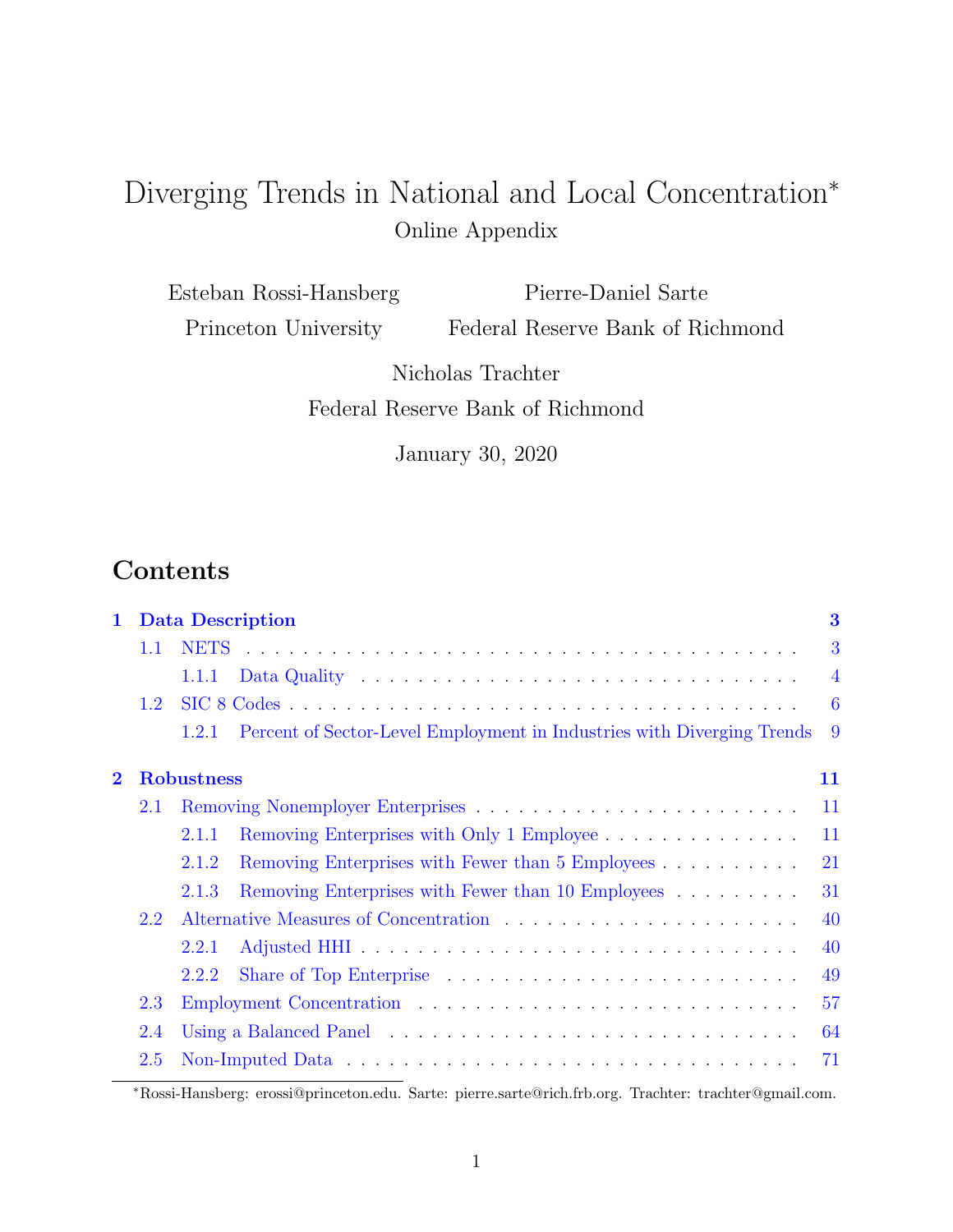|  | 2.6.1 Effect of Top Enterprises on Number of Establishments 80  |     |  |  |  |
|--|-----------------------------------------------------------------|-----|--|--|--|
|  | 2.6.2 Replicating Figures (8) and (9) with Top 3 Enterprises 81 |     |  |  |  |
|  | 3 Geography and Industrial Classification                       | 81. |  |  |  |
|  |                                                                 |     |  |  |  |
|  |                                                                 |     |  |  |  |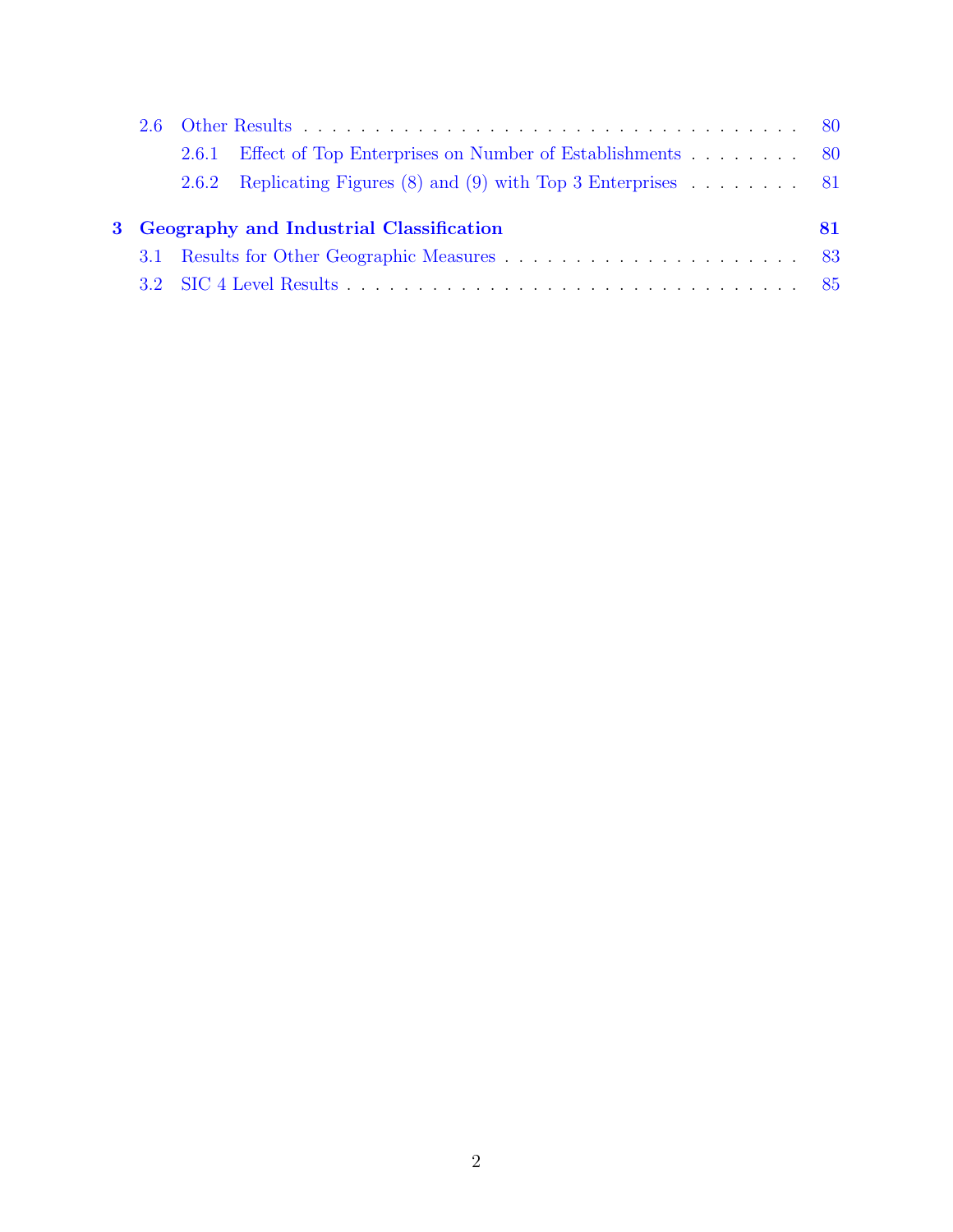## <span id="page-2-0"></span>1 Data Description

### <span id="page-2-1"></span>1.1 NETS

The National Establishment Time Series (NETS) is made available through Walls & Associates, which relies on data compiled by Dun & Bradstreet (D&B). D&B provides each business establishment, corresponding to a distinct business activity by an enterprise at a specific location, a unique 9-digit Data Universal Numbering System (DUNS) number, which remains with that establishment even in the case of broader corporate-level changes, name changes, and so on.<sup>[1](#page-2-2)</sup> Each year, D&B compiles data for its Duns Marketing Information file on business characteristics of every establishment, including its sales, employment, location, primary industry, and the DUNS number of the establishment to which it reports (i.e. its parent company).[2](#page-2-3) As described by Neumark, Zhang, and Wall (2006), as well as Barnatchez, Crane, and Decker (2017), D&B makes an exhaustive effort to ensure that the file accurately covers the entire universe of business establishments, relying on many sources of information including direct phone calls, Yellow Pages, newspapers, and multiple government agencies. Furthermore, D&B and the establishments from which they gather information both have incentives to ensure information is accurate.

While D&B compiles annual cross-sections of establishment characteristics, Walls & Associates aggregates these files into a longitudinal database that makes it possible to track the birth and death of establishments. Neumark et al. (2006) note that this process requires imputation of sales and employment to many establishment-year pairings.

We use the NETS database to gather data on employment, sales, and the primary industry (8-digit SIC code) for each establishment for each year from 1990 through 2014, as well as the DUNS number of the establishment's headquarters in each year (HQ or enterprise number). In each year, an enterprise is then defined as a collection of all the establishments with a given HQ number. We additionally collect the establishment's county, ZIP code, and legal status, as well as the most recent HQ number of the establishment.<sup>[3](#page-2-4)</sup> The data is provided in wide form, with one observation per establishment and separate variables for establishment characteristics in each year, but we reshape the data into long form with one observation per establishment-year. We then drop any observations that have missing employment, sales, industry, or HQ numbers, and consider an establishment to "exist" in a given year if it has an observation associated with it (i.e. it has non-missing employment, sales, industry, and

<span id="page-2-3"></span><span id="page-2-2"></span><sup>&</sup>lt;sup>1</sup>If an establishment goes out of business, its DUNS number will not be re-used.

<span id="page-2-4"></span><sup>&</sup>lt;sup>2</sup>This file contains data on many other establishment characteristics that we do not consider in this paper.

<sup>&</sup>lt;sup>3</sup>The NETS database additionally has a variable for the business name, allowing us to identify the firms associated with specific HQ numbers.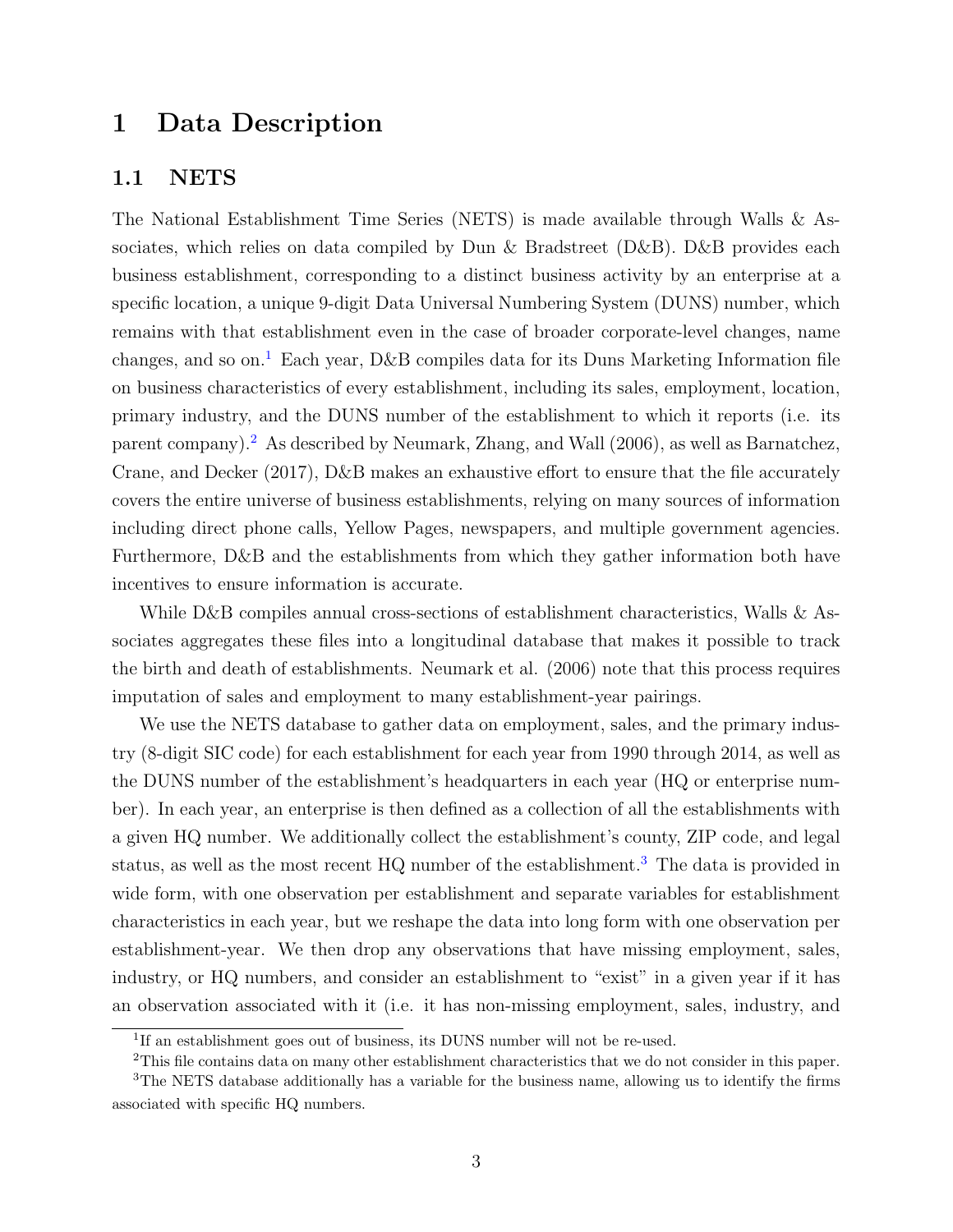HQ numbers). We can then see the first year in which each establishment exists (its entry year) and the last year (its exit year).[4](#page-3-1)

Among these remaining establishment-year pairs, we identify the industry corresponding to the headquarters for each enterprise, and drop any establishments belonging to an enterprise whose headquarters has an SIC 8 industry code corresponding to the Public Administration division. We then drop any establishments which have an SIC 8 code either equal to 73899999 (Business Activities at Non-Commercial Sites), falling under Public Administration (even if their enterprise headquarters do not), the Educational Services 2-digit SIC sector (SIC 2 82), or the SIC 3-digit code 601, Central Reserve Depository. Additionally, we drop any establishments whose HQ number corresponds to the United States Postal Services (USPS), whose legal status identifies them as a non-profit organization, or which are in counties located outside of the 50 U.S. states and the District of Columbia. Among remaining establishments, we keep only those whose primary industry falls into one of the following five divisions: Manufacturing; Wholesale Trade; Retail Trade; Finance, Insurance, and Real Estate (FIRE); and Services. In the remaining dataset, we have roughly 41 million unique establishments spread across approximately 312 million establishment-year pairs.

#### <span id="page-3-0"></span>1.1.1 Data Quality

A number of researchers have attempted to compare the scope and accuracy of the NETS database to official sources such as the County Business Patterns (CBP), the Quarterly Census of Employment and Wages (QCEW), the Longitudinal Business Database (LBD), and Census Nonemployer Statistics (CES). Neumark et al. (2006); Neumark, Wall, and Zhang (2011); and Barnatchez et al. (2017) find that NETS reports substantially higher aggregate employment than these sources. This discrepancy seems to arise primarily from the inclusion of nonemployer establishments, which consist only of business owners and have no paid employees, in the NETS data; such establishments are generally not counted in government employment data. Since nonemployer establishments tend to have very small employment numbers, NETS vastly overstates the number of establishments in the 1-4 employee bin compared to Census counts of establishments with employment in this range, as noted by Neumark et al. (2006) and Barnatchez et al. (2017). Using an extract of the NETS data covering Georgia, Choi, Robertson, and Rupasingha (2013) find that, compared to the QCEW, NETS has nearly 75% more establishments in the state in 2000 and roughly three times as many in 2009.

<span id="page-3-1"></span><sup>4</sup>Establishments that exist in 1990 are assigned 1990 as their entry year, as we have no data on them prior to this year. Likewise, establishments which exist in 2014 have that as their exit year.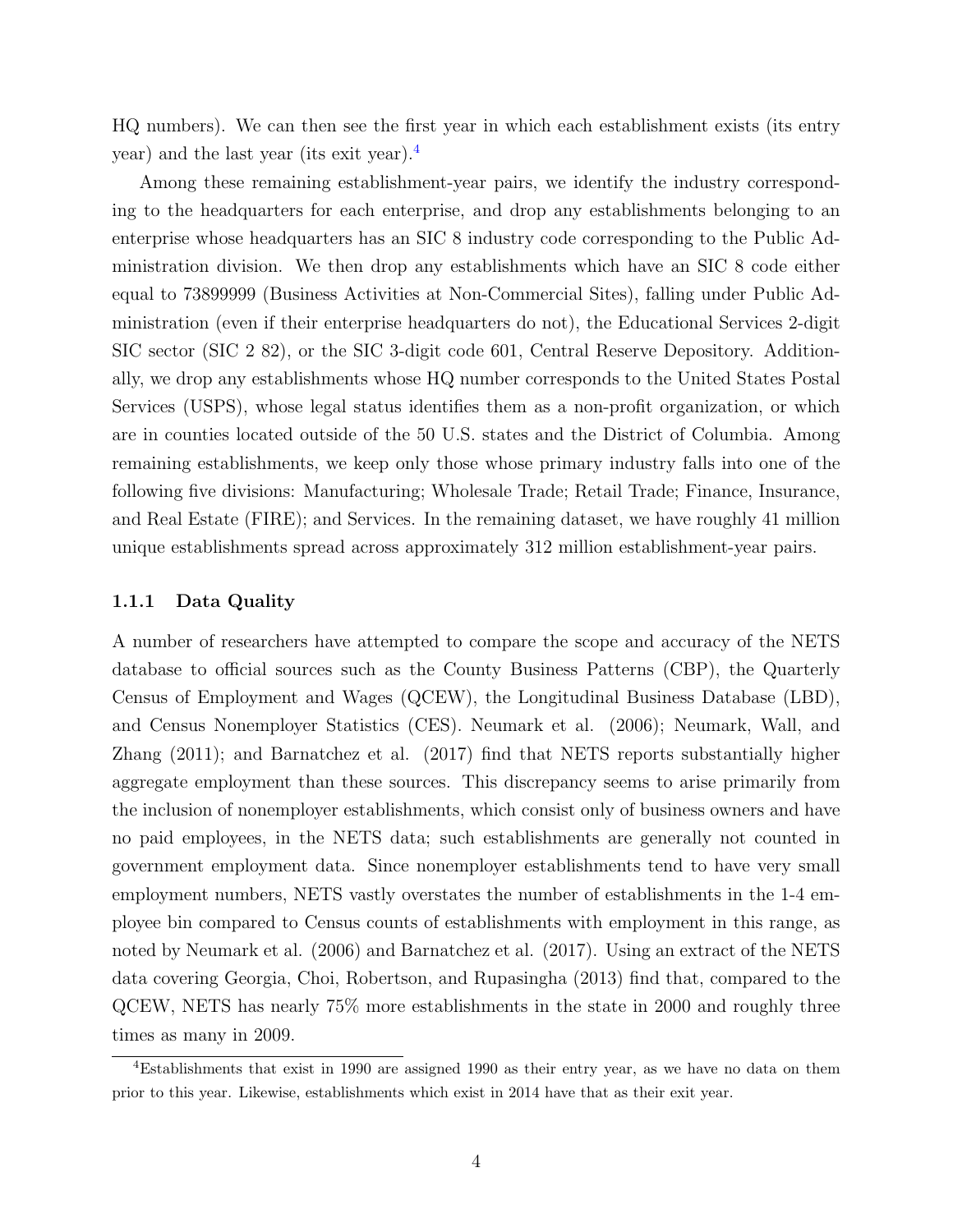In the main text, we include these nonemployer establishments because they do report positive sales (and employment). Following the advice of Barnatchez et al. (2017), however, we show later in this appendix that the results hold when modifying the data to attempt to remove such establishments. While Neumark et al. (2006) argue that subtracting one from establishments' employment counts to remove business owners makes the NETS universe comparable to that of official sources and eliminates most nonemployer establishments, Barnatchez et al. (2017) instead propose subtracting one from employment counts at the headquarters of each enterprise, because enterprise owners will generally only be counted at their headquarters. Along those lines, we present an alternative specification in which, for each year, we exclude sales and employment from all enterprises that report only one employee.

However, there is some evidence that dropping single-employee enterprises may not remove the entire set of nonemployers. While over one-quarter of establishment-year pairs in our dataset have only one employee, nearly as many report two employees. Furthermore, because the CBP and LBD report establishment counts in employment bins, we can only compare the number of establishments with between 1 and 4 employees in NETS and these other sources. In fact, Barnatchez et al. (2017) find that NETS still overcounts the number of establishments in this range even after dropping single-employee enterprises. Consequently, we explore a second specification in which we exclude sales and employment from all enterprise-year pairs reporting fewer than five employees.<sup>[5](#page-4-0)</sup> Additionally, we explore a third specification where we exclude sales and employment from enterprise-year pairs reporting fewer than ten employees. Surely there are many employer establishments with fewer than five and ten employees, so these specifications should be interpreted as conservative attempts to remove the influence of nonemployer establishments in the database. This notion is supported by the fact that, in every year, enterprises with one employee contain relatively immaterial shares of less than 5% and 3% of aggregate employment and sales, respectively, but enterprises with fewer than five employees contain rather substantial shares, between  $11\%$  and  $23\%$  of aggregate employment and between  $10\%$  and  $16\%$  $16\%$  $16\%$  of aggregate sales.<sup>6</sup>

There are two other potential issues regarding the NETS database to be addressed. First, Neumark et al. (2006) observe that NETS can be slow to report the birth and death of establishments, often operating on a two-to-three year lag in such cases. Second, the NETS data reported for each year are collected primarily in the prior year, and unlike official govern-

<span id="page-4-0"></span><sup>&</sup>lt;sup>5</sup>Since the vast majority of enterprises only have one establishment, results removing establishments based on establishment size rather than enterprise size should be roughly equivalent.

<span id="page-4-1"></span> ${}^6$ Likewise, enterprises with fewer than ten employees contain, in every year, between 19% and 31% of aggregate employment and between 18% and 22% of aggregate sales.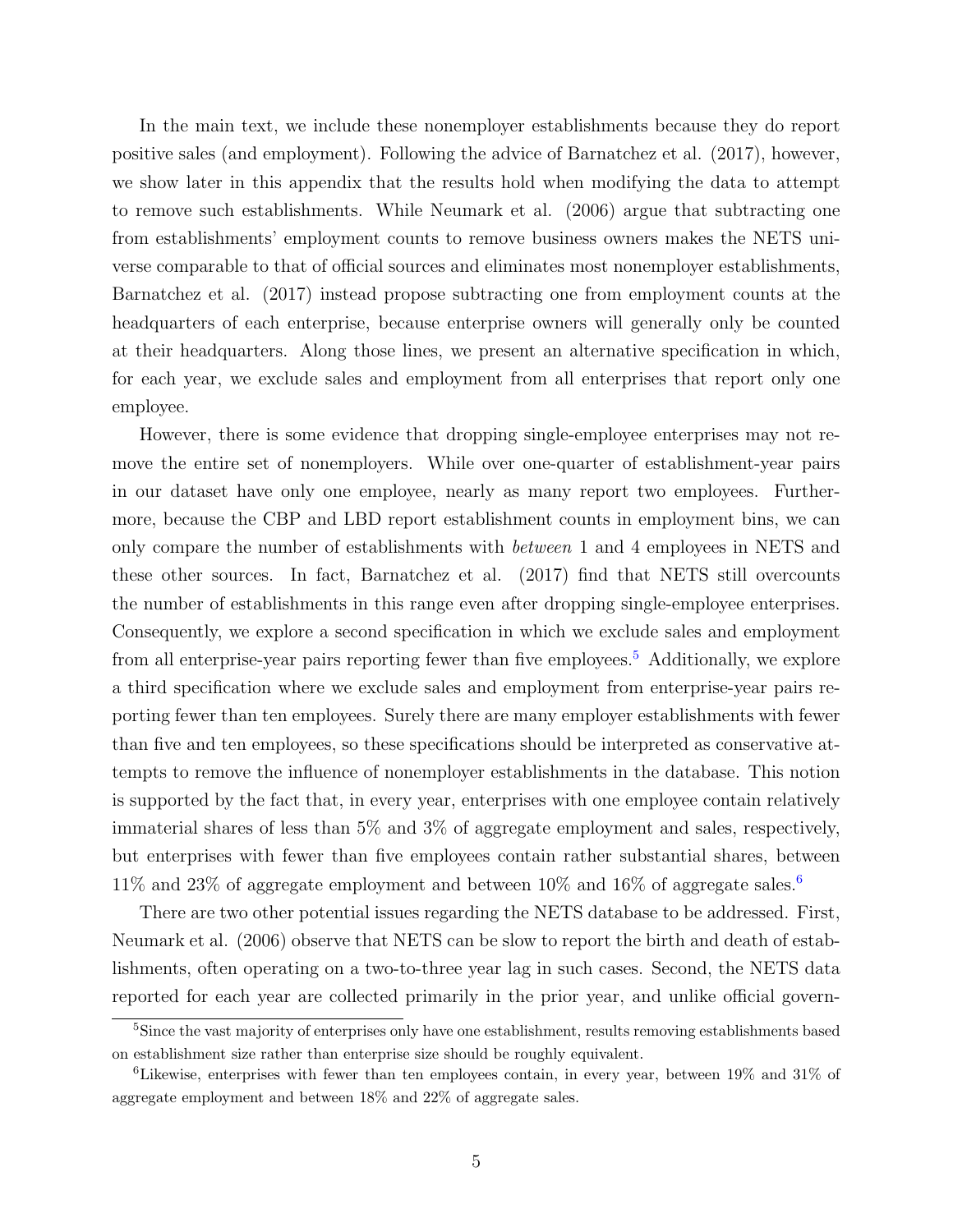ment sources NETS data are collected throughout the year, with establishments potentially reporting data at different months in different years.[7](#page-5-1) Because our dataset encompasses a 25-year period, such lags and inconsistencies in data collection timing should not affect the long-term trends we observe in the main text.

### <span id="page-5-0"></span>1.2 SIC 8 Codes

Our benchmark definition of an industry is an 8-digit Standard Industrial Classification (SIC) code. The first four digits of each SIC 8 code (SIC 4 codes) are created and determined by U.S. government agencies and assigned to business establishments. D&B supplements these codes with an additional four digits, providing a much finer level of detail regarding establishments' primary activities; there are over 18, 000 unique 8-digit SIC codes compared to only about 1, 000 unique SIC codes at the 4-digit level and 84 at the 2-digit level. Each SIC code is also assigned to one of 11 divisions, five of which we consider in this paper.<sup>[8](#page-5-2)</sup>

To better illustrate this "hierarchy" of SIC codes, consider the case of Walmart. As mentioned in the main text, the large majority of Walmart's establishments in 2014 have SIC 8 53119901, Discount Department Stores, as their primary industry. This SIC 8 is a subset of SIC 4 5311, Department Stores, which also contains three other industries including SIC 8 53119902, Non-discount Department Stores. This SIC 4 code is further contained within the General Merchandise sector, SIC 2 53, which encompasses other industries corresponding to, for instance, Warehouse Club Stores and Miscellaneous General Merchandise. Finally, the Retail Trade division contains these industries and others as diverse as Grocery Stores, Optical Goods Stores, Eating Places, and Hardware Stores.

Individual SIC 8 codes vary widely in their sizes as measured by employment, sales, and the number of establishments. For instance, among the 15, 305 SIC 8 codes considered in the main text, over one-quarter of these have reported 2014 employment of fewer than 100 employees across all establishments with that primary industry.<sup>[9](#page-5-3)</sup> On the other hand, there

<span id="page-5-1"></span><sup>7</sup>Some researchers roll back NETS data one year, but Barnatchez et al. (2017) find more favorable comparisons with government sources leaving years unchanged.

<span id="page-5-2"></span><sup>&</sup>lt;sup>8</sup>In addition to the primary 8-digit SIC code of each establishment, the NETS database reports the establishment's primary North American Industry Classification System (NAICS) code. While government agencies developed the SIC system in the early 1900s, the Office of Management and Budget developed the NAICS system in 1992 to better reflect changes in the structure of the economy. Although the NAICS system contains a higher share of codes in more service-oriented industries, the most detailed NAICS code level only contains roughly 1, 100 industries, a level of aggregation much more comparable to the 4-digit than the 8-digit SIC code. Consequently, we use SIC 8 codes as they offer by far the most granular available definition of an industry.

<span id="page-5-3"></span><sup>9</sup>Approximately 90% of these industries are in the Manufacturing division.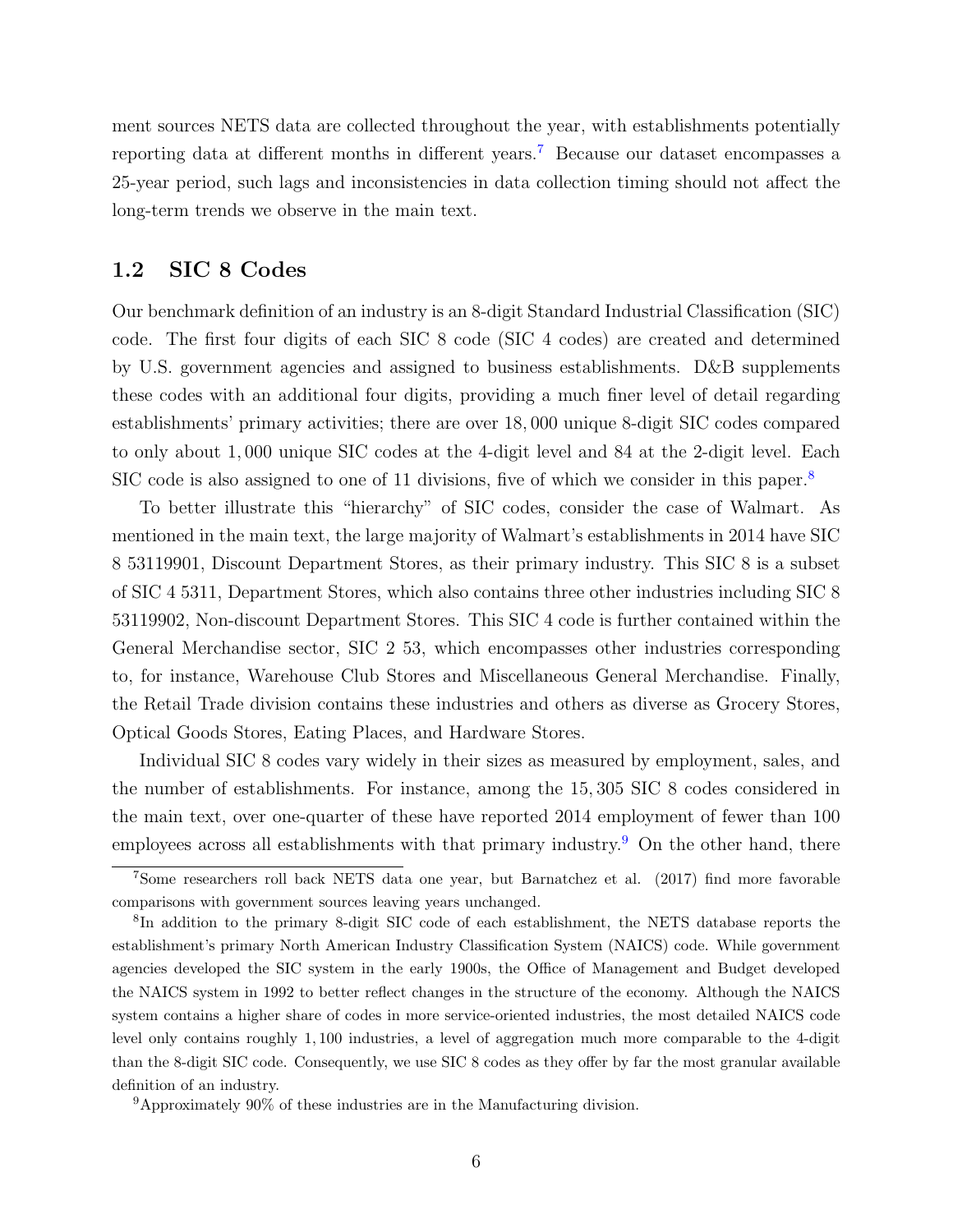are 206 industries with greater than 100, 000 reported employees, with the Discount Department Stores industry having over 1.8 million. Overall, industries in Retail Trade, FIRE, and Services have much higher employment on average than industries in Manufacturing and Wholesale Trade.

To get a better sense of this heterogeneity across industries, Table (1) shows total employment and the number of SIC 8 industries within each of our SIC 2 sectors in 2014, as well as the division into which each SIC 2 code falls. Even at the sector level, there is substantial heterogeneity in these variables. Over 12 million and 10 million employees work in the Health Services and Business Services sectors, respectively, while many sectors in the Manufacturing division have only a few hundred thousand employees. Sectors in Retail Trade, FIRE, and Services tend to have higher employment than sectors in Manufacturing and Wholesale Trade, while the latter two divisions encompass over three-quarters of all SIC 8 codes.

| SIC 2 Code | SIC 2 Description                                              | Division      | Employment in 2014<br>(Thousands) | Number of SIC 8 codes in<br>2014 | Mean SIC 8 employment<br>in 2014 (Thousands) |
|------------|----------------------------------------------------------------|---------------|-----------------------------------|----------------------------------|----------------------------------------------|
| 20         | Food and Kindred<br>Products                                   | Manufacturing | 1637                              | 805                              | $\,2$                                        |
| 21         | Tobacco Products                                               | Manufacturing | 25                                | 11                               | $\sqrt{2}$                                   |
| 22         | <b>Textile Mill Products</b>                                   | Manufacturing | 343                               | 587                              | $\mathbf{1}$                                 |
| 23         | Apparel, Finished                                              | Manufacturing | 386                               | 385                              | $\mathbf{1}$                                 |
|            | Products from Fabrics and<br>Similar Materials                 |               |                                   |                                  |                                              |
| 24         | Lumber and Wood                                                | Manufacturing | 699                               | 371                              | $\sqrt{2}$                                   |
|            | Products, Except<br>Furniture                                  |               |                                   |                                  |                                              |
| 25         | Furniture and Fixtures                                         | Manufacturing | 429                               | 262                              | $\sqrt{2}$                                   |
| 26         | Paper and Allied Products                                      | Manufacturing | 680                               | 328                              | $\,2$                                        |
| 27         | Printing, Publishing and<br>Allied Industries                  | Manufacturing | 1472                              | 299                              | 5                                            |
| 28         | Chemicals and Allied<br>Products                               | Manufacturing | 1345                              | 643                              | $\sqrt{2}$                                   |
| 29         | Petroleum Refining and<br>Related Industries                   | Manufacturing | 189                               | 75                               | $\sqrt{3}$                                   |
| $30\,$     | Rubber and Miscellaneous<br>Plastic Products                   | Manufacturing | 895                               | 334                              | $\sqrt{3}$                                   |
| 31         | Leather and Leather<br>Products                                | Manufacturing | 101                               | 162                              | $\mathbf{1}$                                 |
| 32         | Stone, Clay, Glass, and<br>Concrete Products                   | Manufacturing | 576                               | 516                              | $\mathbf{1}$                                 |
| 33         | Primary Metal Industries                                       | Manufacturing | 610                               | 345                              | $\,2$                                        |
| 34         | Fabricated Metal Products                                      | Manufacturing | 1488                              | 736                              | $\,2$                                        |
| $35\,$     | Industrial and Commercial                                      | Manufacturing | 2144                              | 1123                             | $\,2$                                        |
|            | Machinery and Computer<br>Equipment                            |               |                                   |                                  |                                              |
| 36         | Electronic and Other<br>Electrical Equipment and<br>Components | Manufacturing | 1967                              | 694                              | $\,3$                                        |
| 37         | <b>Transportation Equipment</b>                                | Manufacturing | 1802                              | 373                              | $5\,$                                        |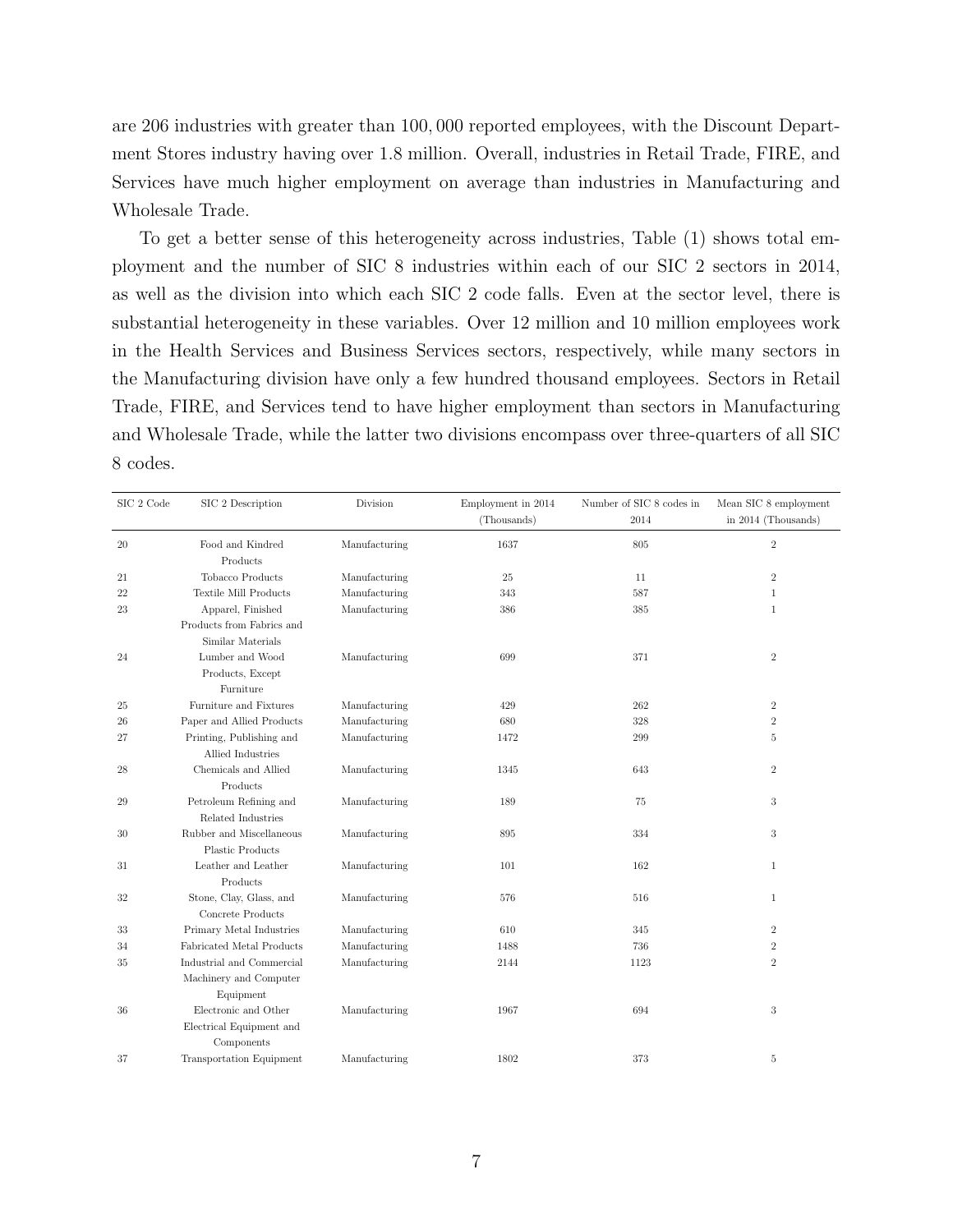| 38 | Measuring, Photographic,<br>Medical, and Optical Goods,<br>and Clocks | Manufacturing                | 1401          | 784        | $\overline{2}$ |
|----|-----------------------------------------------------------------------|------------------------------|---------------|------------|----------------|
| 39 | Miscellaneous<br>Manufacturing Industries                             | Manufacturing                | 570           | 627        | $\mathbf{1}$   |
| 50 | Wholesale Trade - Durable<br>Goods                                    | Wholesale Trade              | 4527          | 1104       | $\overline{4}$ |
| 51 | Wholesale Trade -<br>Nondurable Goods                                 | Wholesale Trade              | 2966          | 653        | 5              |
| 52 | Building Materials,<br>Hardware, Garden Supplies                      | Retail Trade                 | 1400          | 77         | 18             |
|    | and Mobile Homes<br>General Merchandise Stores                        |                              |               |            |                |
| 53 | Food Stores                                                           | Retail Trade<br>Retail Trade | 3346          | 11<br>61   | 304<br>65      |
| 54 | Automotive Dealers and                                                |                              | 3935          |            |                |
| 55 | Gasoline Service Stations                                             | Retail Trade                 | 2783          | 68         | 41             |
|    | Apparel and Accessory                                                 | Retail Trade                 | 1462          | 78         | 19             |
| 56 | <b>Stores</b>                                                         |                              |               |            |                |
| 57 | Home Furniture, Furnishings<br>and Equipment Stores                   | Retail Trade                 | 1279          | 125        | 10             |
| 58 | Eating and Drinking Places                                            | Retail Trade                 | 10446         | 81         | 129            |
| 59 | Miscellaneous Retail                                                  | Retail Trade                 | 4446          | 358        | 12             |
| 60 | Depository Credit<br>Institutions                                     | <b>FIRE</b>                  | 1974          | 37         | 53             |
| 61 | Nondepository Credit<br>Institutions                                  | <b>FIRE</b>                  | 749           | 65         | 12             |
| 62 | Security and Commodity<br>Brokers, Dealers, Exchanges<br>and Services | <b>FIRE</b>                  | 901           | 56         | 16             |
| 63 | <b>Insurance Carriers</b>                                             | <b>FIRE</b>                  | 1191          | 77         | 15             |
| 64 | Insurance Agents, Brokers                                             | <b>FIRE</b>                  | 1373          | 27         | 51             |
|    | and Service                                                           |                              |               |            |                |
| 65 | Real Estate                                                           | <b>FIRE</b>                  | 4217          | 63         | 67             |
| 67 | Holding and Other<br>Investment Offices                               | <b>FIRE</b>                  | 1679          | 48         | 35             |
| 70 | Hotels, Rooming Houses,<br>Camps, and Other Lodging                   | Services                     | 2736          | 49         | 56             |
|    | Places                                                                | Services                     |               |            |                |
| 72 | Personal Services                                                     |                              | 2501          | 168        | 15             |
| 73 | <b>Business Services</b>                                              | Services<br>Services         | 10524<br>1822 | 487<br>106 | 22<br>17       |
| 75 | Automotive Repair, Services<br>and Parking                            |                              |               |            |                |
| 76 | Miscellaneous Repair<br>Services                                      | Services                     | 928           | 227        | $\overline{4}$ |
| 78 | Motion Pictures                                                       | Services                     | 535           | 67         | 8              |
| 79 | Amusement and Recreation<br><b>Services</b>                           | Services                     | 2357          | 306        | 8              |
| 80 | <b>Health Services</b>                                                | Services                     | 12200         | 203        | 60             |
| 81 | Legal Services                                                        | Services                     | 1869          | 25         | 75             |
| 83 | Social Services                                                       | Services                     | 2755          | 109        | 25             |
| 84 | Museums, Art Galleries and                                            | Services                     | 125           | 15         | 8              |
|    | Botanical and Zoological<br>Gardens                                   |                              |               |            |                |
| 86 | Membership Organizations                                              | Services                     | 3025          | 125        | 24             |
| 87 | Engineering, Accounting,                                              | Services                     | 7927          | 198        | 40             |
|    | Research, and Management<br>Services                                  |                              |               |            |                |
| 89 | Services, Not Elsewhere<br>Classified                                 | Services                     | 734           | 46         | 16             |

Table 1: Employment and Number of SIC 8 Codes in Each SIC 2 Sector in 2014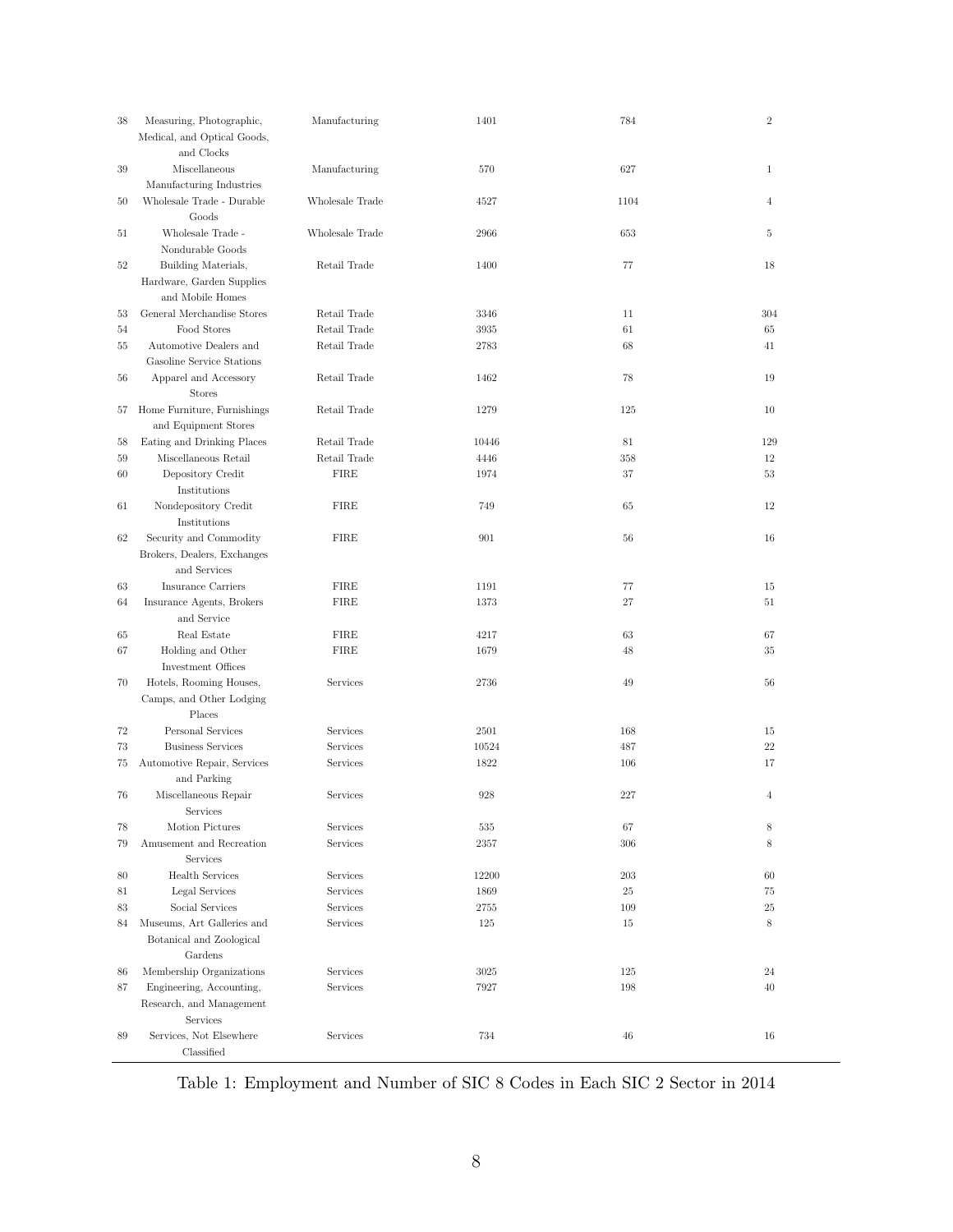#### <span id="page-8-0"></span>1.2.1 Percent of Sector-Level Employment in Industries with Diverging Trends

Table (2) provides more detail for Figure (7) in the main text and further highlights this degree of heterogeneity by displaying the exact percentages of employment in each sector and division across industries with diverging trends. In the column headings,  $\alpha_n$  and  $\alpha_z$  refer to the coefficients obtained from regressing the weighted average change in the HHI in each industry on the year with a constant at the national and ZIP code levels, respectively. The first three columns to the right of the sector and division descriptions show the percentage of employment in industries that have a positive national trend and positive, negative, and flat ZIP code trends, respectively. The last column displays the percentage of employment in industries with positive national trends located in industries that also have negative local trends. In all five divisions, over half of employment in industries with positive national trends is also located in industries that have declining concentration over time at the ZIP code level.

| Division    | $\rm SIC2$  | Description                              | Pct. Emp                     | Pct. Emp                 | Pct. Emp                 | Pct. Emp                      |
|-------------|-------------|------------------------------------------|------------------------------|--------------------------|--------------------------|-------------------------------|
|             |             |                                          | $\alpha_n > 0, \alpha_z > 0$ | $\alpha_n>0, \alpha_z<0$ | $\alpha_n>0, \alpha_z=0$ | $\alpha_z < 0   \alpha_n > 0$ |
| $\mathbf D$ |             | Manufacturing                            | 27.45                        | 33.81                    | 2.78                     | 52.79                         |
| $\mathbf D$ | 20          | Food and Kindred<br>Prod.                | 36.94                        | 29.6                     | 3.66                     | 42.16                         |
| $\mathbf D$ | $21\,$      | Tobacoo Prod.                            | 17.18                        | $\boldsymbol{0}$         | 3.79                     | $\boldsymbol{0}$              |
| D           | $22\,$      | Textile Mill Prod.                       | 43.68                        | 29.26                    | 5.14                     | 37.47                         |
| D           | 23          | Apparel, Finished                        | 52.12                        | 23.91                    | 1.8                      | 30.72                         |
|             |             | Prod. from Fabrics                       |                              |                          |                          |                               |
| D           | $24\,$      | Lumber and Wood                          | 26.51                        | 33.49                    | 1.28                     | 54.65                         |
|             |             | Prod., Exc. Furn.                        |                              |                          |                          |                               |
| D           | $25\,$      | Furniture and<br>Fixtures                | 52.83                        | 18.19                    | 2.63                     | 24.70                         |
| D           | $\sqrt{26}$ | Paper and Allied<br>Prod.                | 22.74                        | 50.72                    | 5.67                     | 64.1                          |
| $\mathbf D$ | 27          | Printing and<br>Publishing               | 45.8                         | 31.69                    | .46                      | 40.65                         |
| $\mathbf D$ | $28\,$      | Chemicals and Allied<br>Prod.            | 16.9                         | 30.32                    | 2.78                     | 60.64                         |
| D           | $\,29$      | Petroleum Refining                       | 72.23                        | 11.37                    | $.85\,$                  | 13.46                         |
| $\mathbf D$ | 30          | Rubber and Misc.                         | 22.11                        | 49.7                     | $2.95\,$                 | 66.48                         |
|             |             | Plastic Prod.                            |                              |                          |                          |                               |
| D           | 31          | Leather and Leather<br>Prod.             | 52.53                        | 26.01                    | 4.4                      | 31.36                         |
| $\mathbf D$ | $32\,$      | Stone Clay, Glass, and<br>Concrete Prod. | 18.33                        | 39.32                    | 4.07                     | 63.7                          |
| D           | 33          | Primary Metal Ind.                       | 22.23                        | 34.83                    | 3.79                     | 57.24                         |
| $\mathbf D$ | $34\,$      | Fabricated Metal                         | 23.39                        | 32.32                    | $2.57\,$                 | 55.46                         |
|             |             | Prod.                                    |                              |                          |                          |                               |
| D           | 35          | Ind. and Comm.                           | 24.94                        | 31.52                    | 2.61                     | 53.36                         |
|             |             | Machinery and Comp.<br>Equip.            |                              |                          |                          |                               |
| D           | $36\,$      | Electronic and<br>Electric Equip.        | 14.41                        | 39.46                    | 2.26                     | 70.31                         |
| $\mathbf D$ | $37\,$      | Transport. Equip.                        | 13.73                        | 33.97                    | 2.94                     | 67.09                         |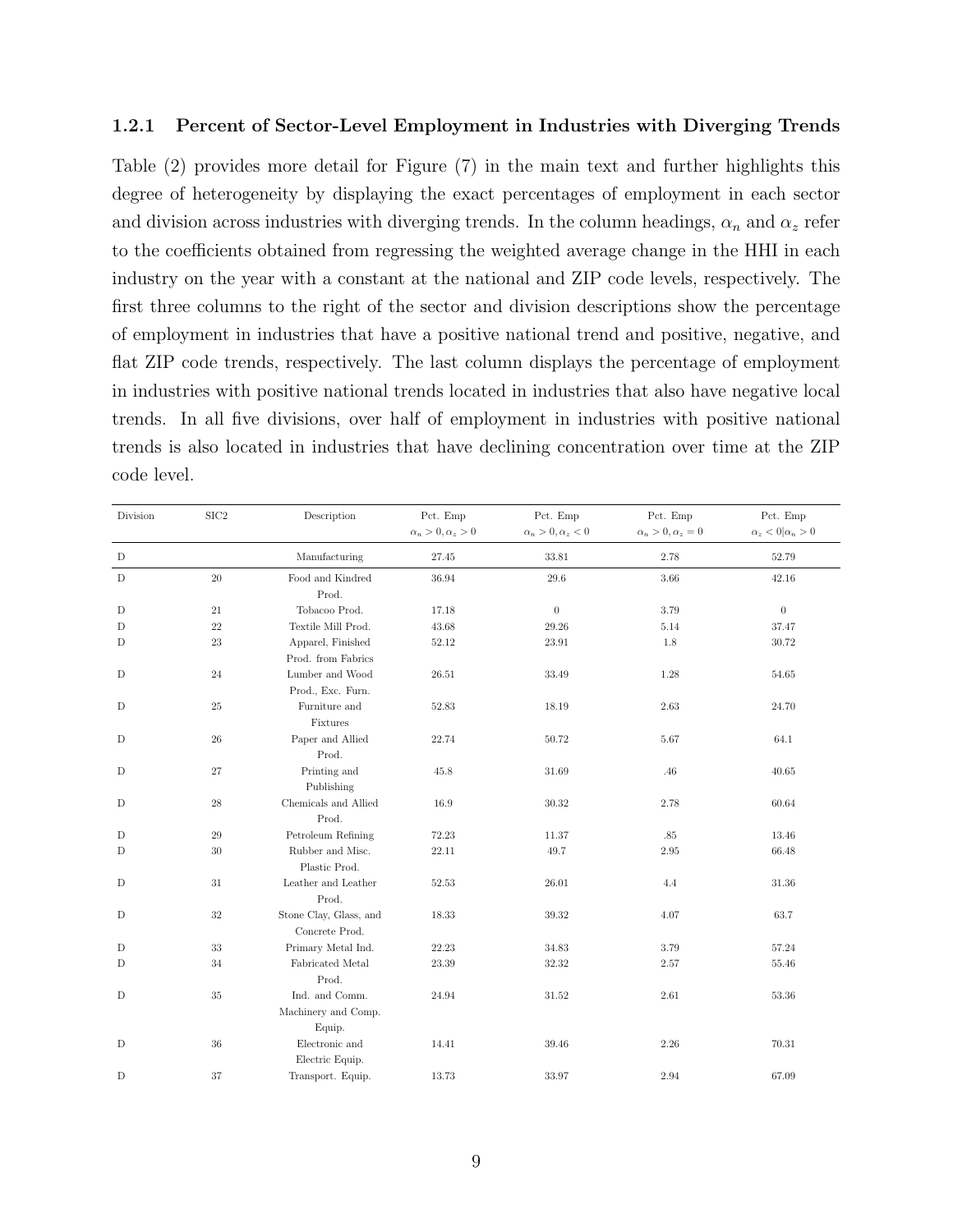| D           | 38     | Instruments and<br><b>Related Products</b> | 21.72            | 43.76 | 3.72             | 63.24 |
|-------------|--------|--------------------------------------------|------------------|-------|------------------|-------|
| D           | 39     | Misc. Manufact. Ind.                       | 27.57            | 25.11 | 2.71             | 45.33 |
| $\mathbf F$ |        | Wholesale Trade                            | 34.17            | 39.01 | $.18\,$          | 53.17 |
| F           | $50\,$ | Wholesale-Durable<br>Goods                 | 31.65            | 39.71 | .19              | 55.5  |
| F           | 51     | Wholesale-Nondurable<br>Goods              | 38.18            | 37.89 | .16              | 49.7  |
| ${\rm G}$   |        | Retail Trade                               | 14.57            | 52.71 | .01              | 78.33 |
| G           | $52\,$ | Bldg. Materials and<br>Garden. Supp.       | 47.91            | 31.25 | .06              | 39.45 |
| G           | 53     | Gen. Merch. Stores                         | 1.83             | 96.38 | $\boldsymbol{0}$ | 98.14 |
| G           | 54     | Food Stores                                | 21.69            | 70.27 | $\boldsymbol{0}$ | 76.41 |
| G           | 55     | Auto. Dealers and<br>Service Stations      | 7.27             | 77.5  | $.01\,$          | 91.41 |
| G           | 56     | Apparel and Access.<br><b>Stores</b>       | 6.42             | 77.24 | $\boldsymbol{0}$ | 92.33 |
| G           | 57     | Furn. and Homefurn.<br><b>Stores</b>       | 20.92            | 55.51 | .02              | 72.6  |
| G           | 58     | Eating and Drinking<br>Places              | 4.66             | 26.43 | .01              | 85    |
| G           | 59     | Misc. Retail                               | 30.94            | 42.54 | $\mathbf{0}$     | 57.89 |
| H           |        | Finance, Insurance,<br>and Real Estate     | 14.26            | 46.17 | .04              | 76.35 |
| H           | 60     | Depository Inst.                           | 12.23            | 75.44 | .01              | 86.04 |
| Η           | 61     | Nondepository Inst.                        | 11.27            | 38.33 | .06              | 77.19 |
| Η           | 62     | Security and Commod.<br><b>Brokers</b>     | 15.37            | 13.58 | .03              | 46.86 |
| Η           | 63     | Insurance Carr.                            | 42.88            | 17.58 | .23              | 28.97 |
| Η           | 64     | Ins. Agents, Brokers,<br>and Service       | 7.01             | 12.78 | $\boldsymbol{0}$ | 64.6  |
| Η           | 65     | Real Estate                                | 6.77             | 69.86 | .01              | 91.16 |
| Η           | 67     | Holding and Oth.<br>Invest. Offices        | 19.81            | 27.48 | .04              | 58.06 |
| $\bf{I}$    |        | Services                                   | 9.26             | 40.44 | .04              | 81.31 |
| Ι           | 70     | Hotels and Lodging<br>Places               | 13.51            | 40.79 | $\boldsymbol{0}$ | 75.12 |
| Ι           | $72\,$ | Personal Serv.                             | 5.11             | 53.34 | .15              | 91.03 |
| Ι           | 73     | Business Serv.                             | 20.91            | 34.87 | $.01\,$          | 62.5  |
| Ι           | 75     | Auto Repair, Serv.,<br>and Park.           | 8.29             | 43.55 | .01              | 84    |
| Ι           | 76     | Misc. Repair Serv.                         | 18.42            | 40.68 | .04              | 68.78 |
| Ι           | $78\,$ | Motion Pict.                               | 37.54            | 47.23 | $.05\,$          | 55.68 |
| Ι           | 79     | Amusement and Rec.<br>Serv.                | $5.12\,$         | 36.38 | .06              | 87.52 |
| Ι           | 80     | Health Services                            | 6.31             | 38.48 | .08              | 85.74 |
| Ι           | 81     | Legal Services                             | .11              | 26.45 | $\boldsymbol{0}$ | 99.59 |
| Ι           | 83     | Social Services                            | $.66\,$          | 70.49 | $\boldsymbol{0}$ | 99.07 |
| Ι           | 84     | Museums, Art Gall.,<br>Zoos                | 2.95             | 3.99  | .18              | 56.1  |
| Ι           | 86     | Membership Org.                            | .67              | 54.62 | $\boldsymbol{0}$ | 98.78 |
| Ι           | 87     | Engineering and Mgmt.<br>Services          | 4.77             | 35.14 | $\boldsymbol{0}$ | 88.04 |
| Ι           | 88     | Private Households                         | $\boldsymbol{0}$ | 53.19 | 39.43            | 57.43 |
| Ι           | $89\,$ | Misc. Serv.                                | 1.09             | 17.75 | $\boldsymbol{0}$ | 94.22 |

Table 2: Percent of Sector Employment in Industries with Diverging Trends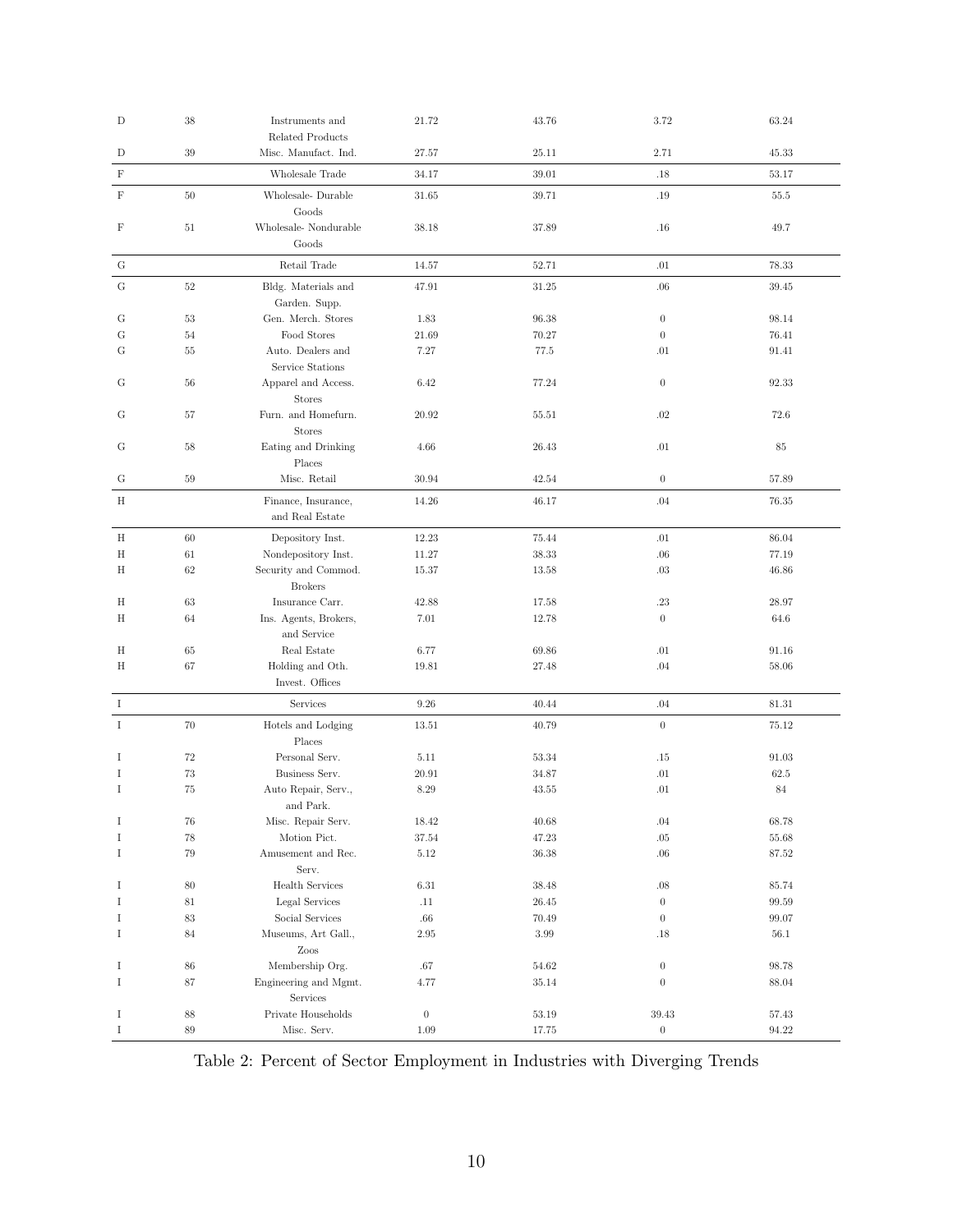## <span id="page-10-0"></span>2 Robustness

The results in this section show that all the findings in the main text are robust to, in order, specifications removing small enterprises from the NETS database, using alternative measures of concentration, measuring concentration in terms of employment rather than sales, using a balanced panel of industry-geography pairs, and using only establishments that report non-imputed employment. Finally, we expand on some of the results highlighted in the main text.

## <span id="page-10-1"></span>2.1 Removing Nonemployer Enterprises

As discussed above, this section contains three modifications to the NETS database in order to reduce the occurrence of nonemployer establishments in the data. The first modification, removing enterprise-year pairs with only one employee, likely leaves a large number of nonemployment establishments remaining, while dropping enterprise-year pairs with fewer than five and fewer than ten employees likely overstates the prevalence of such nonemployer establishments.

### <span id="page-10-2"></span>2.1.1 Removing Enterprises with Only 1 Employee

Figure 1: Removing Enterprises with One Employee: Diverging economy-wide national and local concentration trends

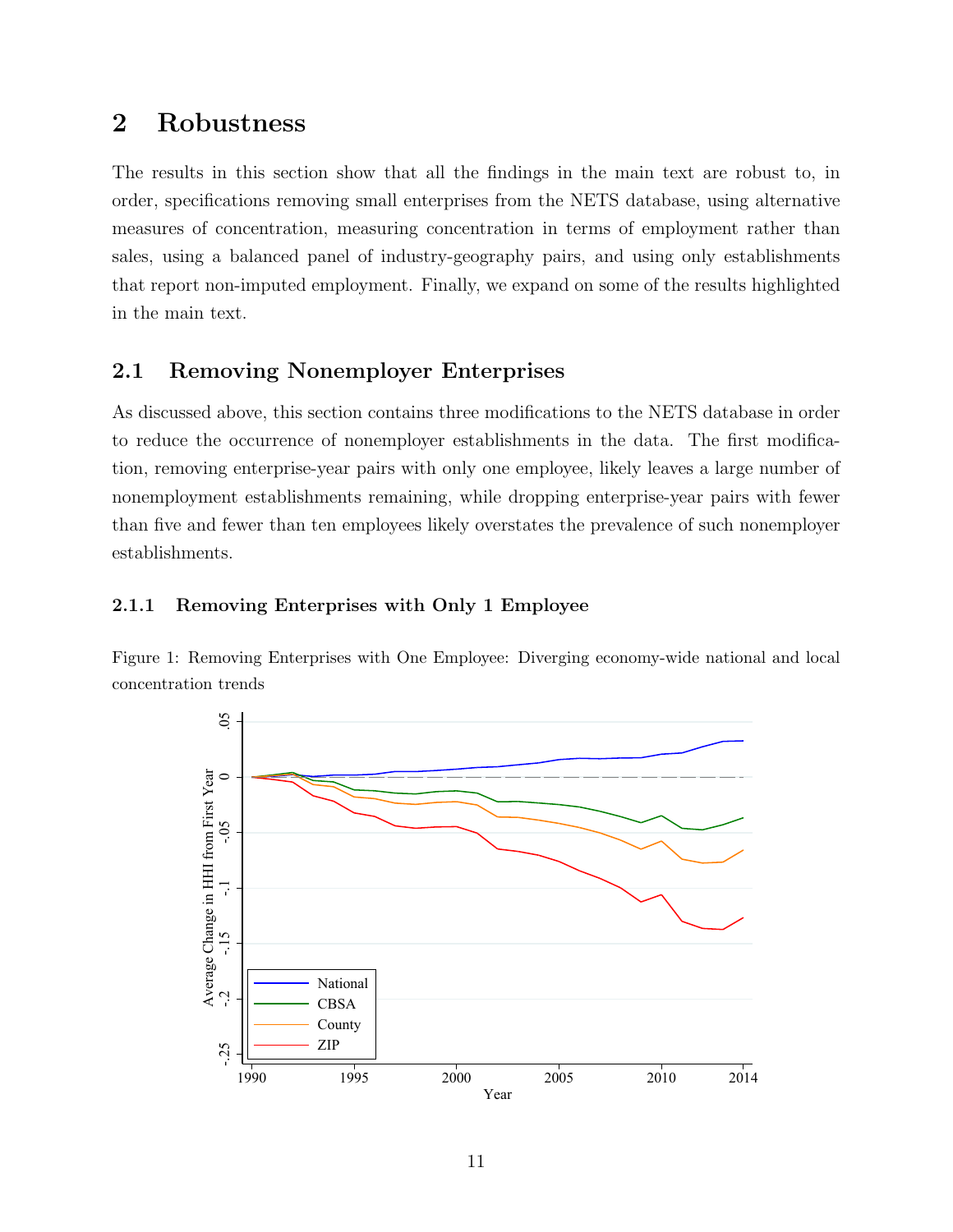Figure 2: Removing Enterprises with One Employee: Diverging division-level national and local concentration trends



Figure 3: Removing Enterprises with One Employee: Diverging economy-wide trends in sales concentration

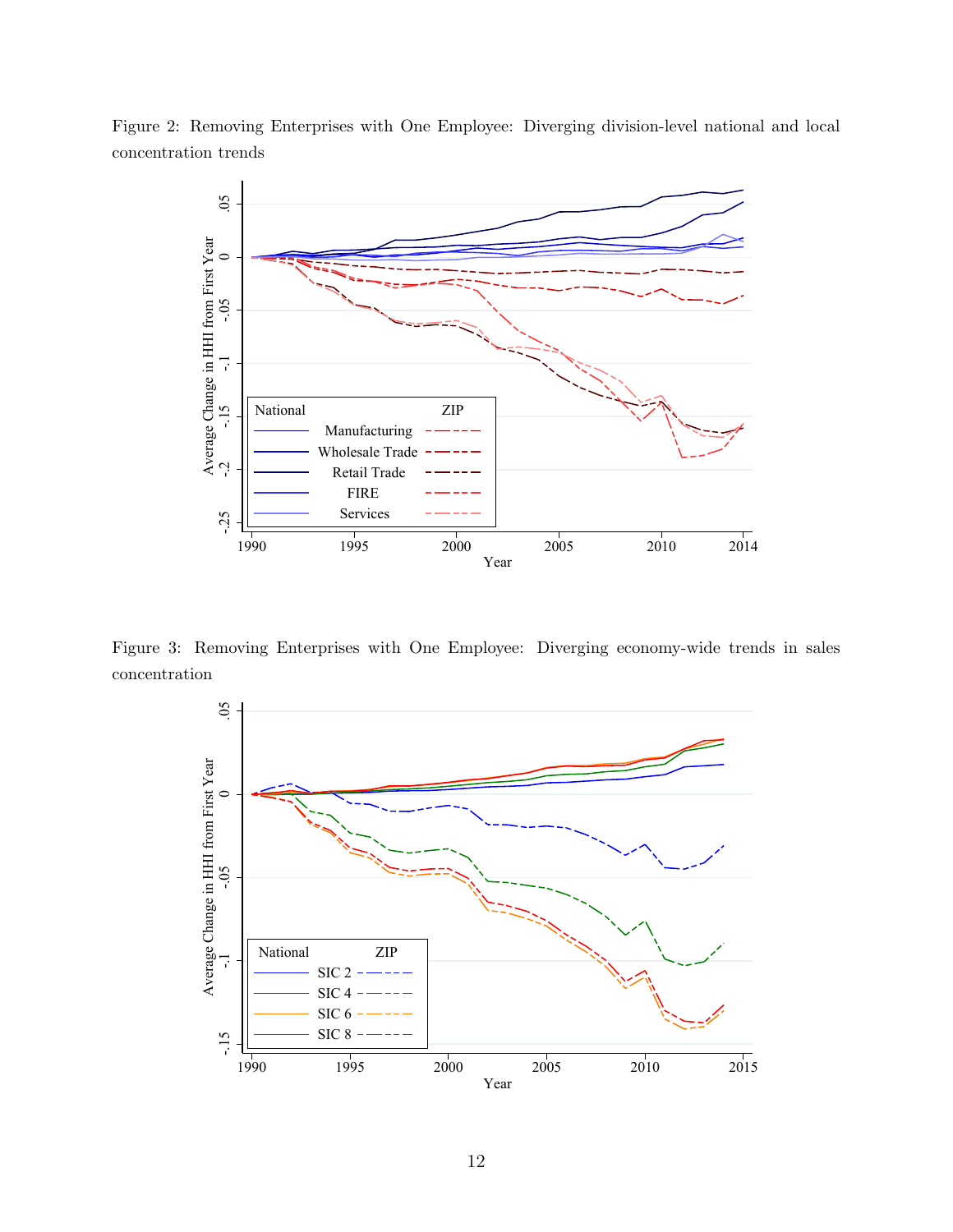Figure 4: Removing Enterprises with One Employee: Diverging economy-wide trends in employment concentration



Figure 5: Removing Enterprises with One Employee: Diverging economy-wide national and local concentration trends with a balanced panel

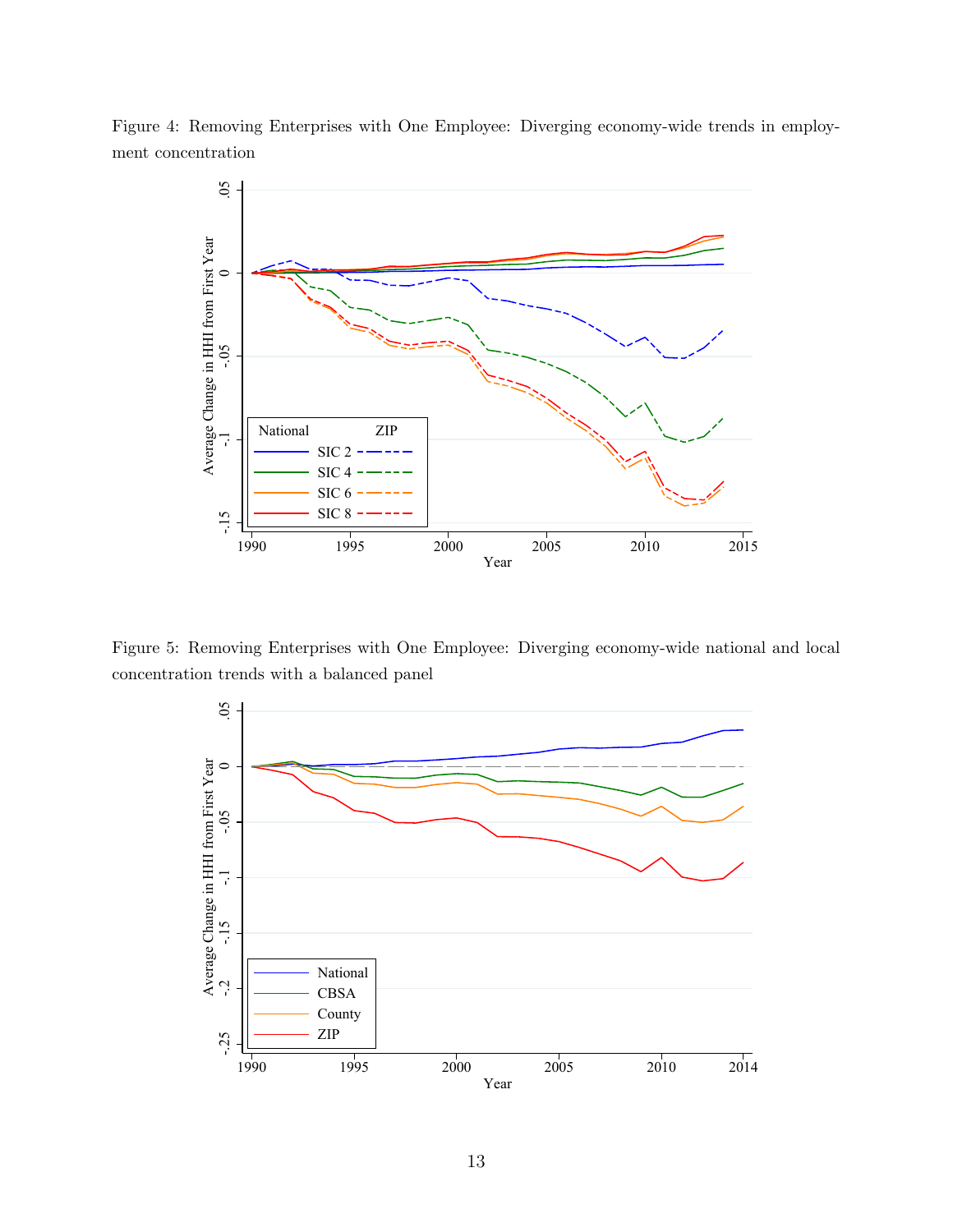Figure 6: Removing Enterprises with One Employee: Diverging division-level national and local concentration trends with a balanced panel



Figure 7: Removing Enterprises with One Employee: Pervasive diverging trends across 2-digit sectors

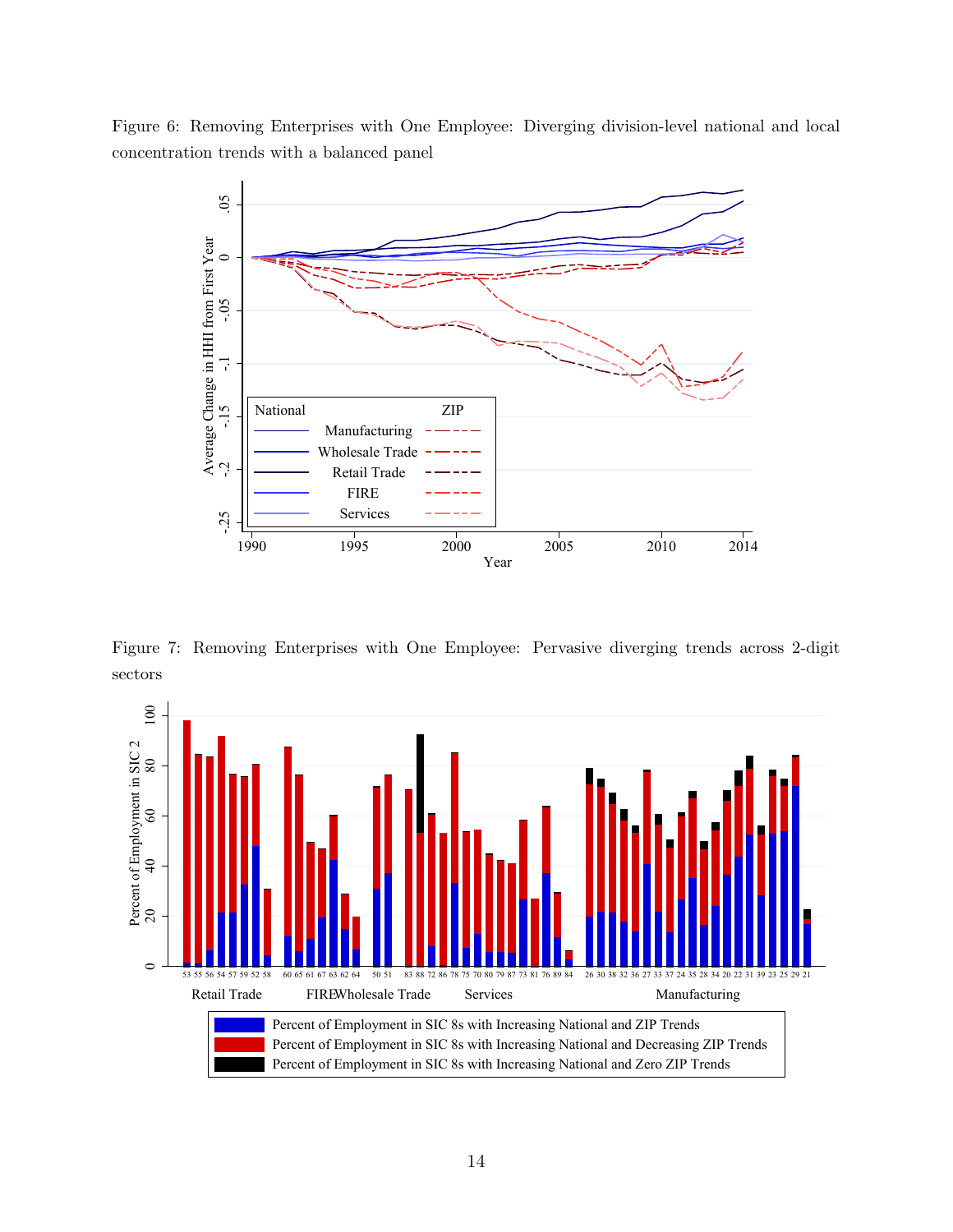Figure 8: Removing Enterprises with One Employee: The role of top enterprises in national and local concentration trends in diverging industries



Figure 9: Removing Enterprises with One Employee: The role of top enterprises in national and local concentration trends in concentrating industries

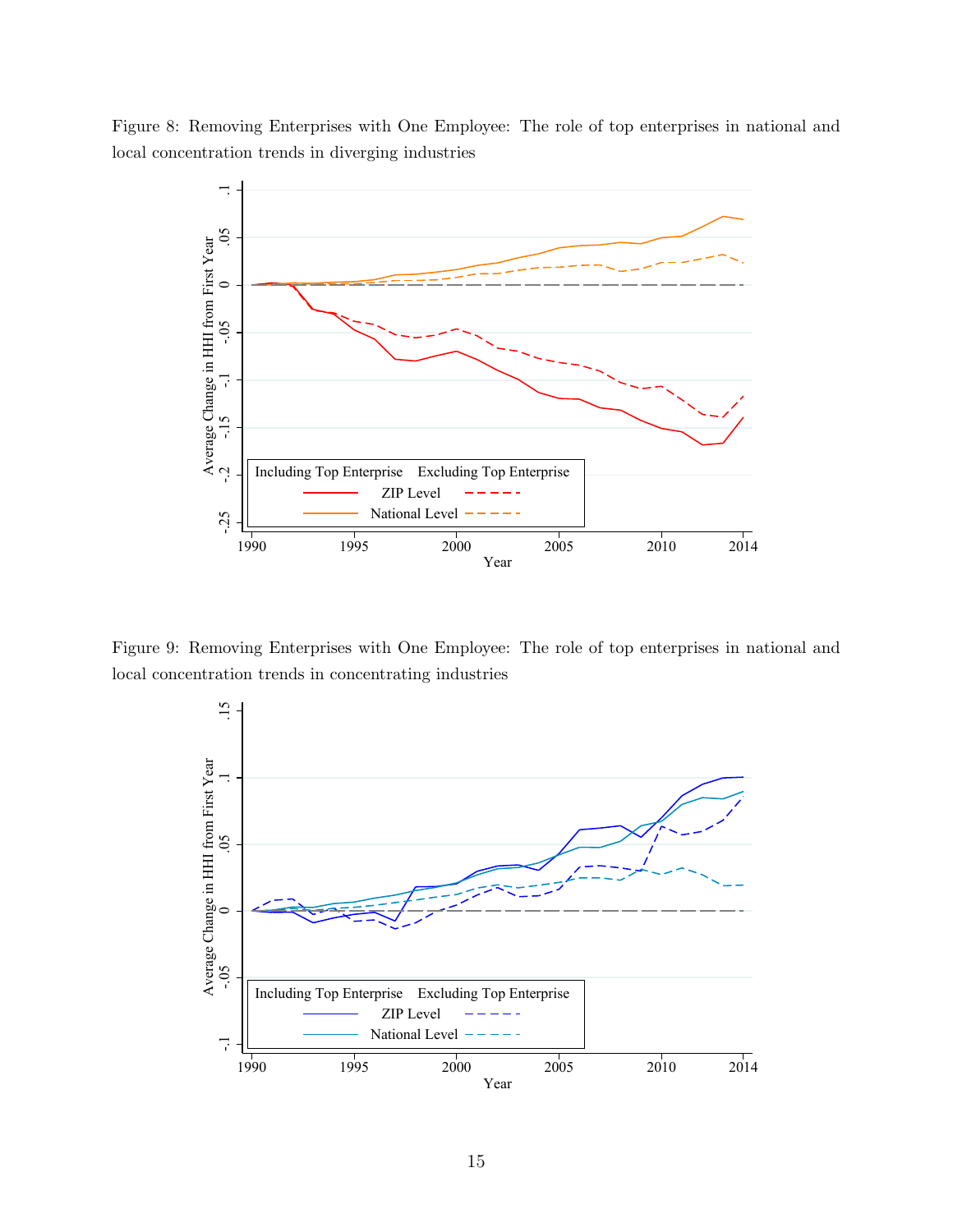Figure 10: Removing Enterprises with One Employee: Effect on concentration when the second and third largest enterprises enter a market in diverging industries



Figure 11: Removing Enterprises with One Employee: The role of the second and third largest enterprises in concentrating industries

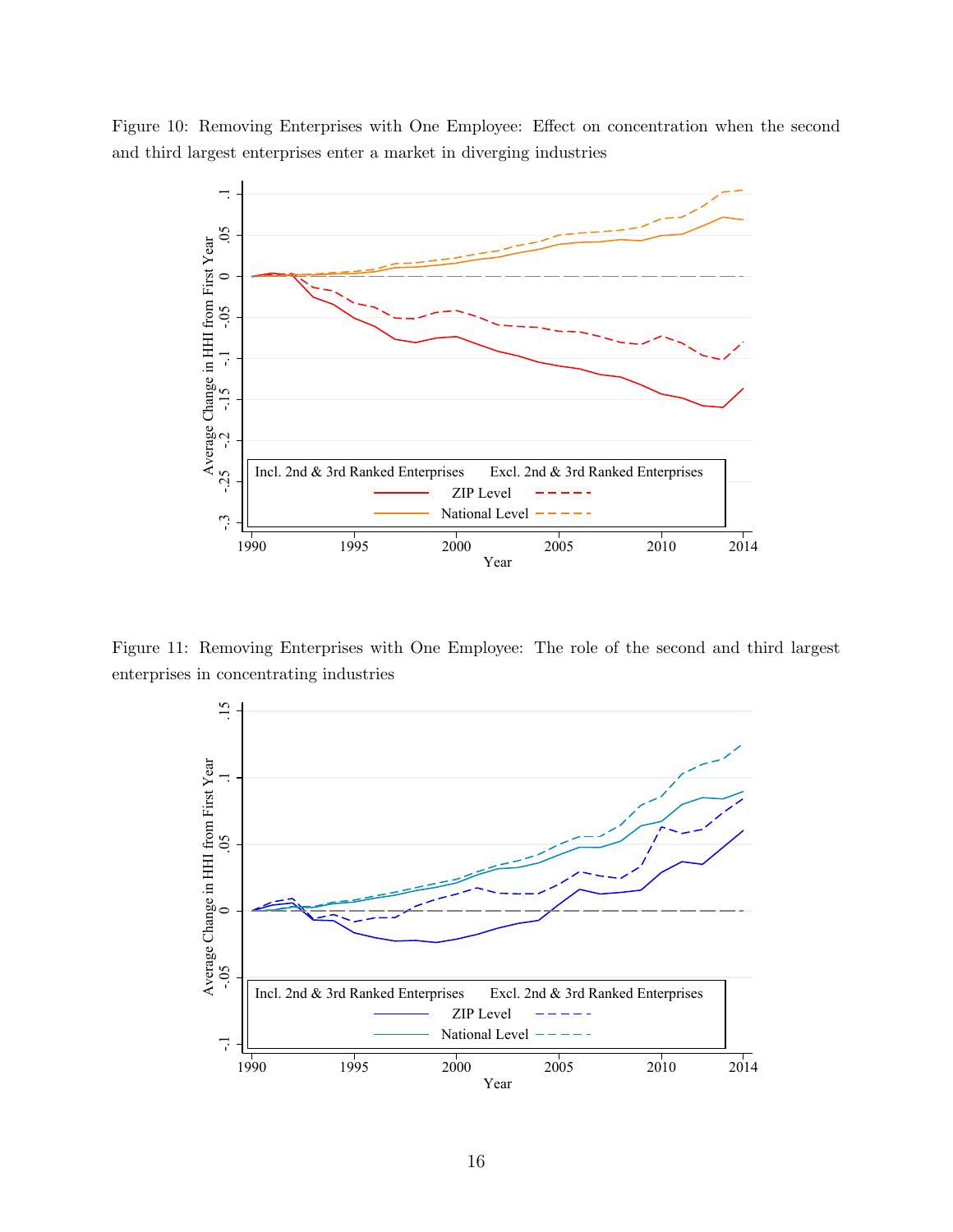

Figure 12: Removing Enterprises with One Employee: Expansion of top enterprises into ZIP codes

Figure 13: Removing Enterprises with One Employee: Effect on concentration when a top enterprise enters a local market in diverging industries

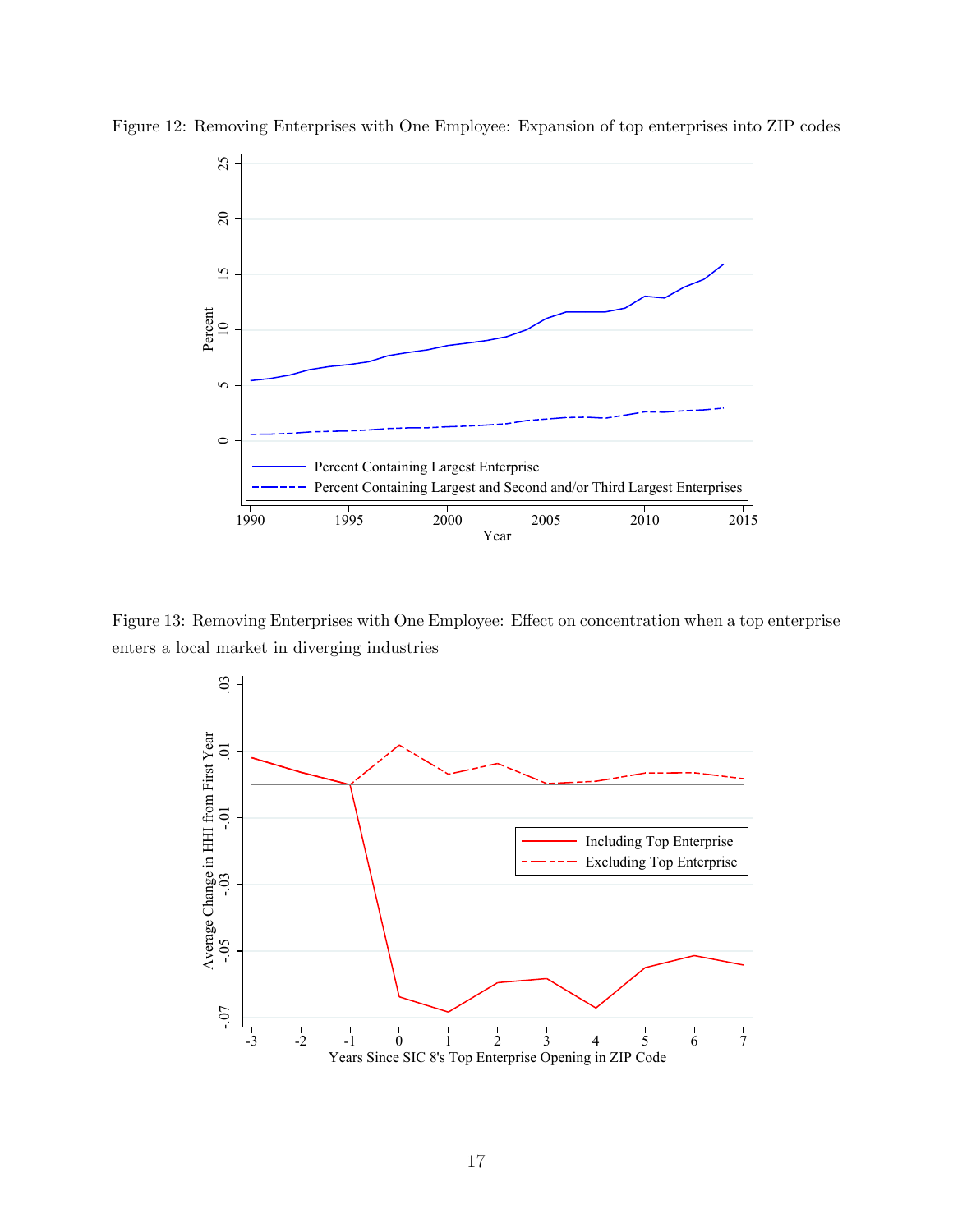Figure 14: Removing Enterprises with One Employee: Effect on concentration when a top enterprise enters a local market in concentrating industries



Figure 15: Removing Enterprises with One Employee: Effect on concentration when Walmart enters a local market

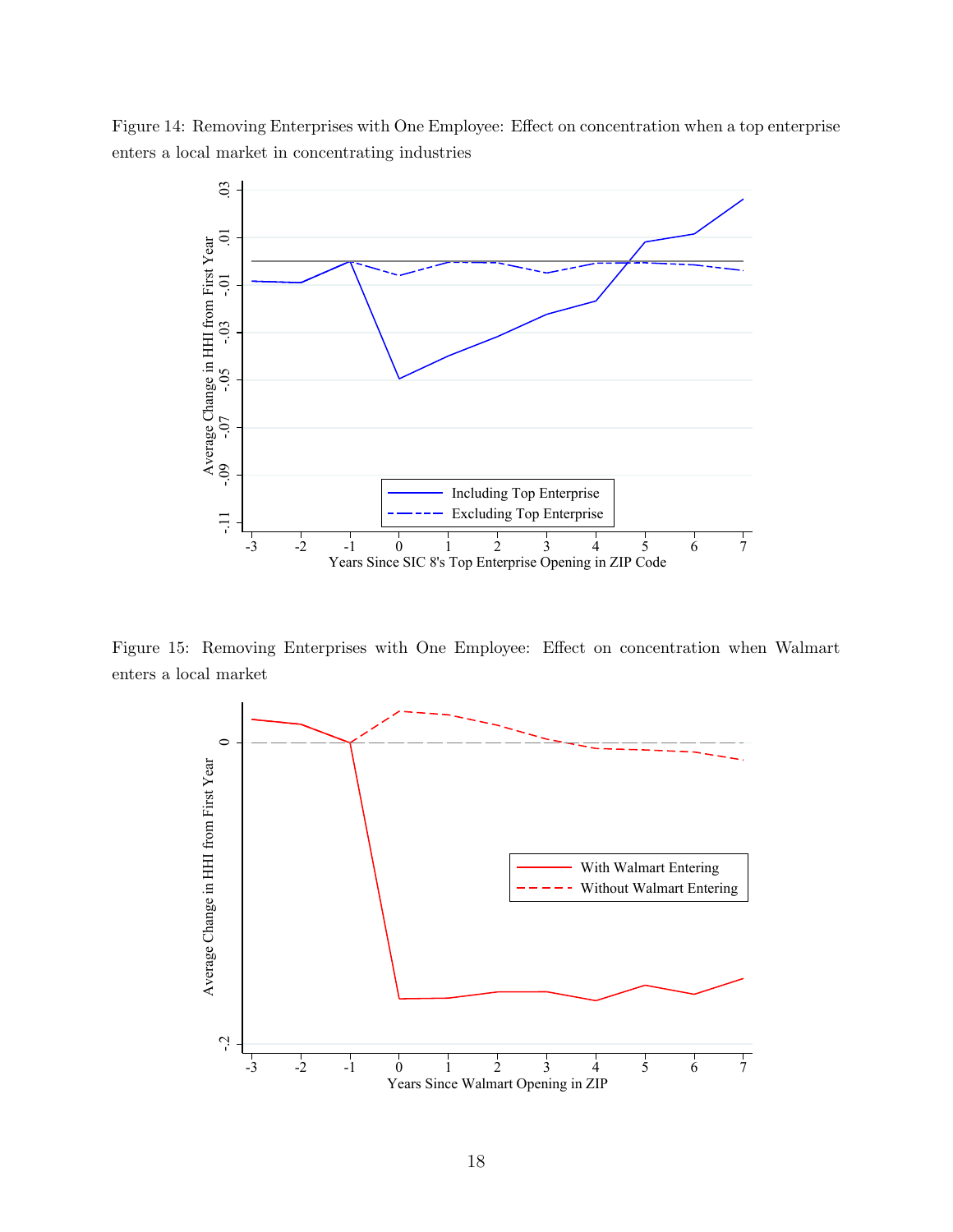Figure 16: Removing Enterprises with One Employee: Effect on number of establishments when Walmart enters a local market



Figure 17: Removing Enterprises with One Employee: Effect on concentration when Cemex enters a local market

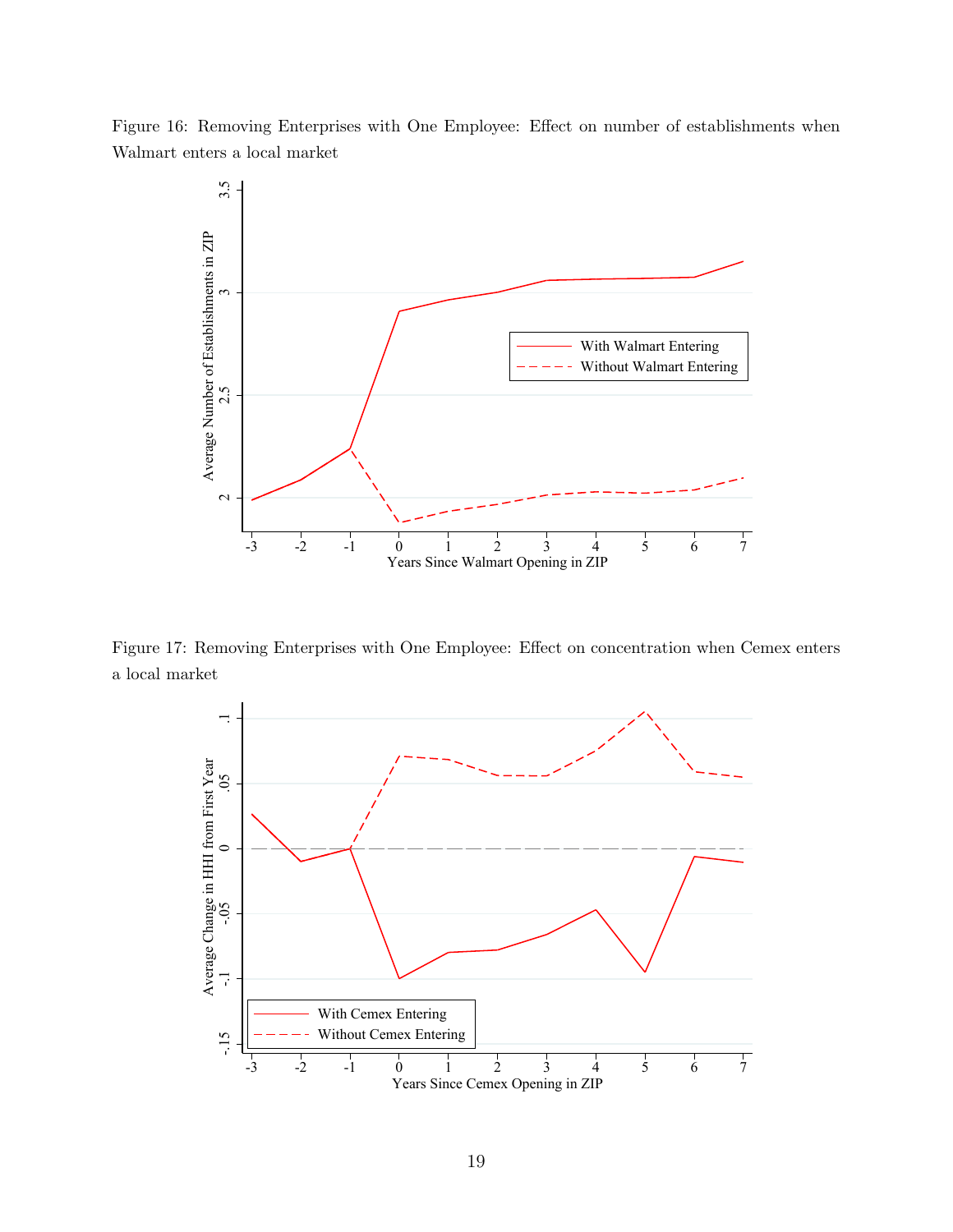

Figure 18: Removing Enterprises with One Employee: Effect on number of establishments when Cemex enters a local market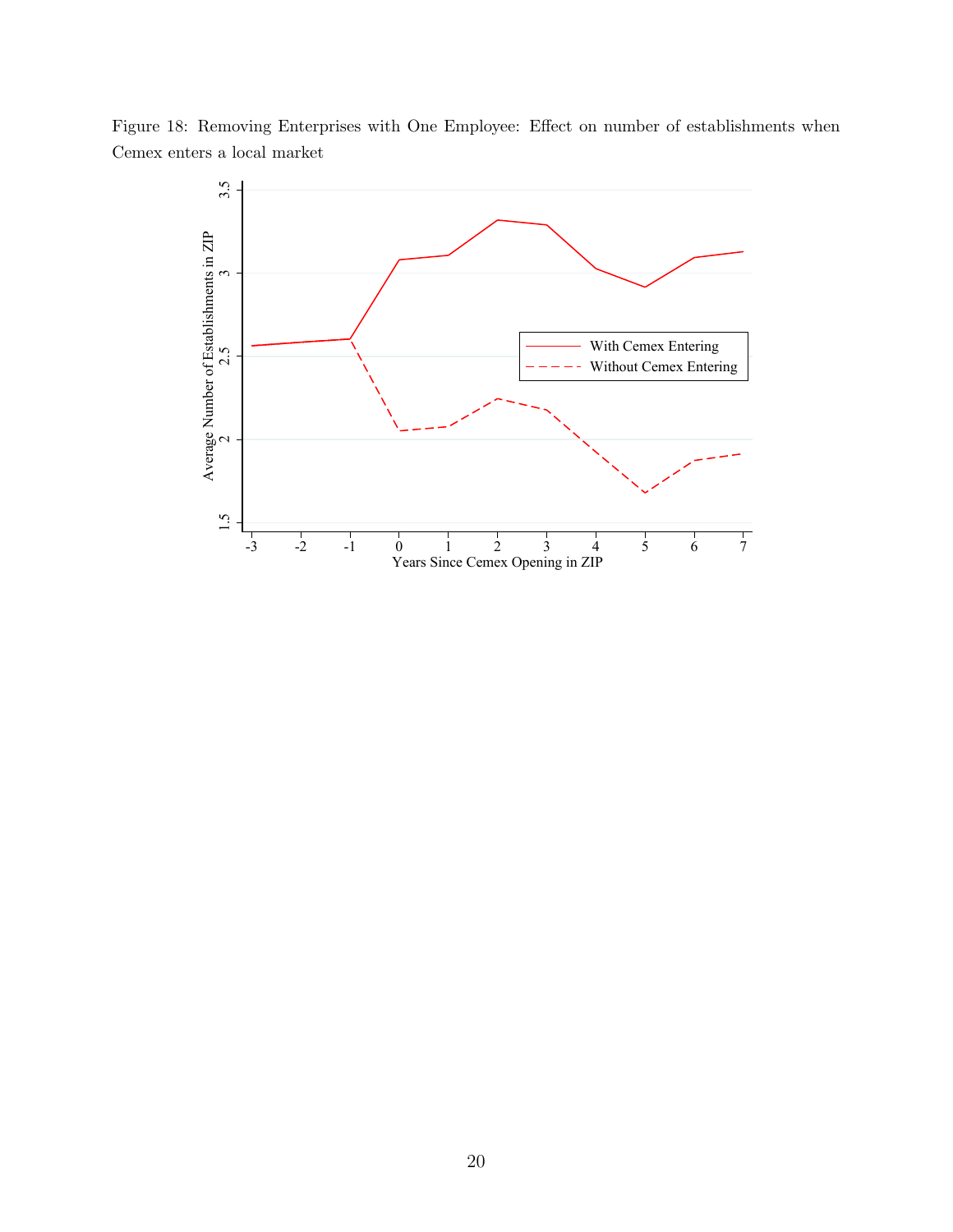## <span id="page-20-0"></span>2.1.2 Removing Enterprises with Fewer than 5 Employees



Figure 19: Removing Enterprises with Fewer than 5 Employees: Diverging economy-wide national and local concentration trends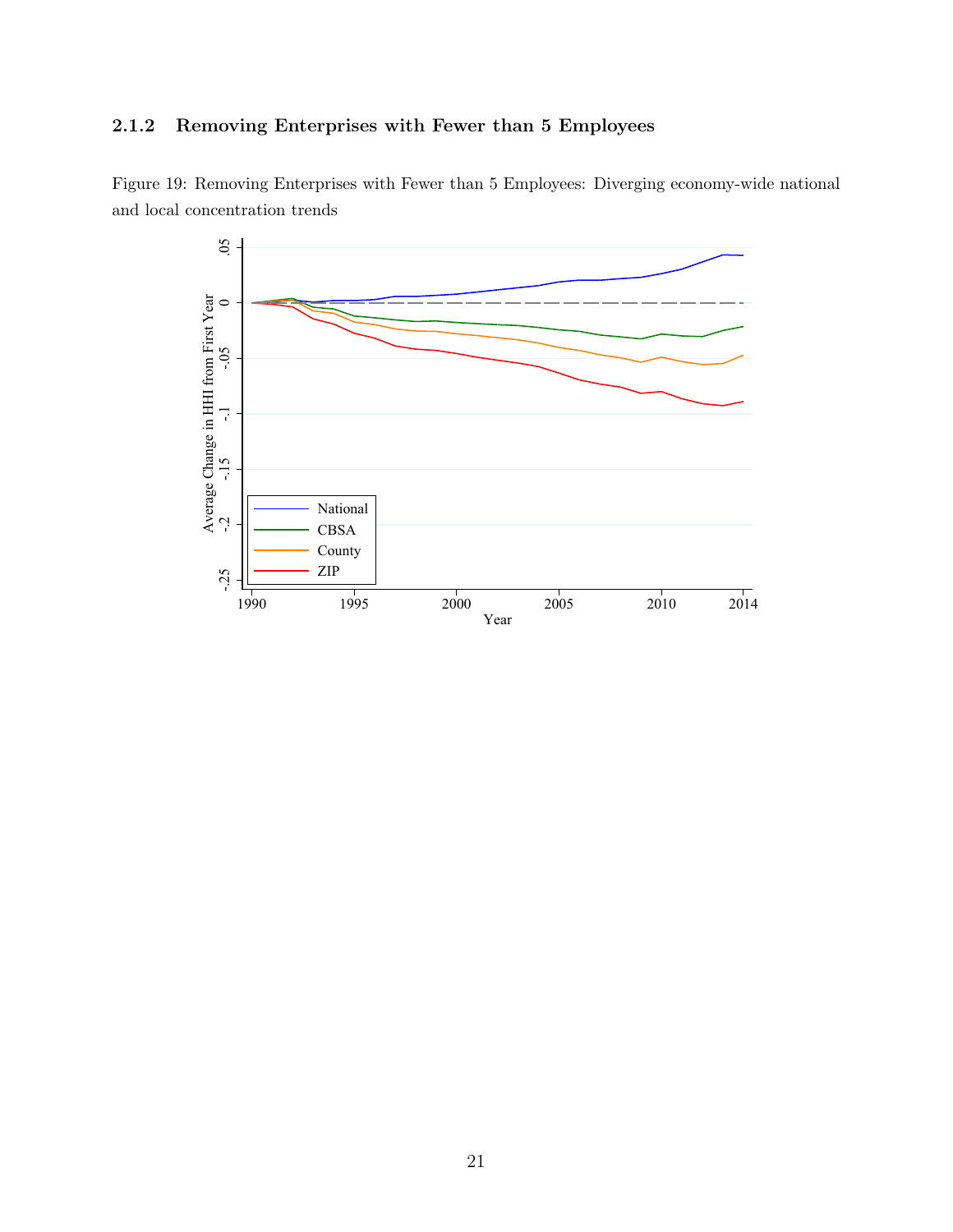Figure 20: Removing Enterprises with Fewer than 5 Employees: Diverging division-level national and local concentration trends



Figure 21: Removing Enterprises with Fewer than 5 Employees: Diverging economy-wide trends in sales concentration

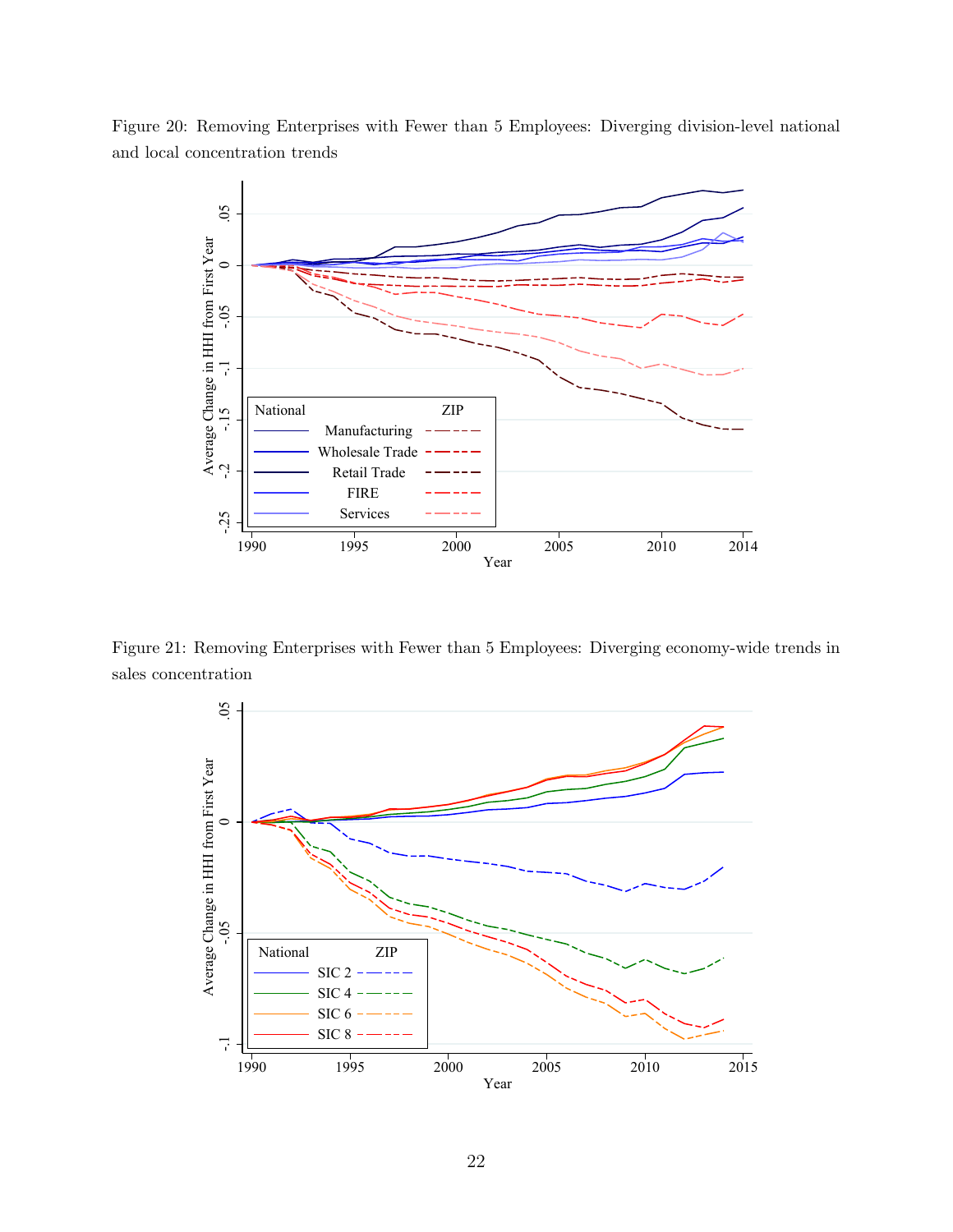



Figure 23: Removing Enterprises with Fewer than 5 Employees: Diverging economy-wide national and local concentration trends with a balanced panel

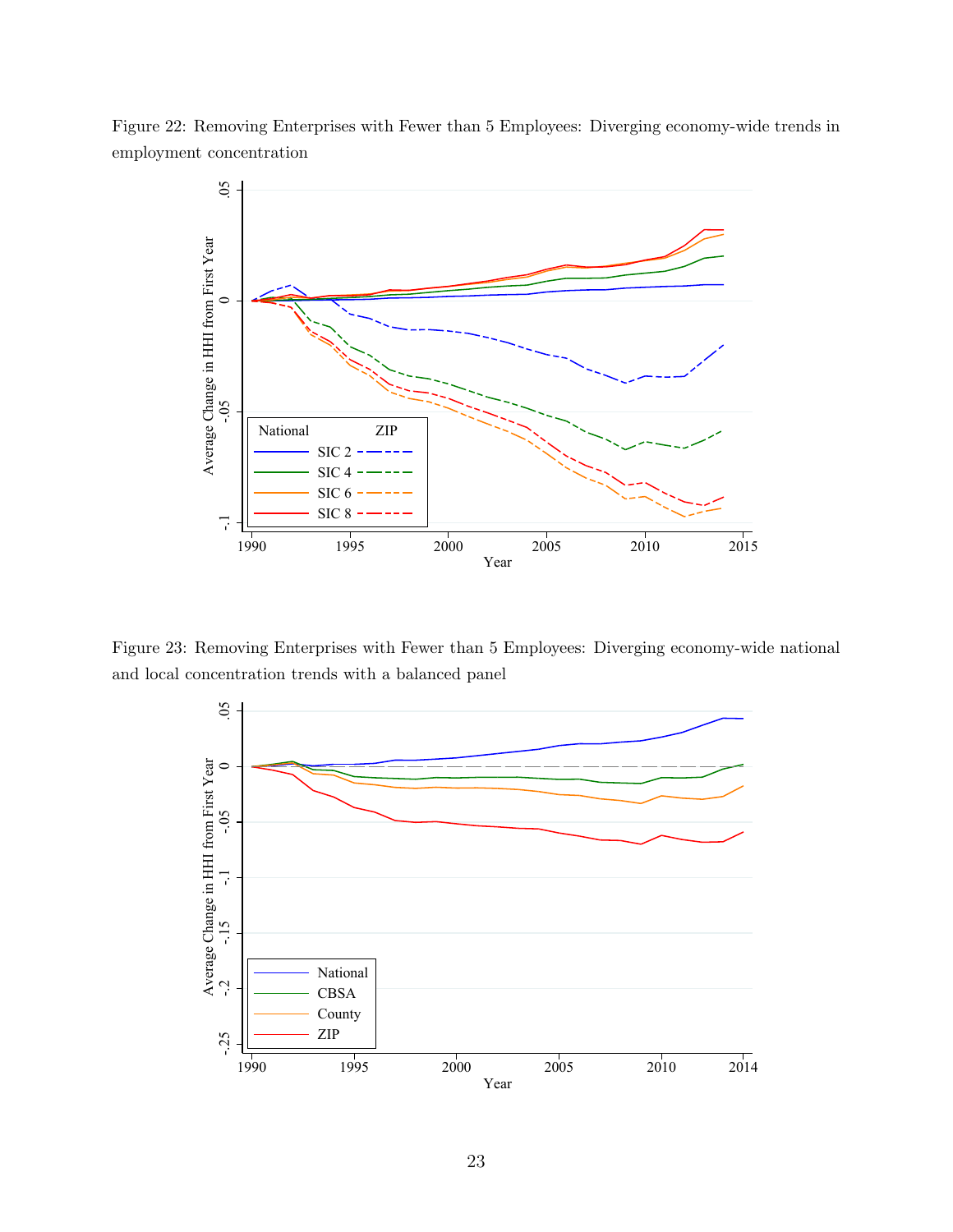Figure 24: Removing Enterprises with Fewer than 5 Employees: Diverging division-level national and local concentration trends with a balanced panel



Figure 25: Removing Enterprises with Fewer than 5 Employees: Pervasive diverging trends across 2-digit sectors

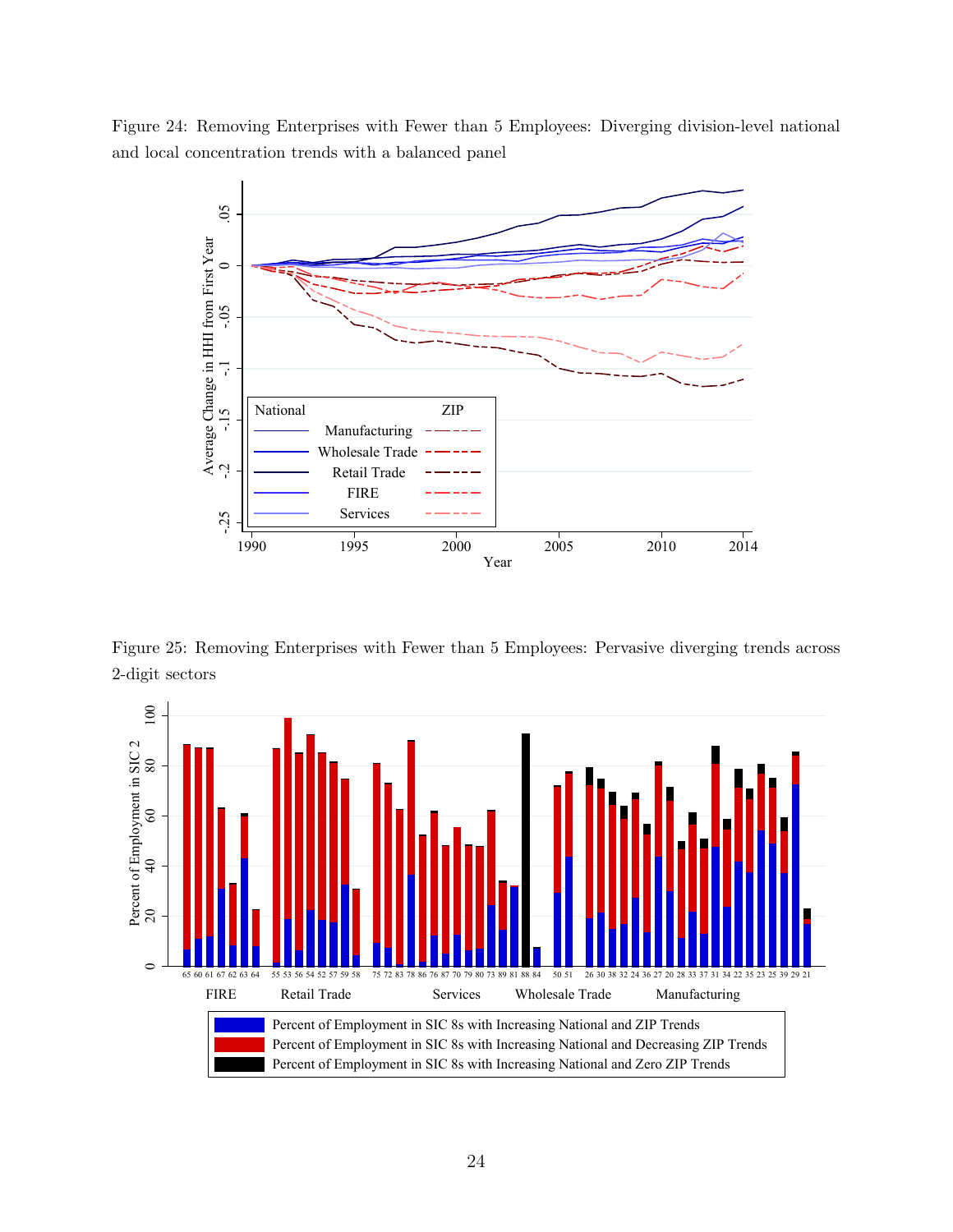Figure 26: Removing Enterprises with Fewer than 5 Employees: The role of top enterprises in national and local concentration trends in diverging industries



Figure 27: Removing Enterprises with Fewer than 5 Employees: The role of top enterprises in national and local concentration trends in concentrating industries

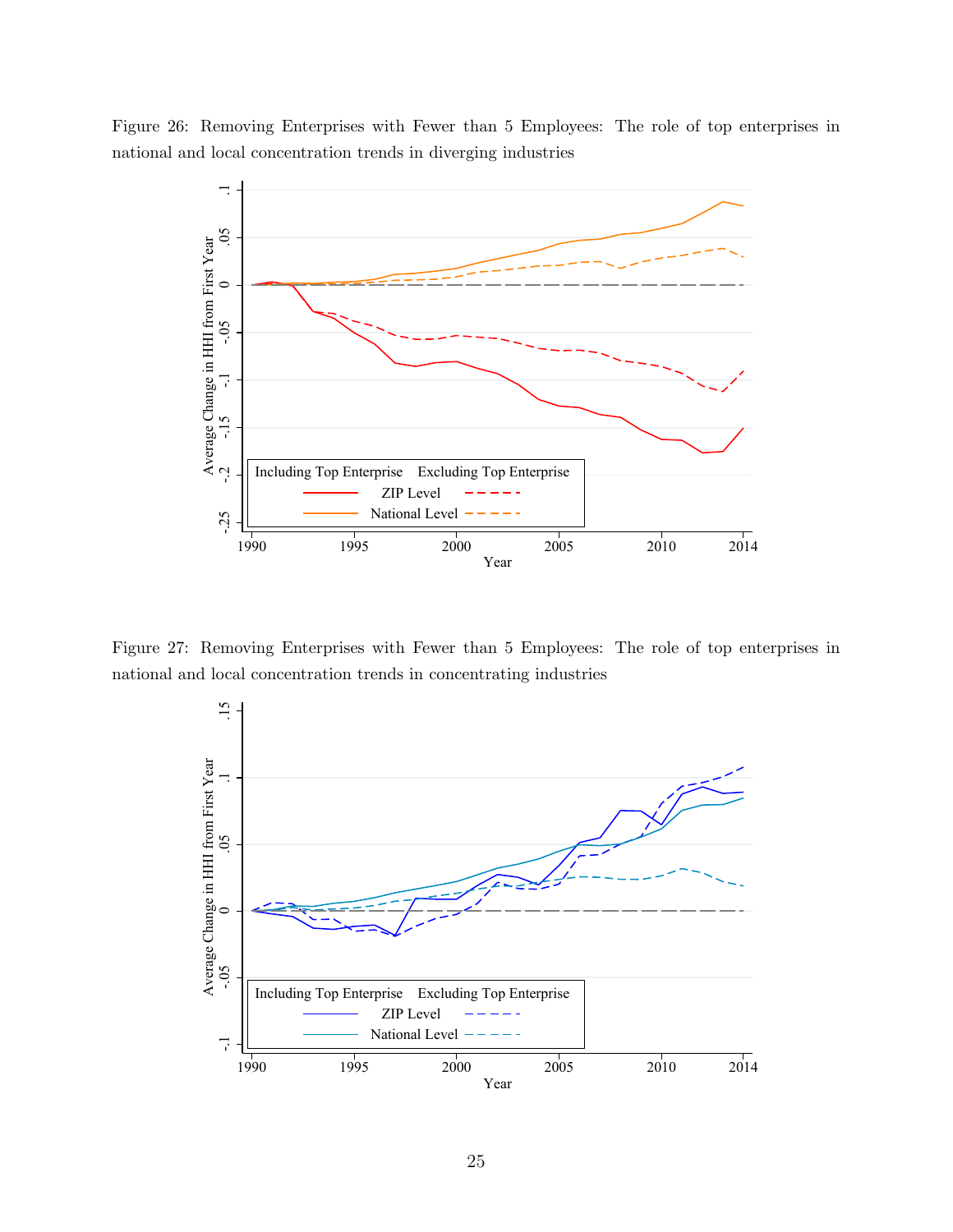Figure 28: Removing Enterprises with Fewer than 5 Employees: The role of the second and third largest enterprises in diverging industries



Figure 29: Removing Enterprises with Fewer than 5 Employees: The role of the second and third largest enterprises in concentrating industries

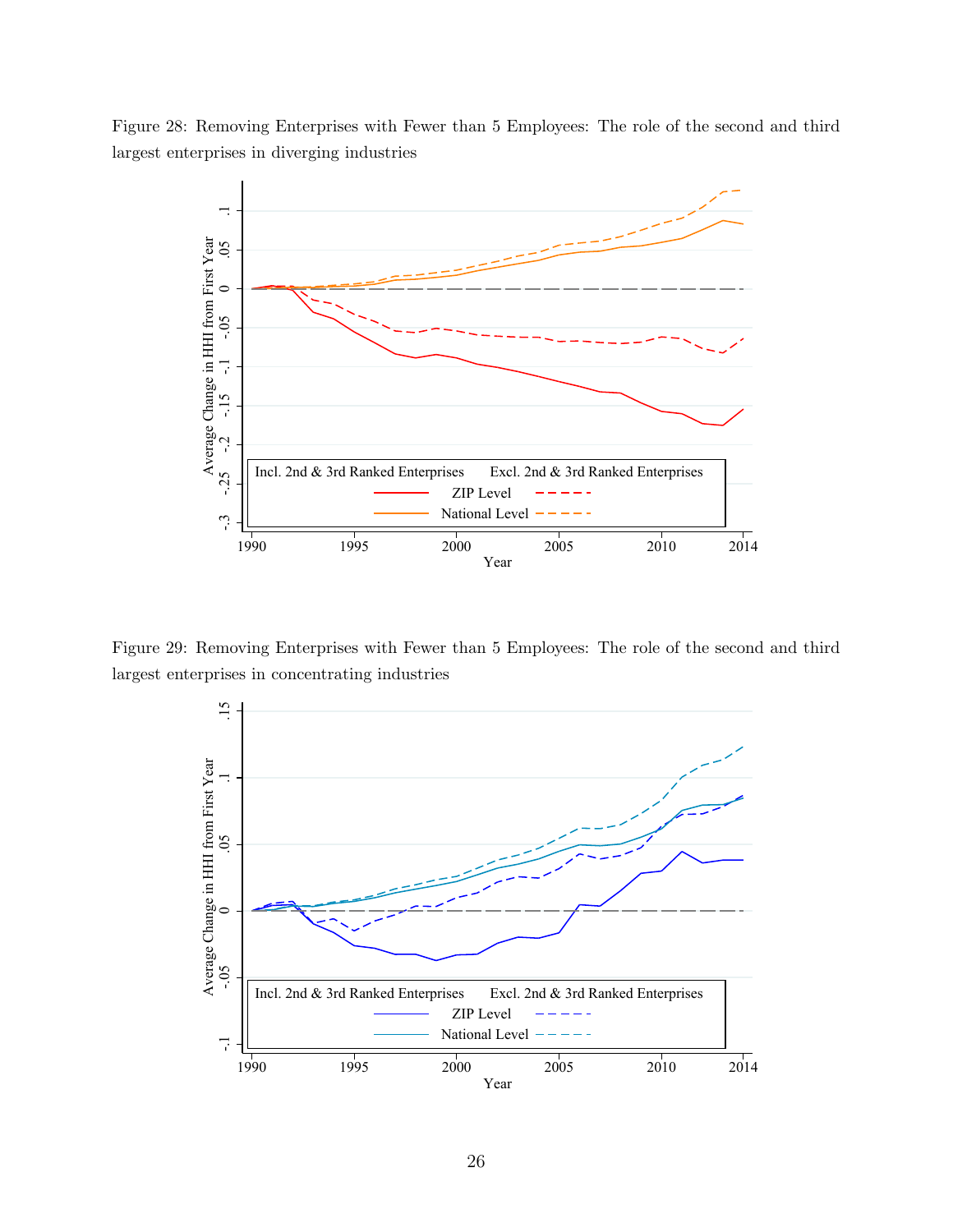

Figure 30: Removing Enterprises with Fewer than 5 Employees: Expansion of top enterprises into ZIP codes

Figure 31: Removing Enterprises with Fewer than 5 Employees: Effect on concentration when a top enterprise enters a local market in diverging industries

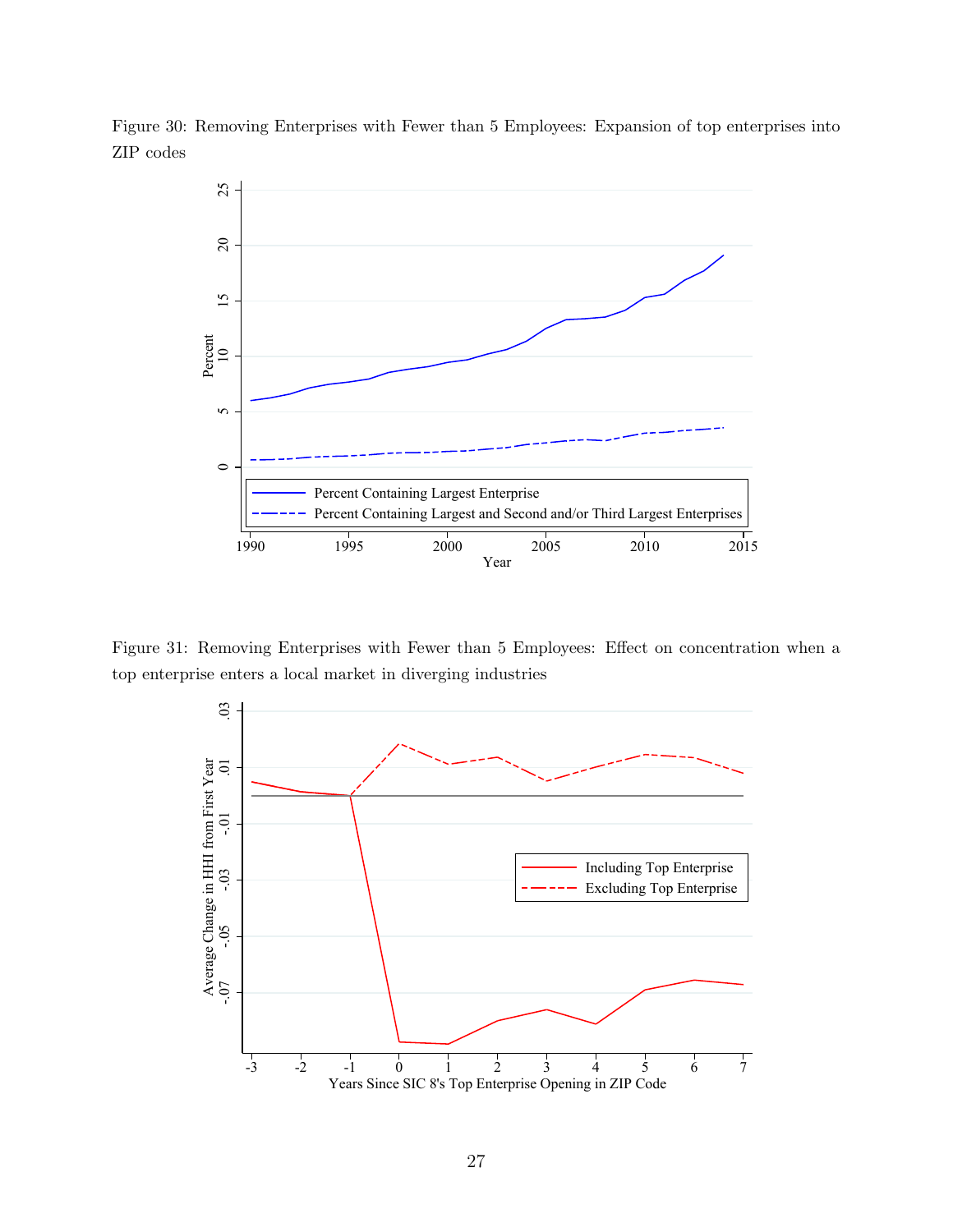Figure 32: Removing Enterprises with Fewer than 5 Employees: Effect on concentration when a top enterprise enters a local market in concentrating industries



Figure 33: Removing Enterprises with Fewer than 5 Employees: Effect on concentration when Walmart enters a local market

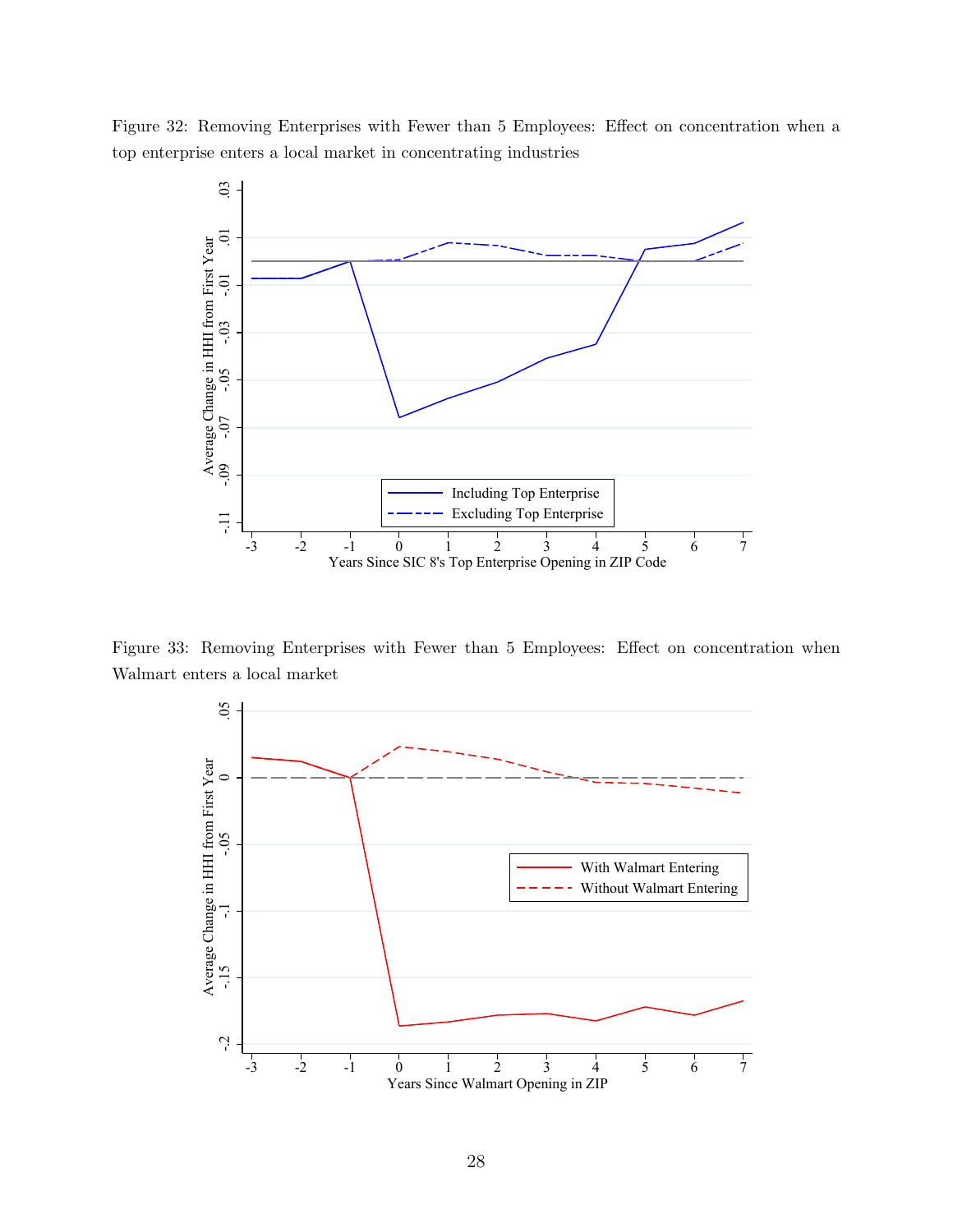Figure 34: Removing Enterprises with Fewer than 5 Employees: Effect on number of establishments when Walmart enters a local market



Figure 35: Removing Enterprises with Fewer than 5 Employees: Effect on concentration when Cemex enters a local market

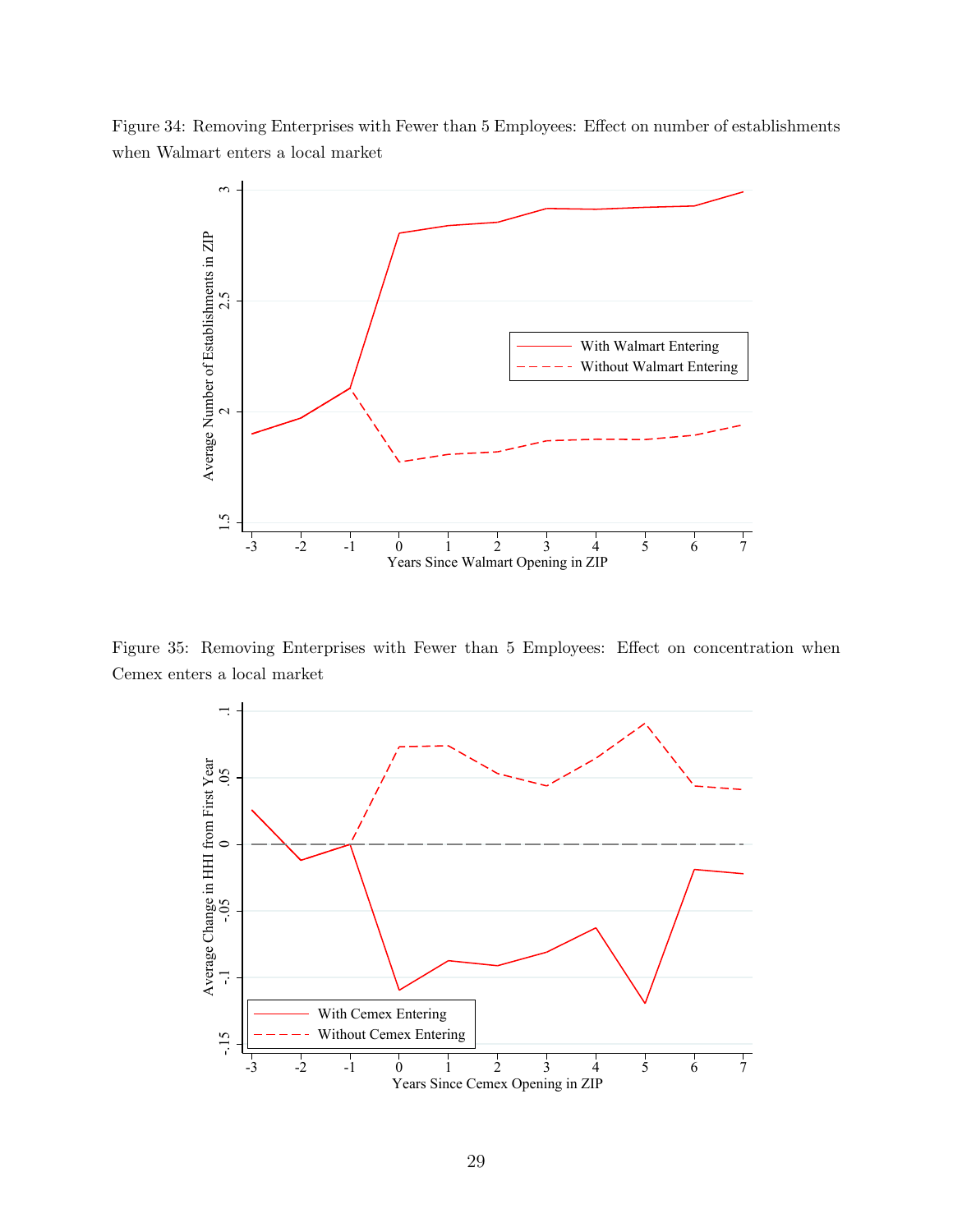Figure 36: Removing Enterprises with Fewer than 5 Employees: Effect on number of establishments when Cemex enters a local market

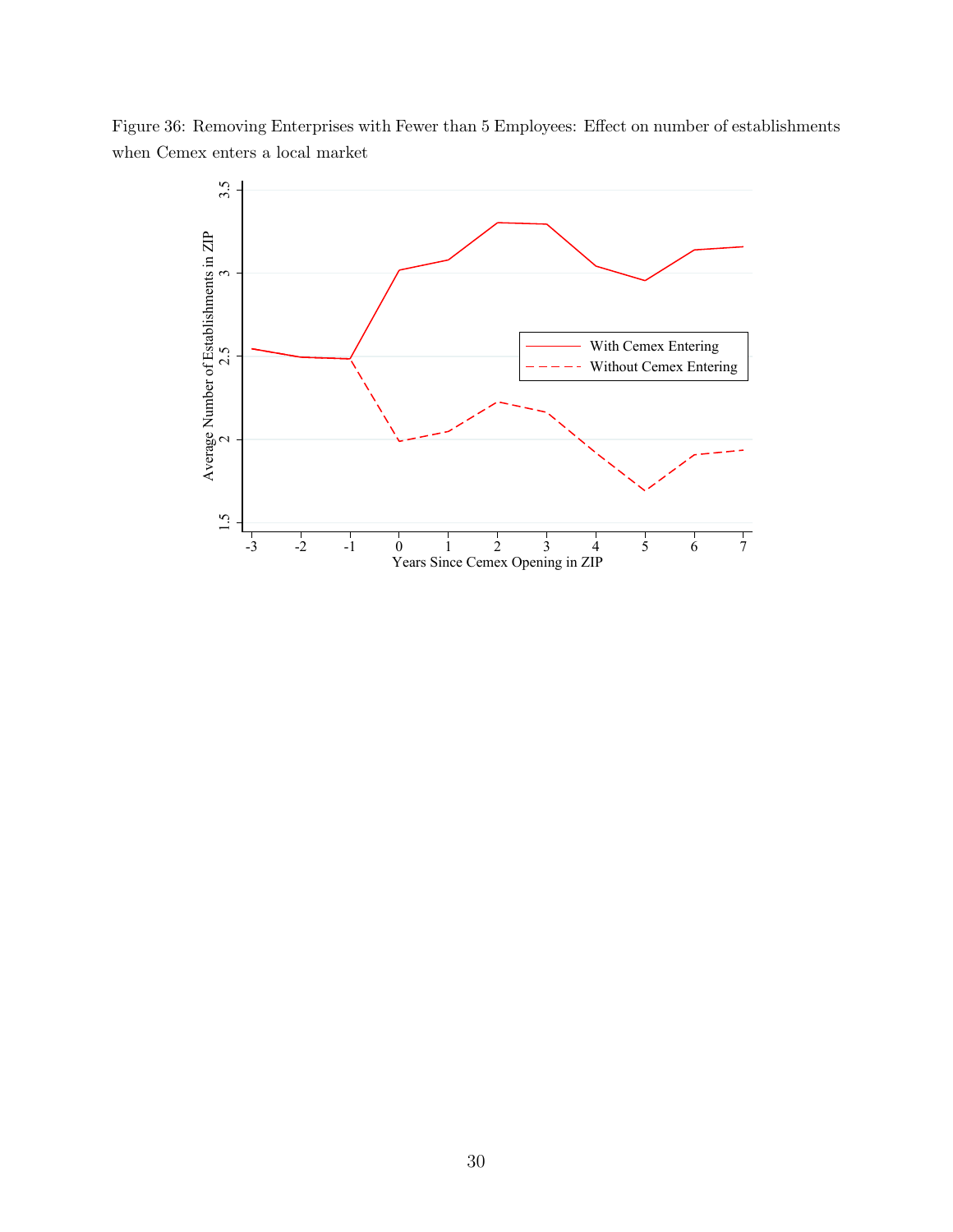## <span id="page-30-0"></span>2.1.3 Removing Enterprises with Fewer than 10 Employees



Figure 37: Removing Enterprises with Fewer than 10 Employees: Diverging economy-wide national and local concentration trends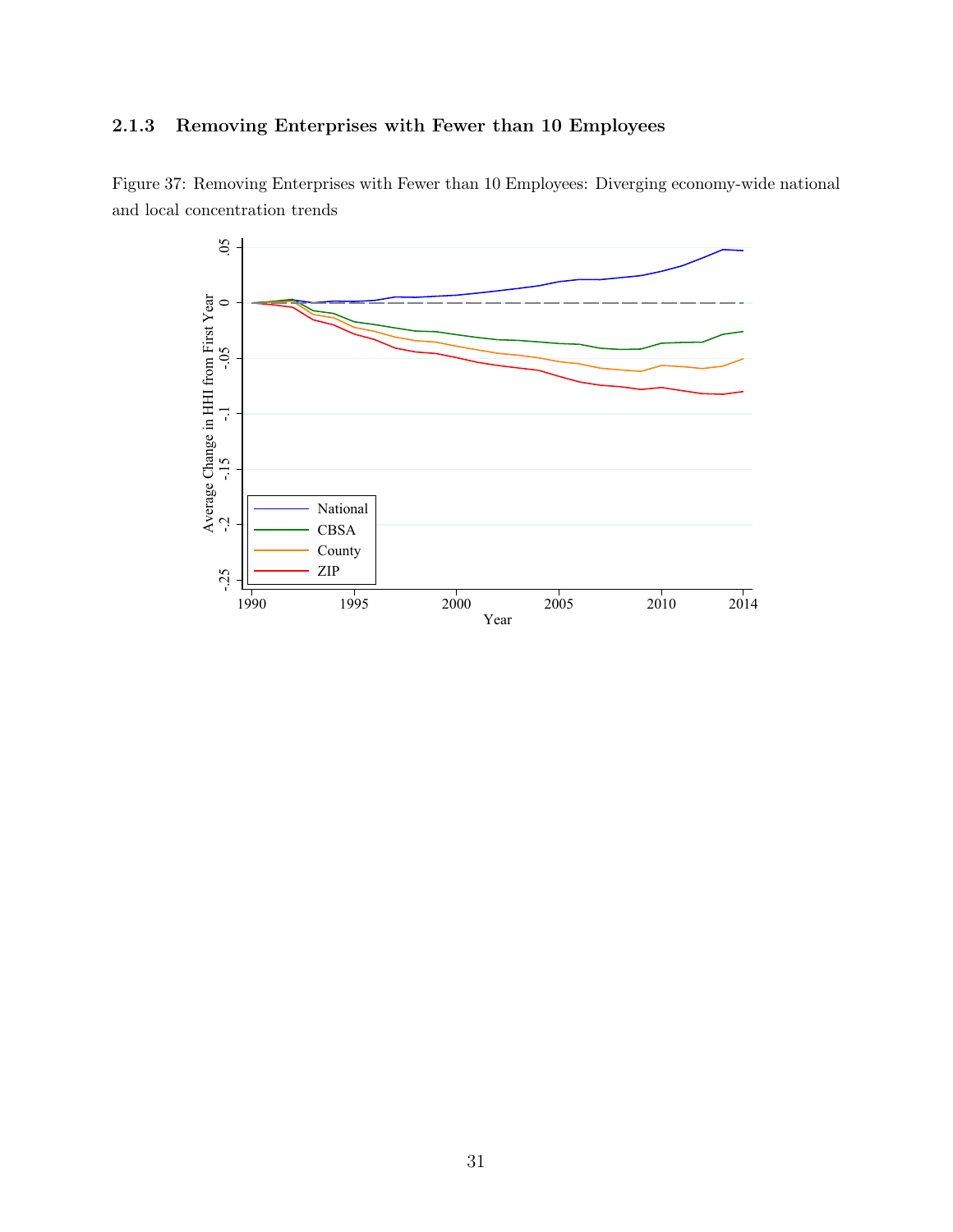Figure 38: Removing Enterprises with Fewer than 10 Employees: Diverging division-level national and local concentration trends



Figure 39: Removing Enterprises with Fewer than 10 Employees: Diverging economy-wide trends in sales concentration

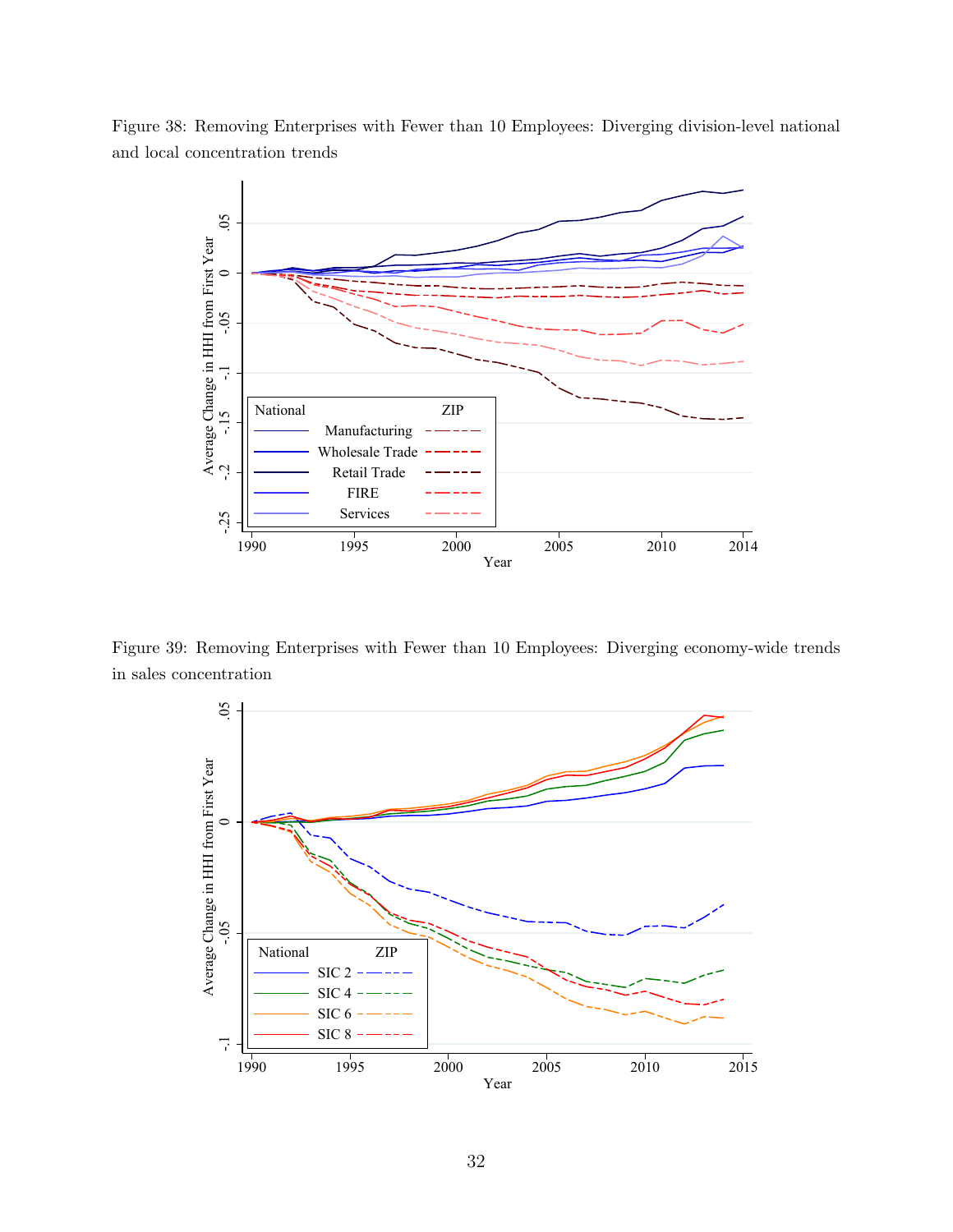



Figure 41: Removing Enterprises with Fewer than 10 Employees: Diverging economy-wide national and local concentration trends with a balanced panel

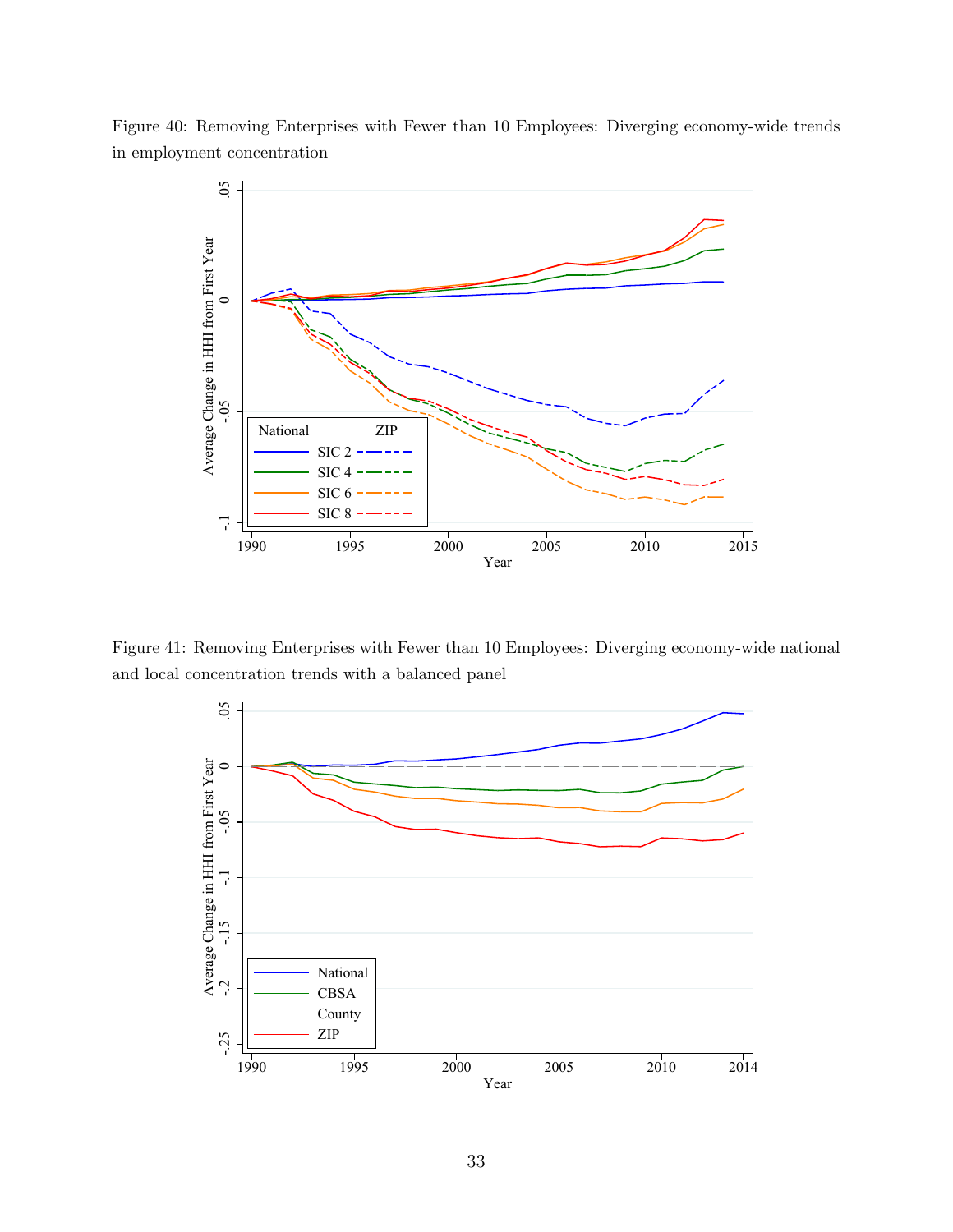Figure 42: Removing Enterprises with Fewer than 10 Employees: Diverging division-level national and local concentration trends with a balanced panel



Figure 43: Removing Enterprises with Fewer than 10 Employees: Pervasive diverging trends across 2-digit sectors

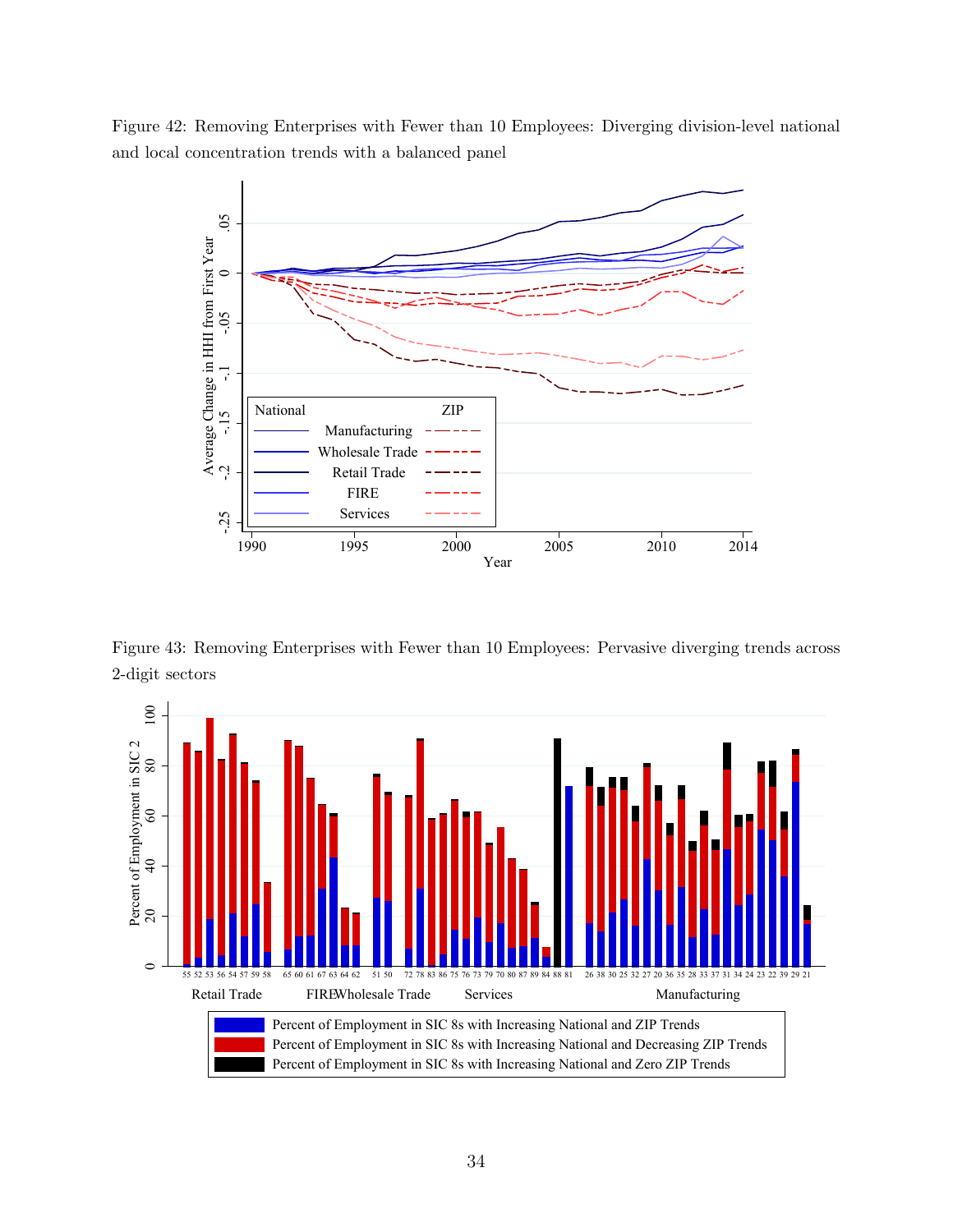Figure 44: Removing Enterprises with Fewer than 10 Employees: The role of top enterprises in national and local concentration trends in diverging industries



Figure 45: Removing Enterprises with Fewer than 10 Employees: The role of top enterprises in national and local concentration trends in concentrating industries

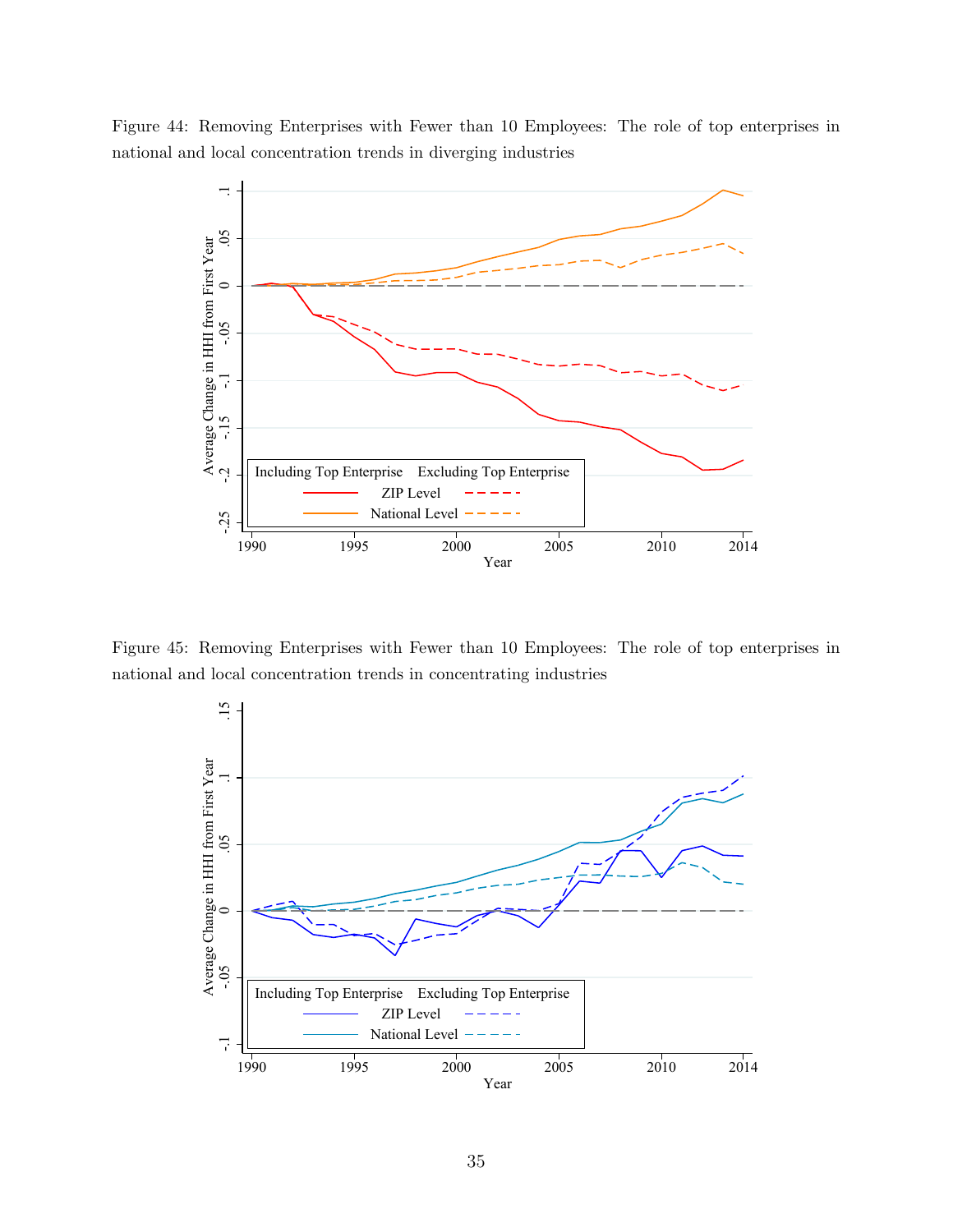Figure 46: Removing Enterprises with Fewer than 10 Employees: The role of the second and third largest enterprises in diverging industries



Figure 47: Removing Enterprises with Fewer than 10 Employees: The role of the second and third largest enterprises in concentrating industries

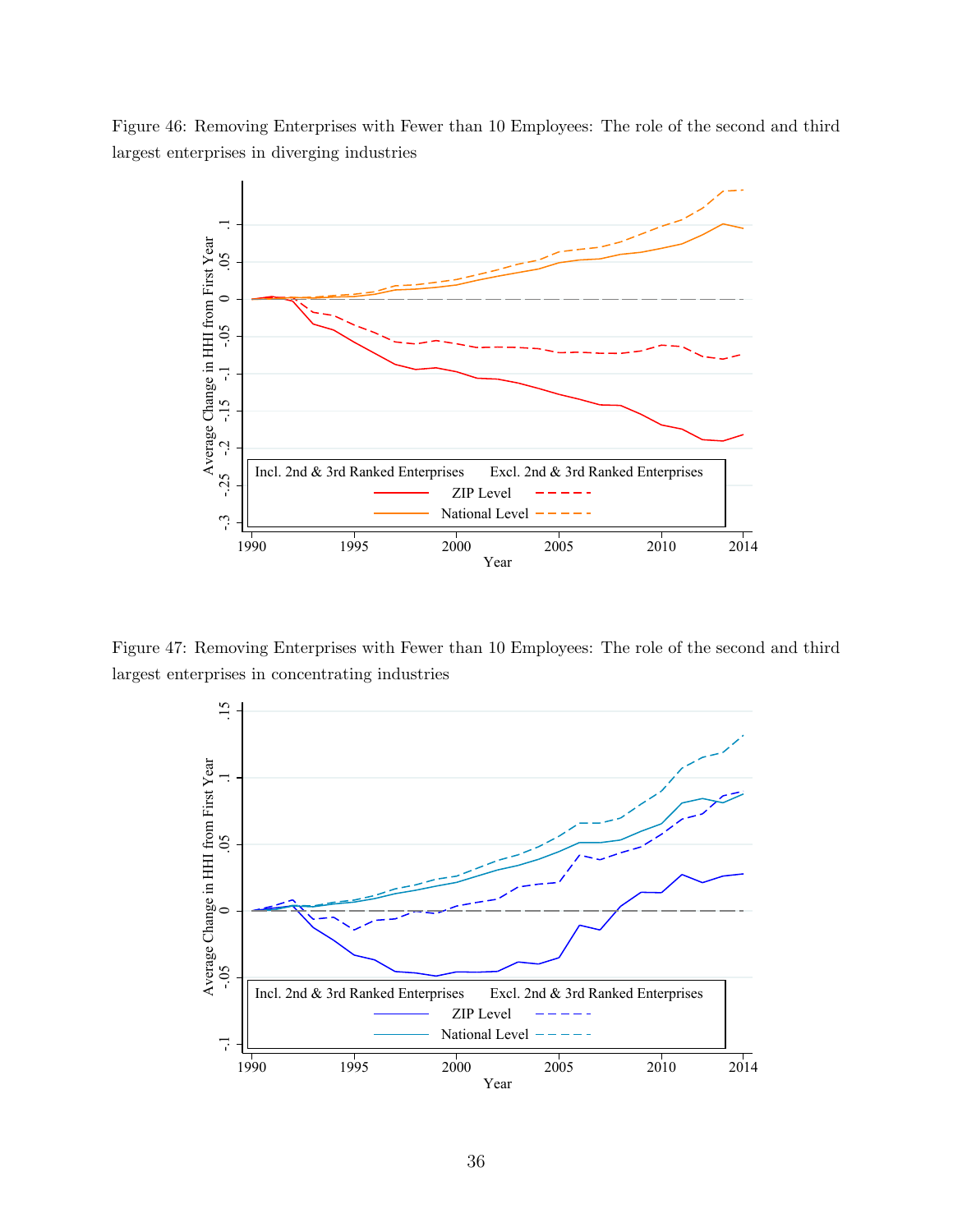

Figure 48: Removing Enterprises with Fewer than 10 Employees: Expansion of top enterprises into ZIP codes

Figure 49: Removing Enterprises with Fewer than 10 Employees: Effect on concentration when a top enterprise enters a local market in diverging industries

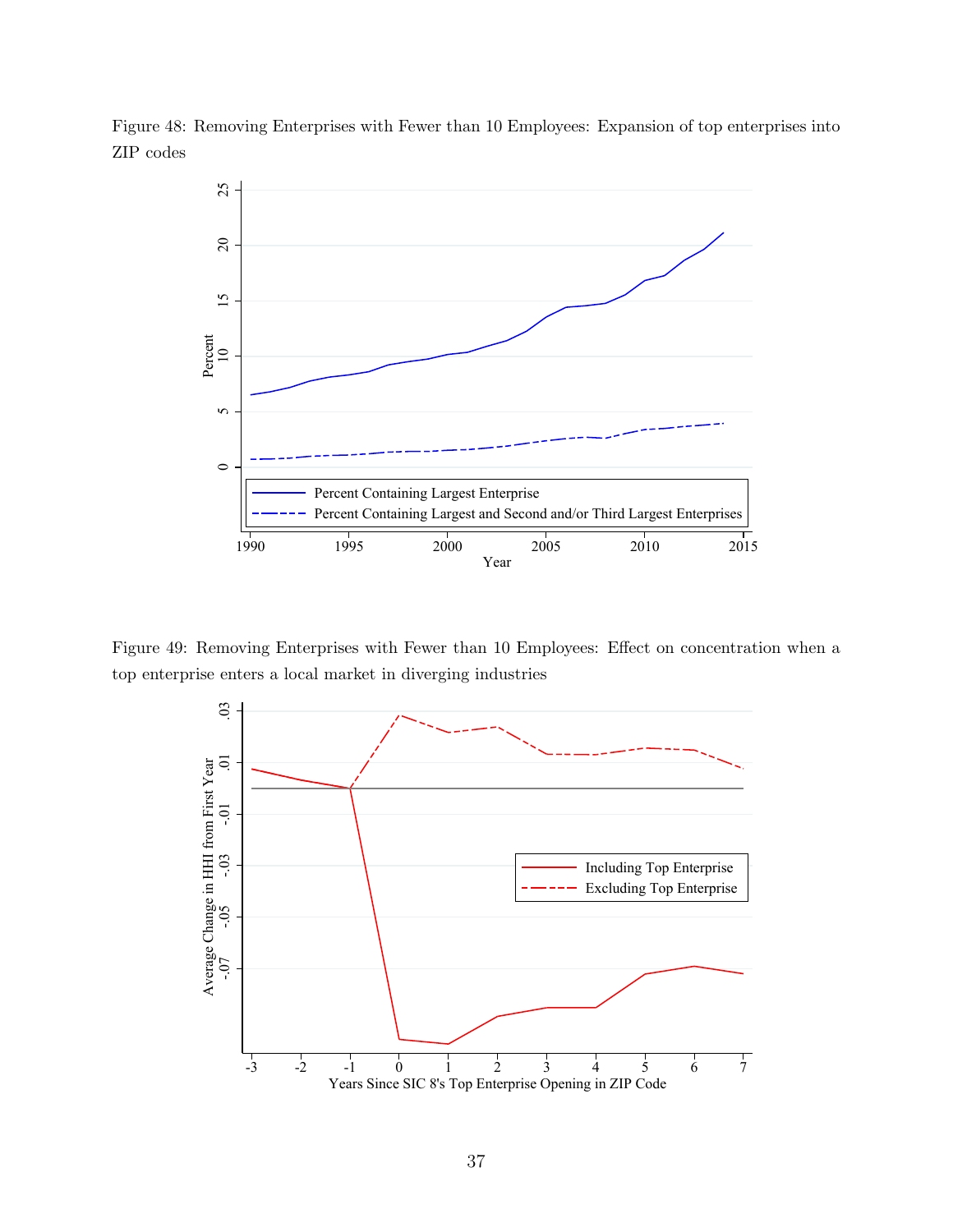Figure 50: Removing Enterprises with Fewer than 10 Employees: Effect on concentration when a top enterprise enters a local market in concentrating industries



Figure 51: Removing Enterprises with Fewer than 10 Employees: Effect on concentration when Walmart enters a local market

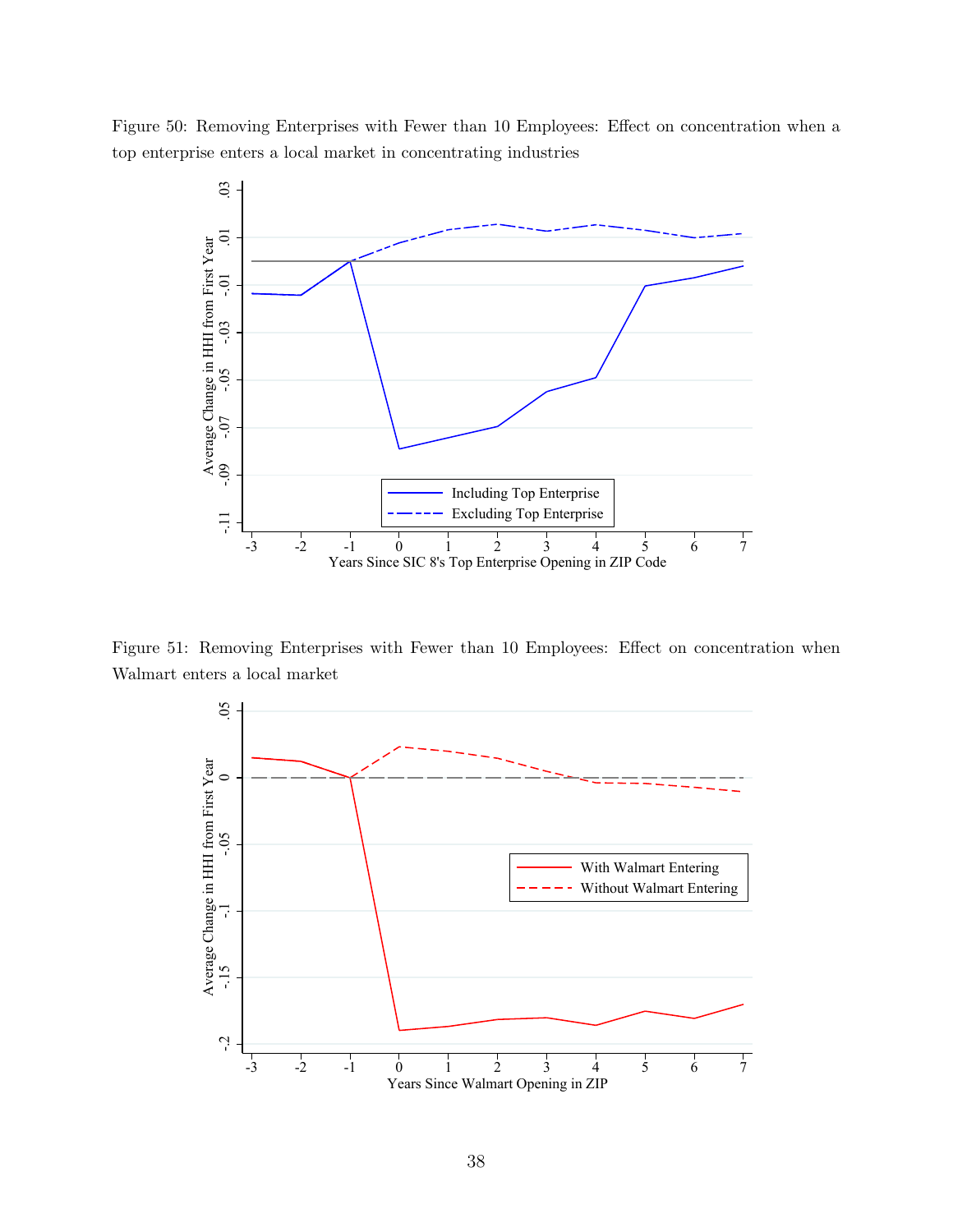Figure 52: Removing Enterprises with Fewer than 10 Employees: Effect on number of establishments when Walmart enters a local market



Figure 53: Removing Enterprises with Fewer than 10 Employees: Effect on concentration when Cemex enters a local market

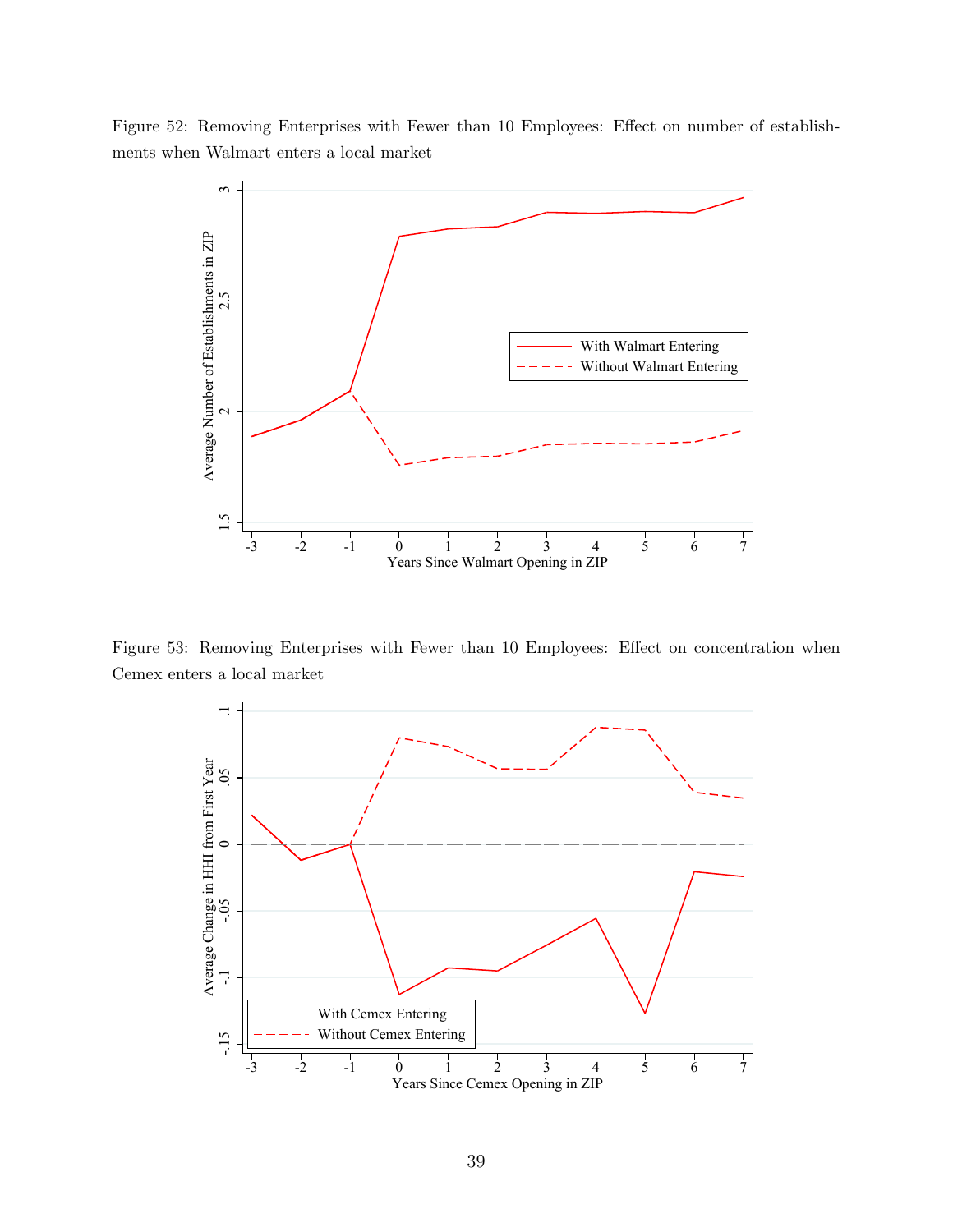Figure 54: Removing Enterprises with Fewer than 10 Employees: Effect on number of establishments when Cemex enters a local market



### 2.2 Alternative Measures of Concentration

While the figures in the main text all rely on the Herfindahl-Hirschman Index (HHI), here we replicate them for alternative measures of concentration. In particular, we look at the adjusted HHI, which modifies the HHI for the number of enterprises in a market, as well as the share of the top enterprise, as measured by sales, for each industry-geography grouping in every year. For reasons discussed in more detail below, we believe the HHI used in the main text remains the best measure of concentration; however, the results in this section show that all the findings in the main text still hold using these alternative measures.<sup>[10](#page-39-0)</sup>

## 2.2.1 Adjusted HHI

Let  $C_{i,g,t}^{I,G}$  denote the HHI for industry i in geography g in year t (using the level of industrial and geographic aggregations I and G, respectively), and let  $N_{i,g,t}^{I,G}$  denote the number of enterprises in this industry-geography-year grouping. Then  $C_{i,g,t}^{I,G} \in \left[1/N_{i,g,t}^{I,G}, 1\right]$ . Because  $C_{i,g,t}^{I,G}$  is bounded below by the inverse of the number of enterprises, comparisons of the HHI between groupings with different numbers of enterprises can be somewhat difficult. While

<span id="page-39-0"></span><sup>&</sup>lt;sup>10</sup>When using alternative measures of concentration, we do not replicate Figures  $(12)$ ,  $(16)$ , and  $(18)$  in the main text as those figures are not dependent on the measure of concentration we use.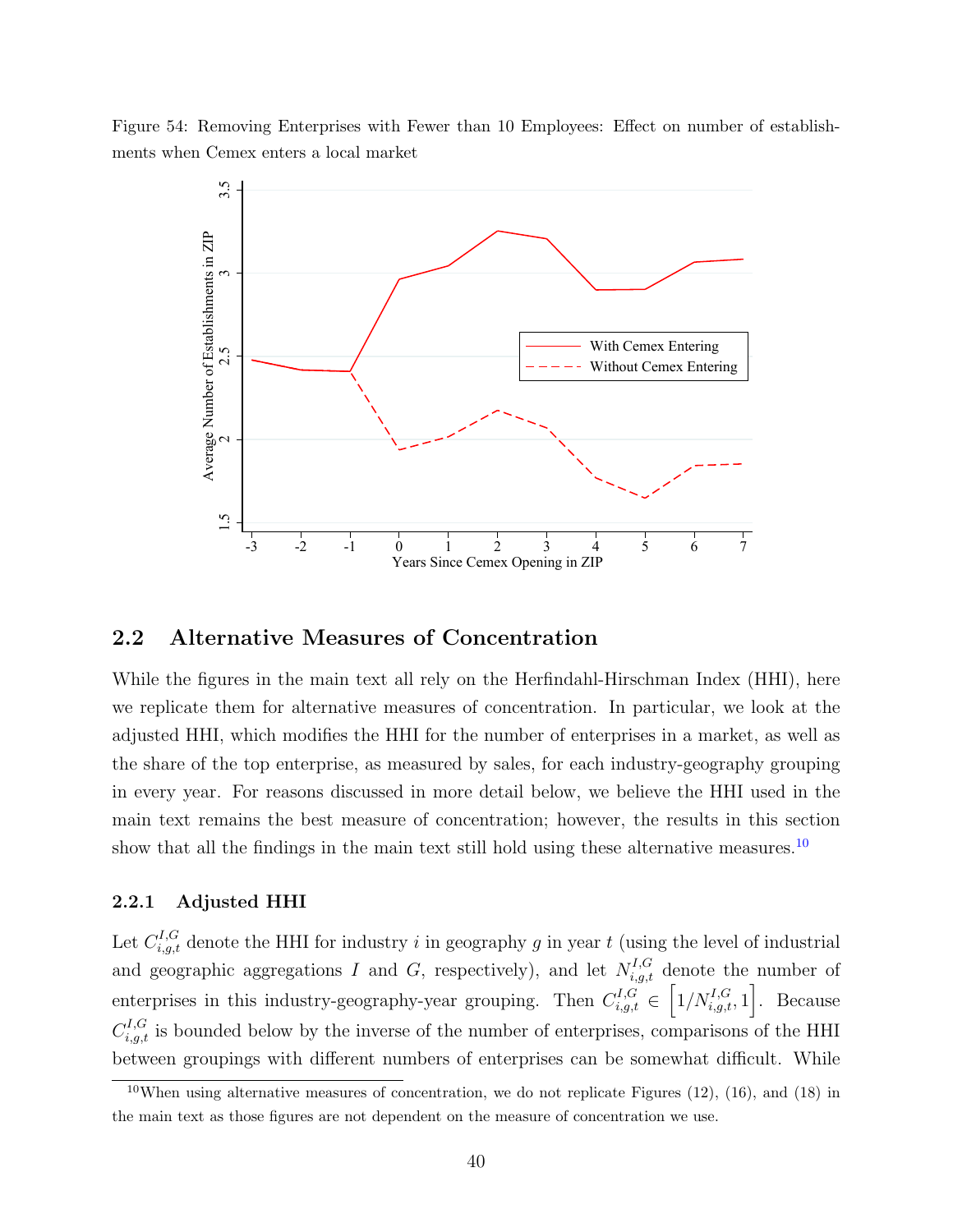looking at changes in concentration rather than levels, as we do in the main text, allows for efficient comparisons between groups with different numbers of enterprises, such comparisons can also be made using the adjusted Herfindahl-Hirschman Index, which for any pair with more than 1 enterprise can take on any value between 0 and 1, inclusive. In particular, the adjusted HHI of industry *i* in geography *g* in year *t*,  $\tilde{C}_{i,g,t}^{I,G}$ , can be defined as

$$
\tilde{C}_{i,g,t}^{I,G} = \begin{cases}\n\frac{C_{i,g,t}^{I,G} - \frac{1}{N_{i,g,t}^{I,G}}}{1 - \frac{1}{N_{i,g,t}^{I,G}}} & N_{i,g,t}^{I,G} > 1 \\
1 & N_{i,g,t}^{I,G} = 1\n\end{cases} (1)
$$

For groupings with a very large numbers of enterprises (for example, most groupings with a geography defined at the national level), the adjusted and unadjusted HHIs will be very close. However, groupings defined at the ZIP code level typically have a small number of enterprises, leading to potentially large differences between the adjusted and unadjusted measures. In such cases, the unadjusted HHI is preferable because, in some sense, the number of an enterprises in a market itself partly determines concentration. That is, a market with, say, 3 enterprises is arguably more concentrated than a market with 10, even if all enterprises have equal sales in both markets.

The figures below replicate the figures in the main text using changes in the adjusted HHI.



Figure 55: Adjusted HHI: Diverging economy-wide national and local concentration trends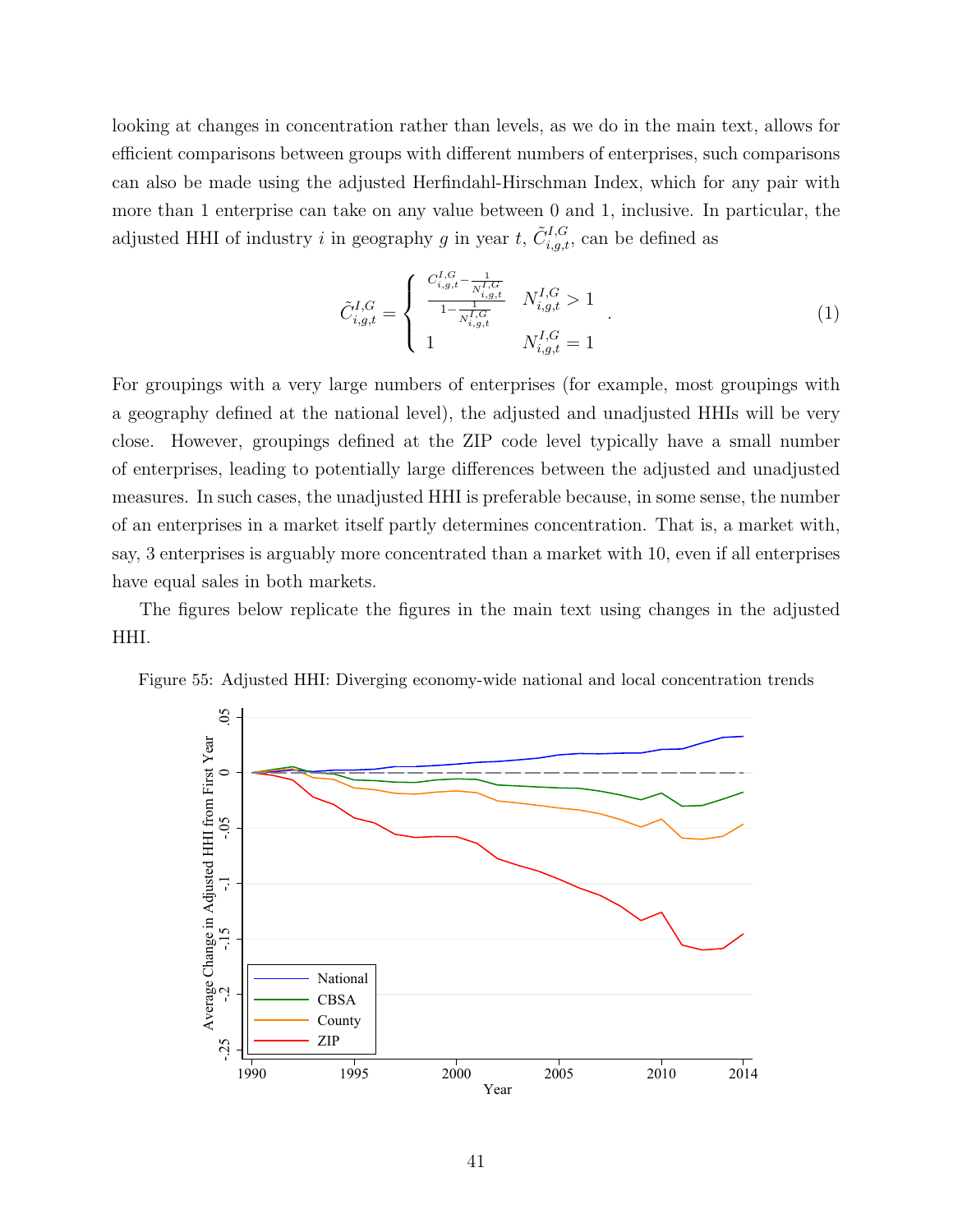

Figure 56: Adjusted HHI: Diverging division-level national and local concentration trends

Figure 57: Adjusted HHI: Diverging economy-wide trends in sales concentration

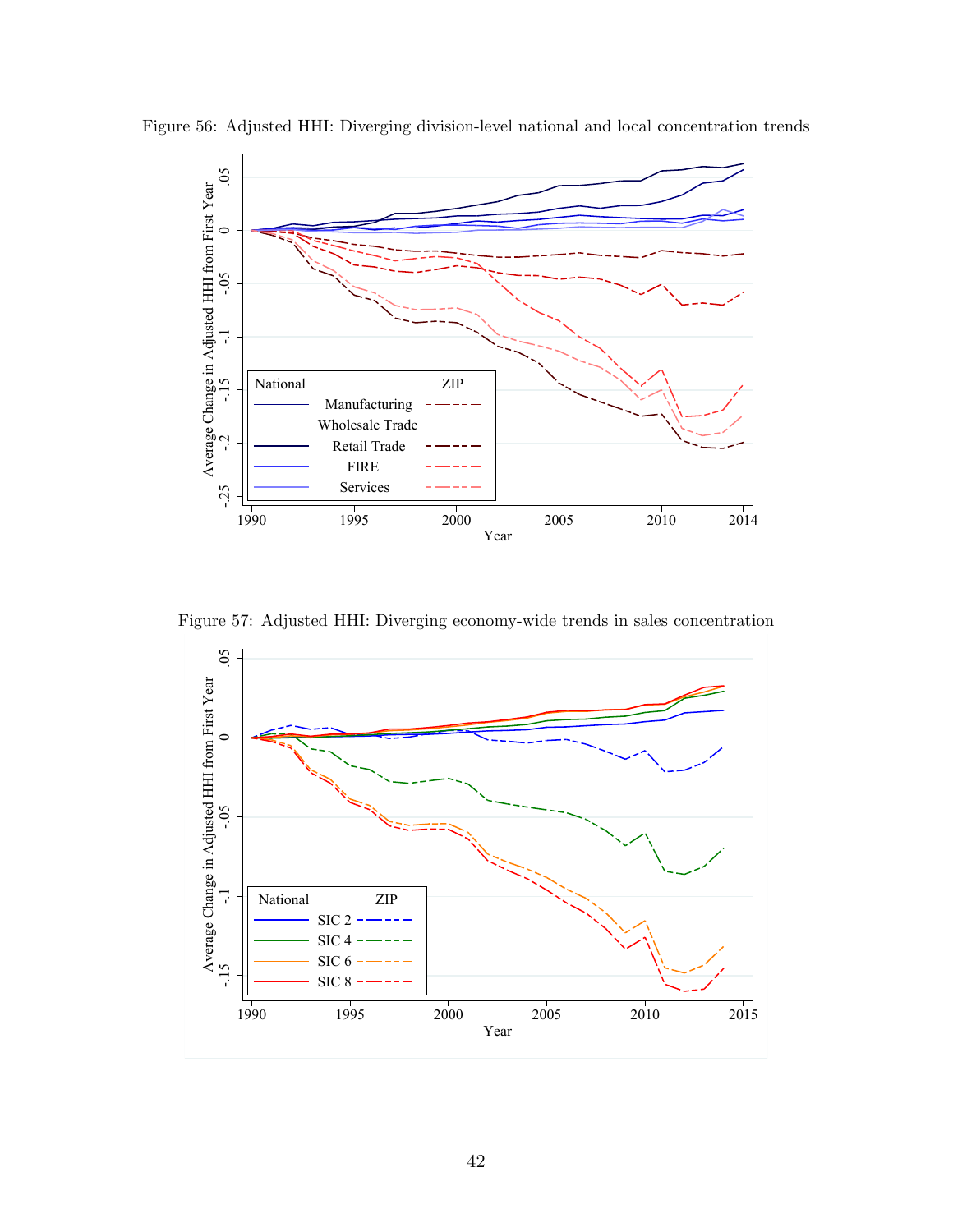

Figure 58: Adjusted HHI: Diverging economy-wide trends in employment concentration

Figure 59: Adjusted HHI: Diverging economy-wide national and local concentration trends with a balanced panel

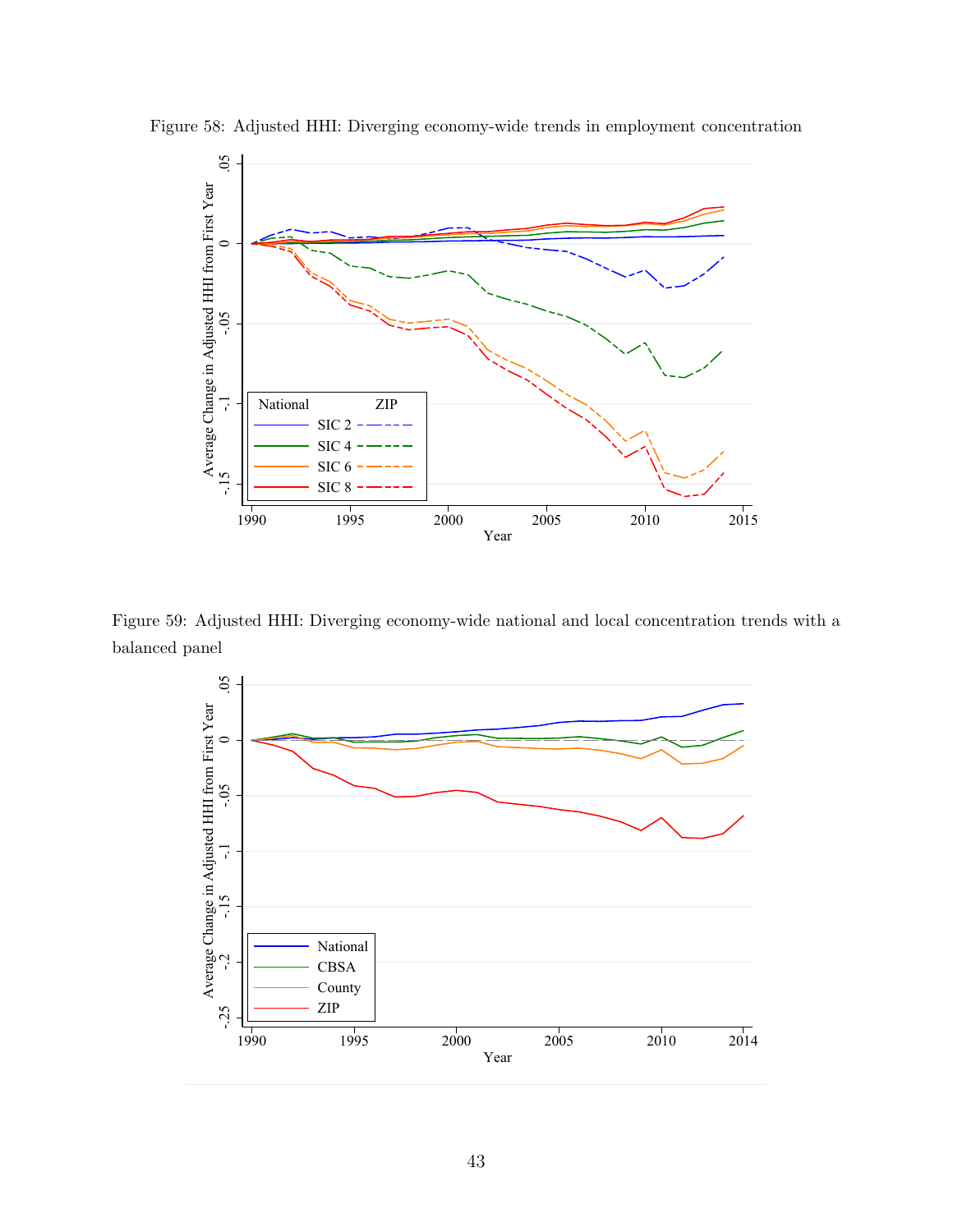Figure 60: Adjusted HHI: Diverging division-level national and local concentration trends with a balanced panel



Figure 61: Adjusted HHI: Pervasive diverging trends across 2-digit sectors

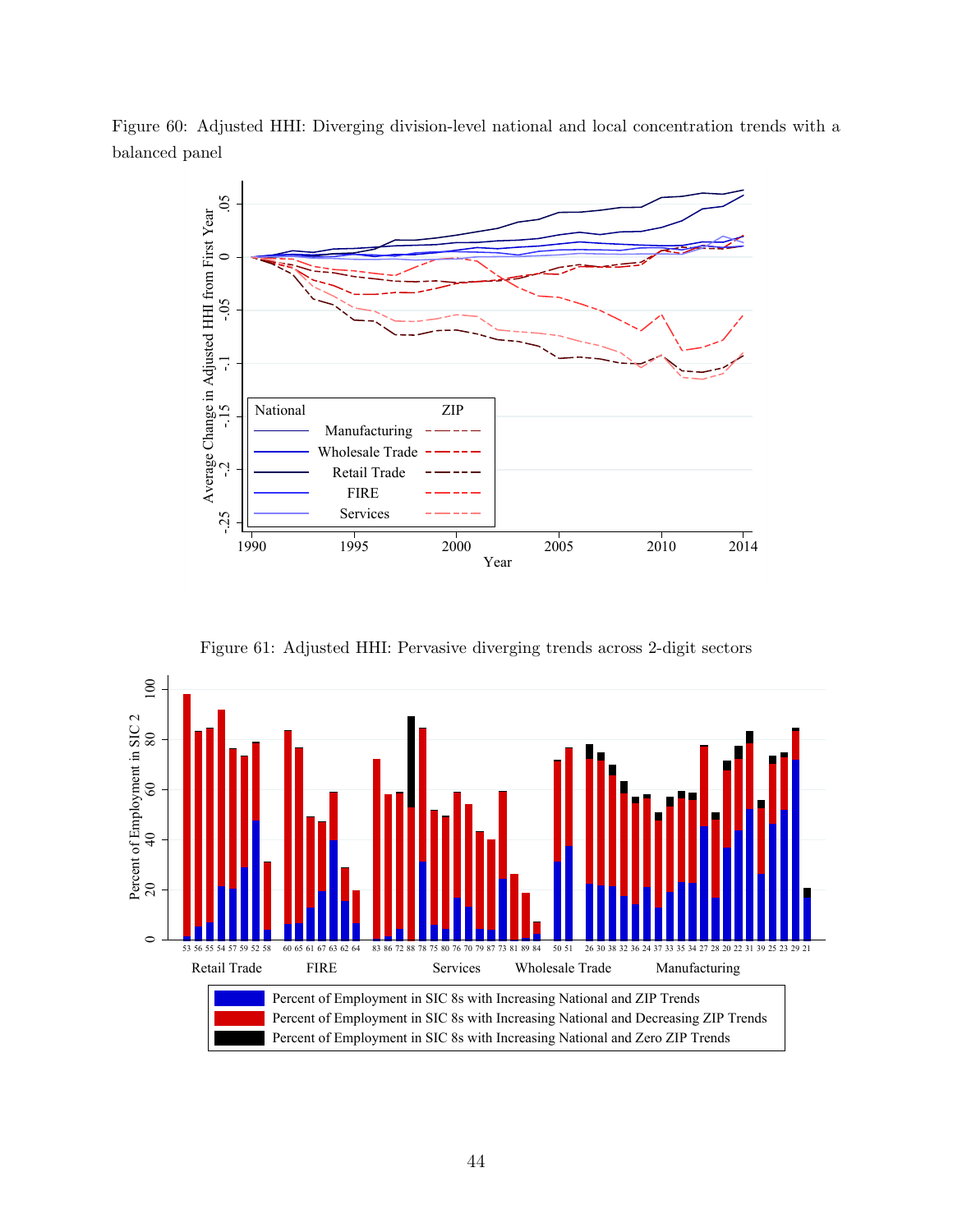Figure 62: Adjusted HHI: The role of top enterprises in national and local concentration trends in diverging industries



Figure 63: Adjusted HHI: The role of top enterprises in national and local concentration trends in concentrating industries

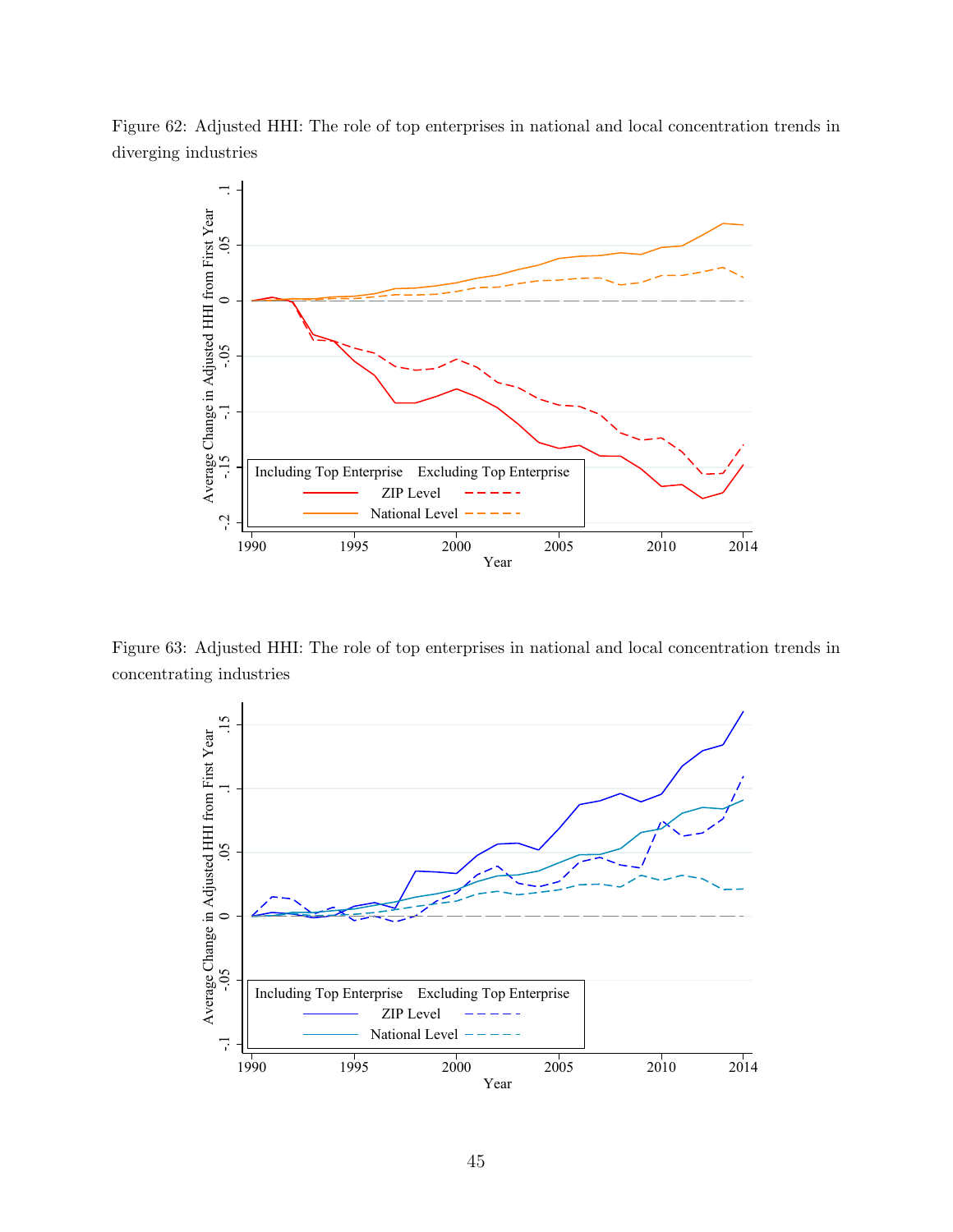



Figure 65: Adjusted HHI: Effect on concentration when the second and third largest enterprises enter a market in concentrating industries

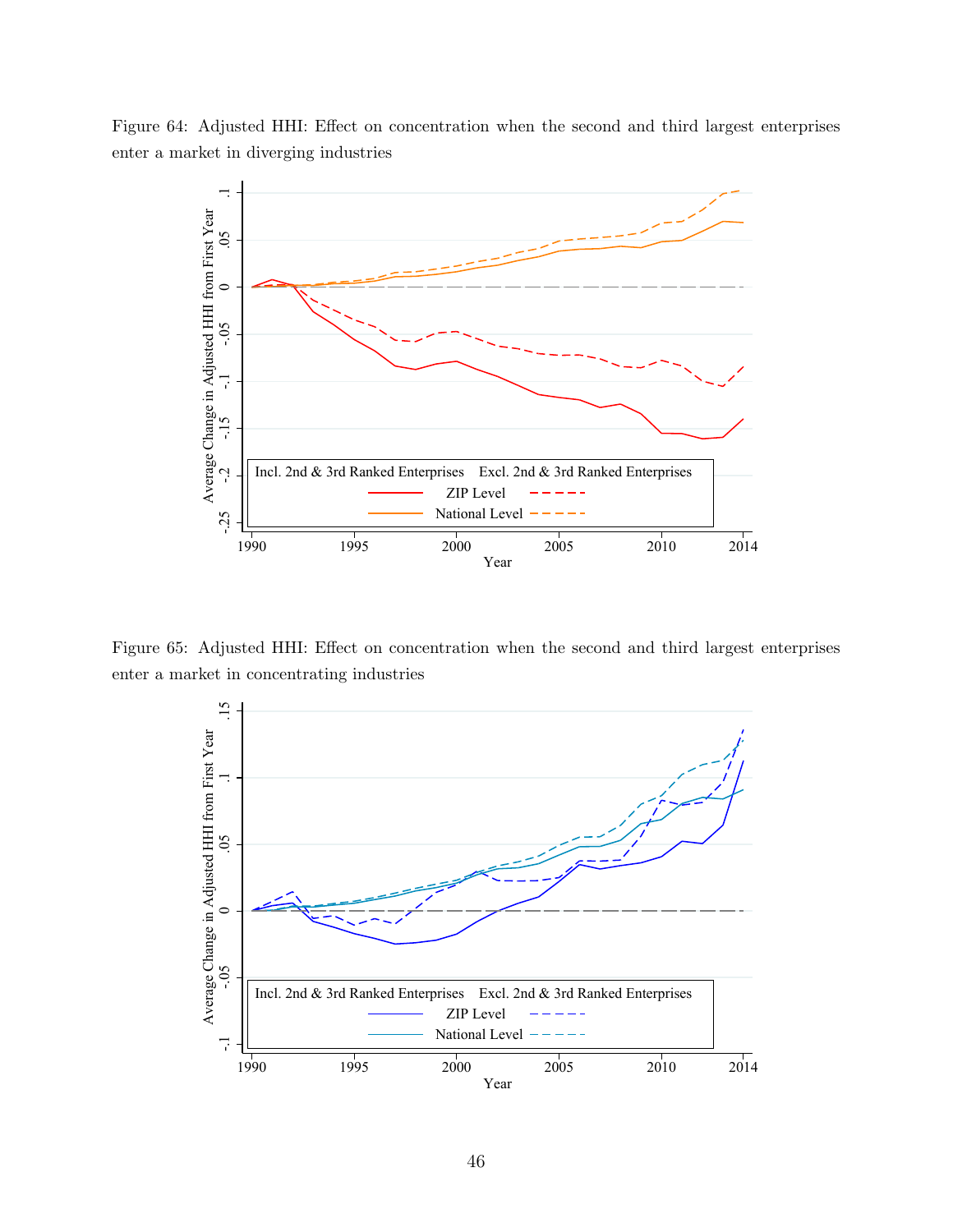Figure 66: Adjusted HHI: Effect on concentration when a top enterprise enters a local market in diverging industries



Figure 67: Adjusted HHI: Effect on concentration when a top enterprise enters a local market in concentrating industries

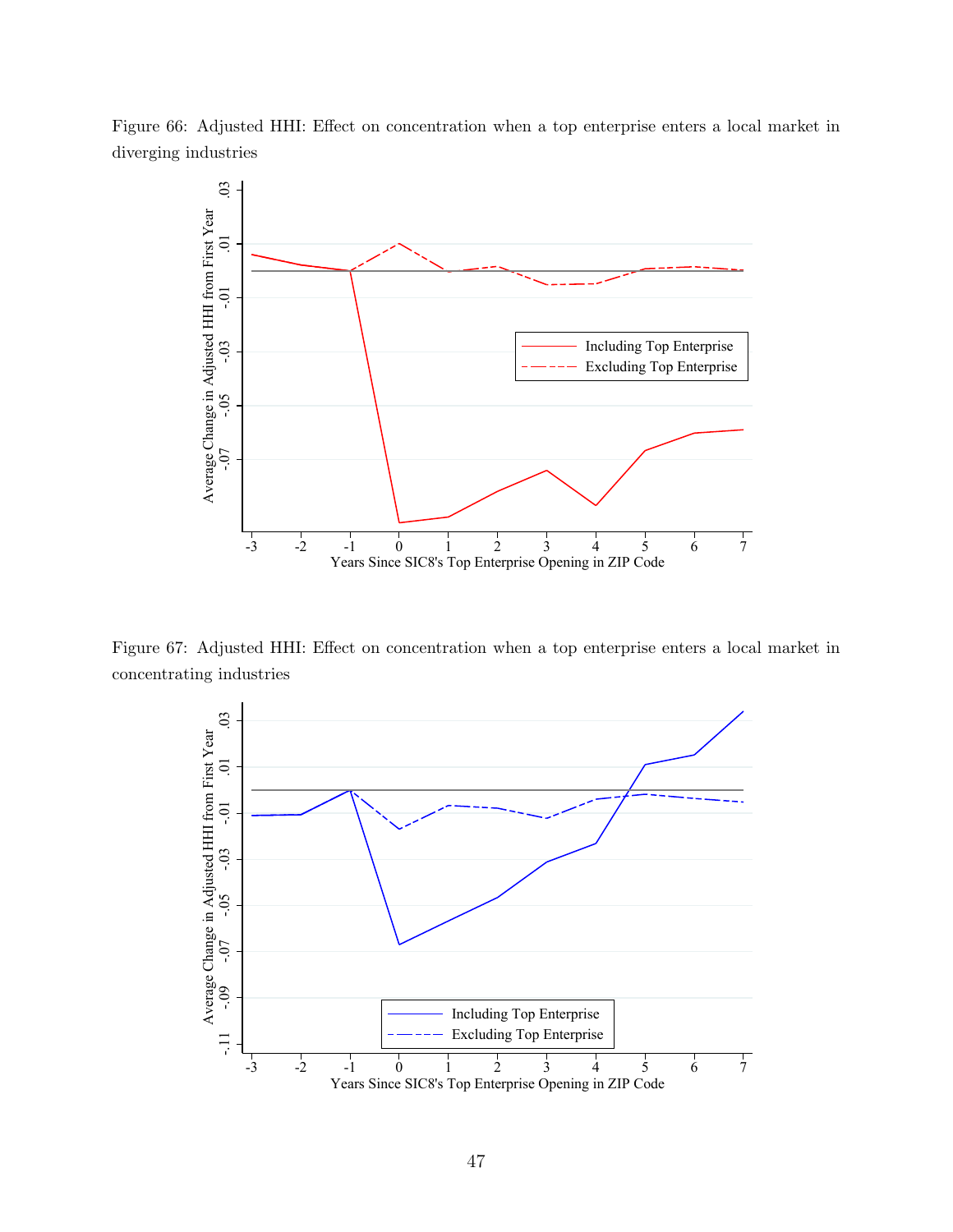

Figure 68: Adjusted HHI: Effect on concentration when Walmart enters a local market

Figure 69: Adjusted HHI: Effect on concentration when Cemex enters a local market

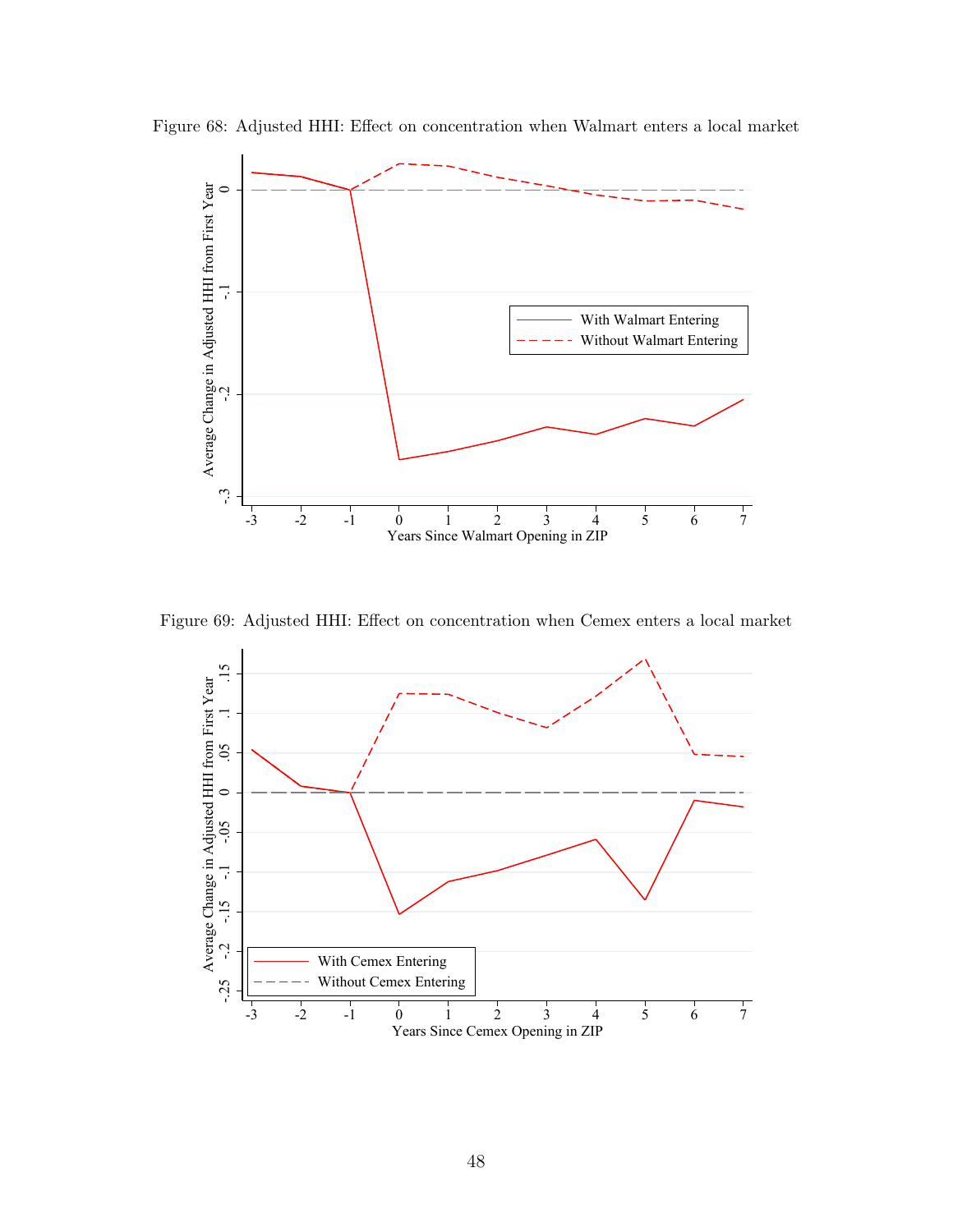#### 2.2.2 Share of Top Enterprise

Another common measure of market concentration is the concentration ratio, which looks at the total market share accounted for by a certain number of top firms in a market. Here, we measure concentration in a geography-industry-year grouping as that pair's share of total sales in the top enterprise measured by sales. This share will obviously equal 1 for any geography-industry-year groupings with only one enterprise.

We prefer the HHI as a measure of concentration because the HHI captures in a more precise way the entire distribution of market shares. The share of the top enterprise fails to capture any variation in the structure of market shares among enterprises beyond the top enterprise. For instance, this measure would conclude that among two markets in which the top enterprises control 60% of total sales, a market in which there is only one other enterprise comprising the remaining 40% of sales is just as concentrated as one in which ten enterprises each have 4% of sales. In contrast, the HHI would indicate considerably more concentration in the first market.

Figure 70: Share of Top Enterprise: Diverging economy-wide national and local concentration trends

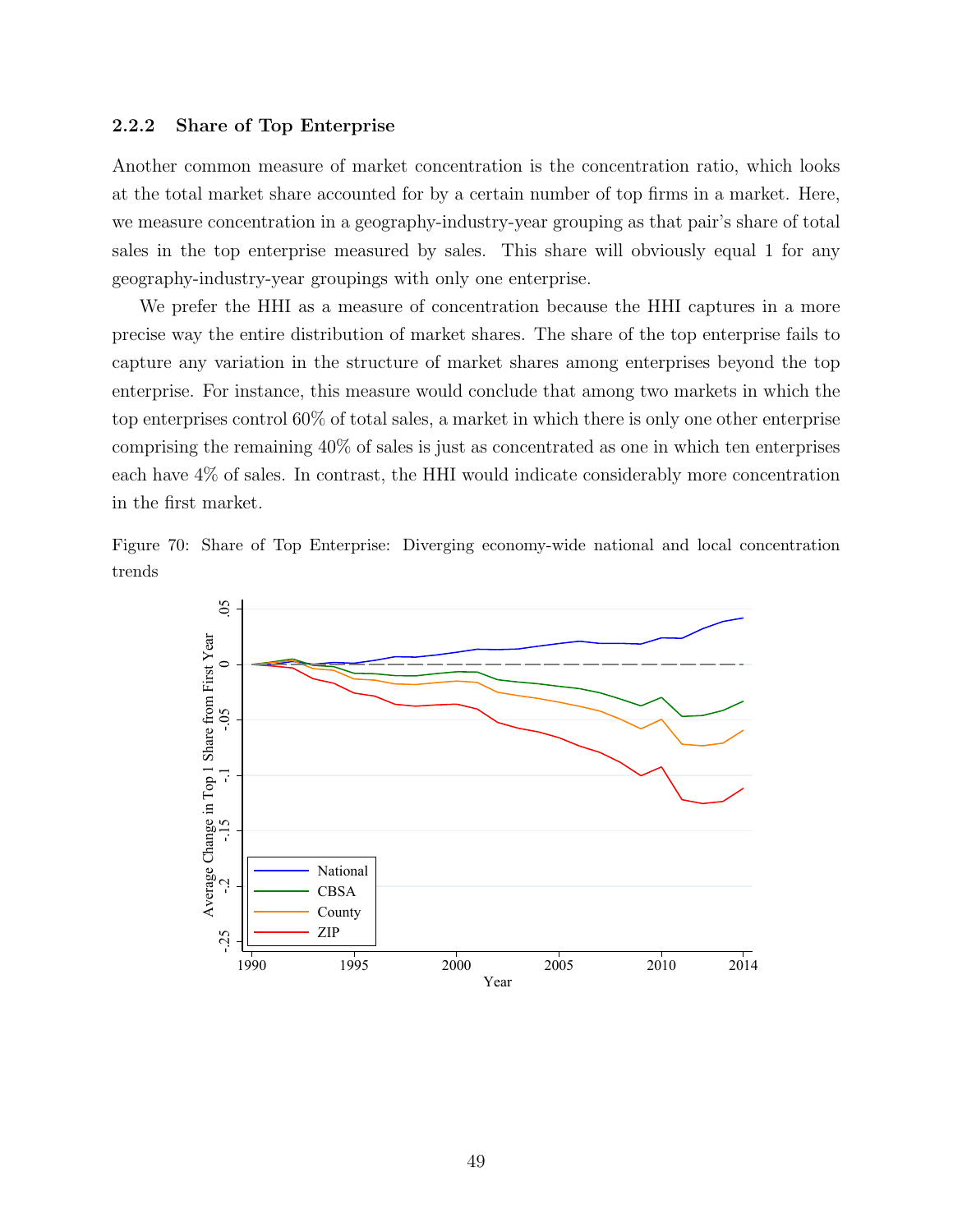

Figure 71: Share of Top Enterprise: Diverging division-level national and local concentration trends

Figure 72: Share of Top Enterprise: Diverging economy-wide trends in sales concentration

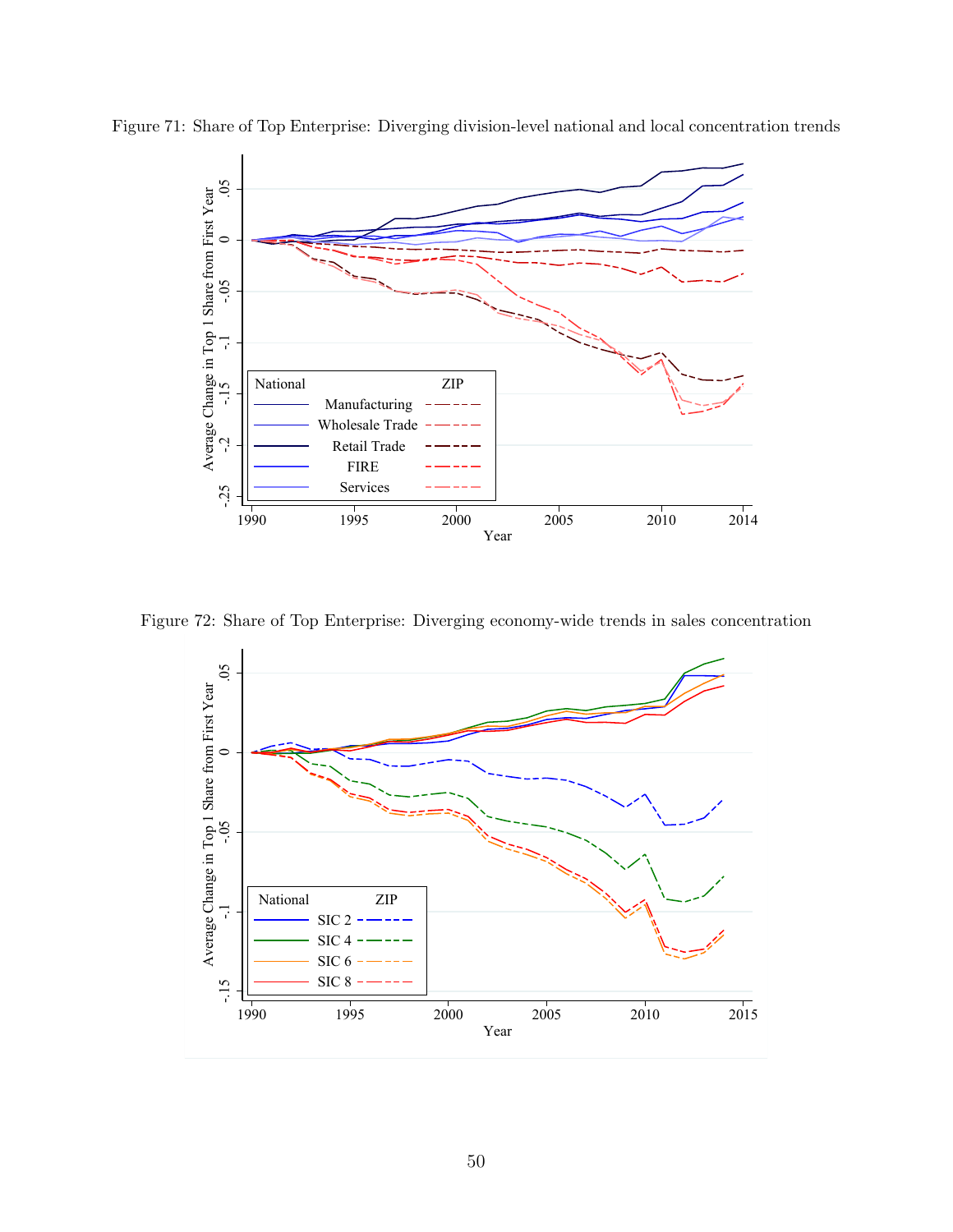

Figure 73: Share of Top Enterprise: Diverging economy-wide trends in employment concentration

Figure 74: Share of Top Enterprise: Diverging economy-wide national and local concentration trends with a balanced panel

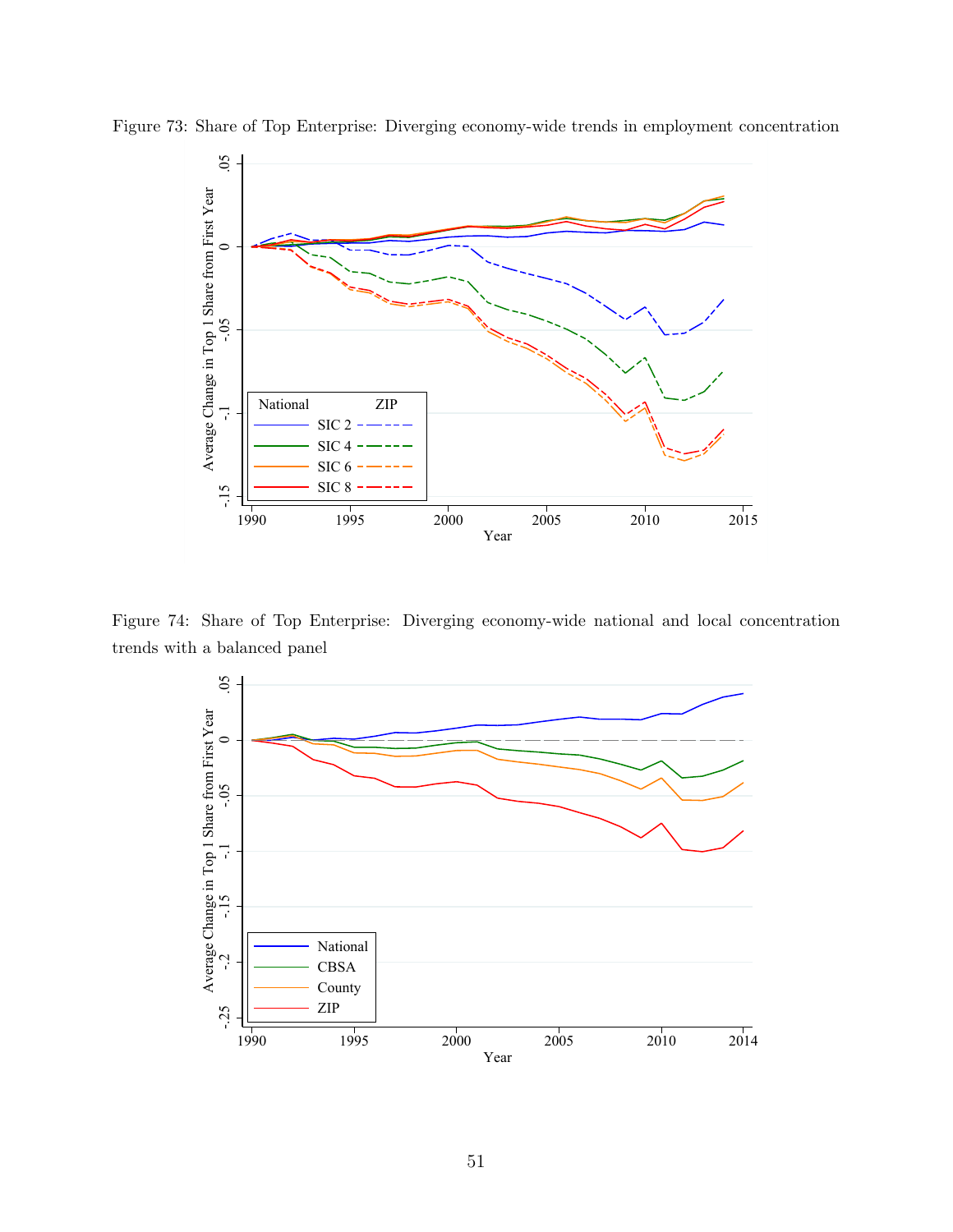Figure 75: Share of Top Enterprise: Diverging division-level national and local concentration trends with a balanced panel



Figure 76: Share of Top Enterprise: Pervasive diverging trends across 2-digit sectors

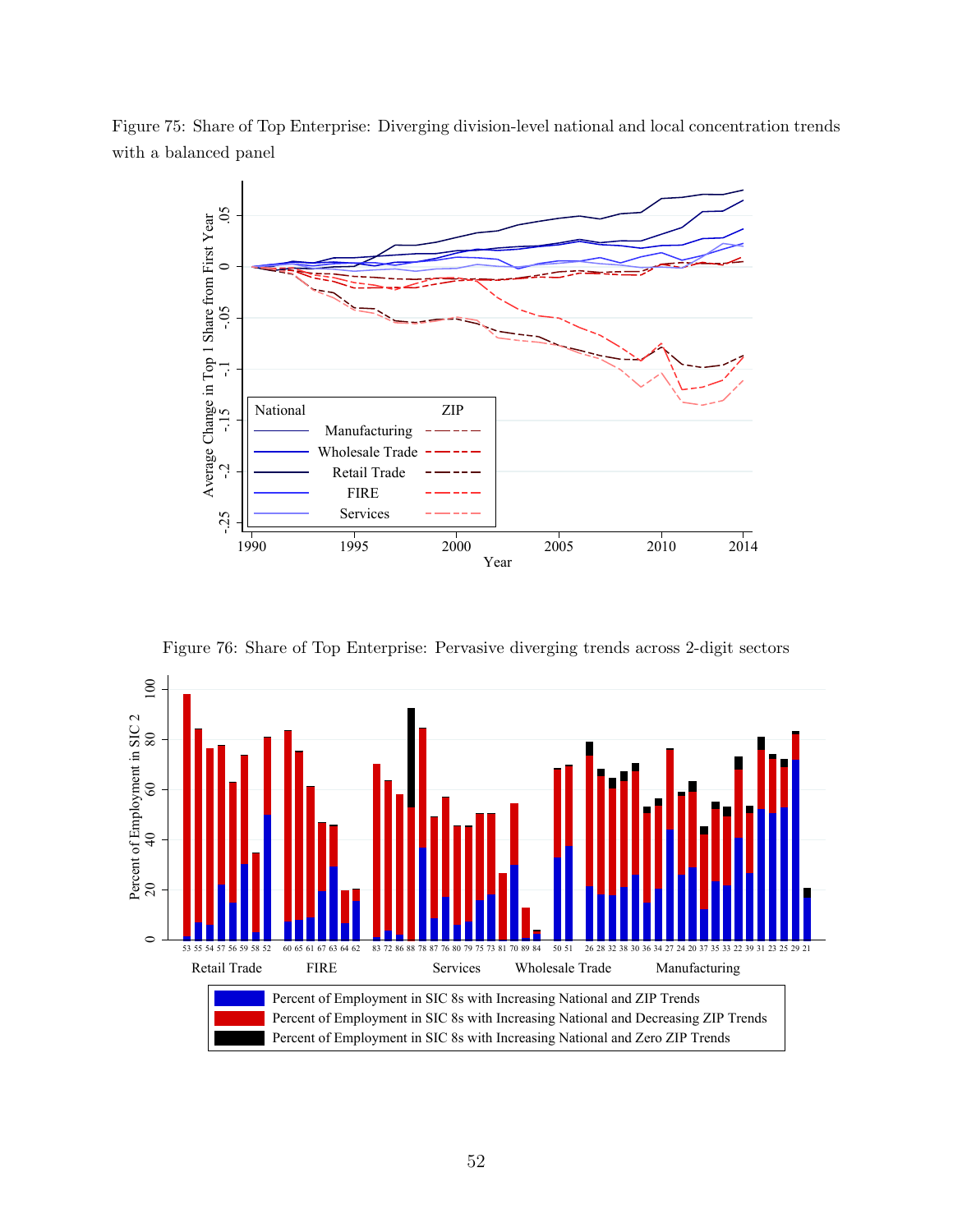

Figure 77: Share of Top Enterprise: The role of top enterprises in national and local concentration trends in diverging industries

Figure 78: Share of Top Enterprise: The role of top enterprises in national and local concentration trends in concentrating industries

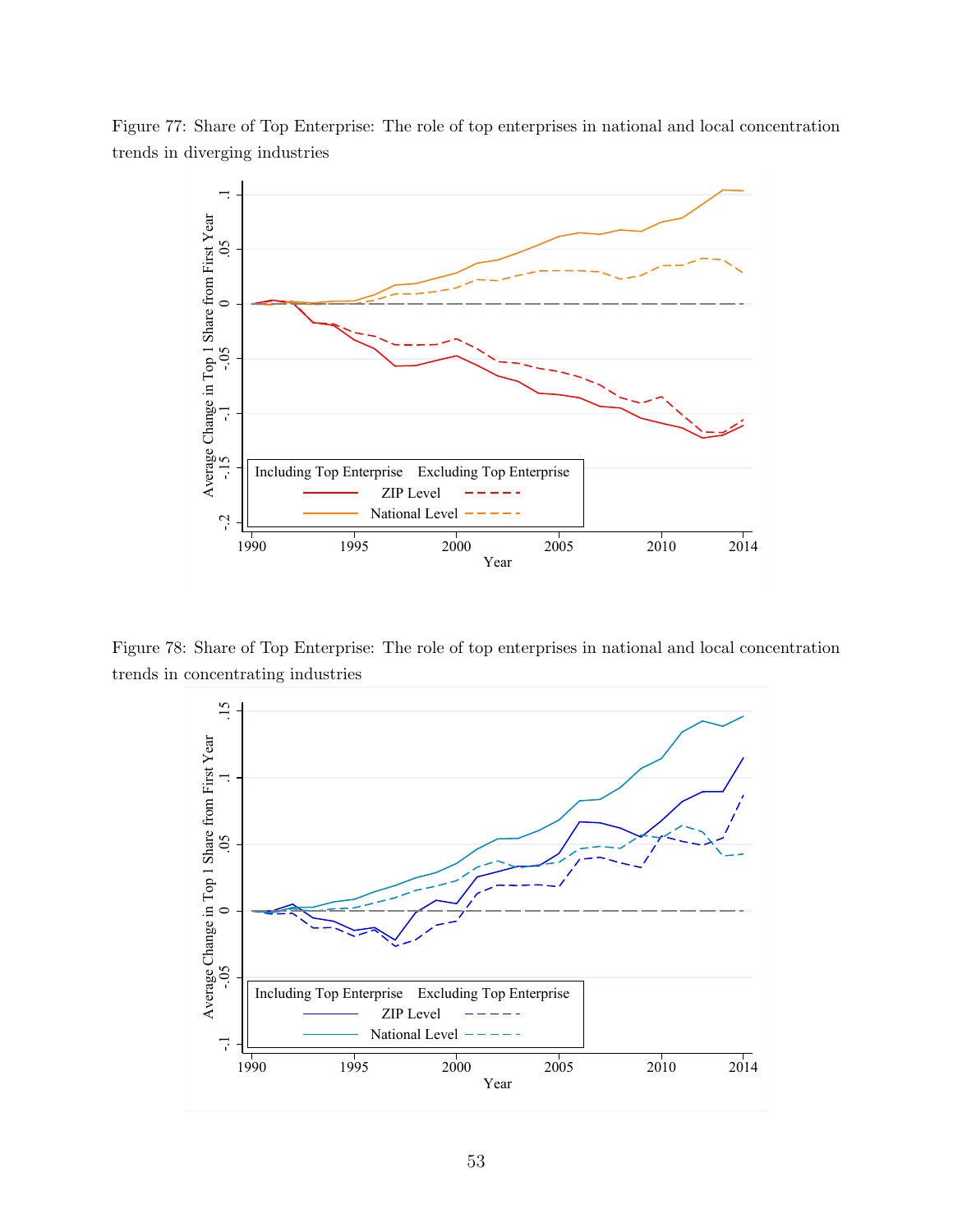Figure 79: Share of Top Enterprise: The role of the second and third largest enterprises in diverging industries



Figure 80: Share of Top Enterprise: The role of the second and third largest enterprises in concentrating industries

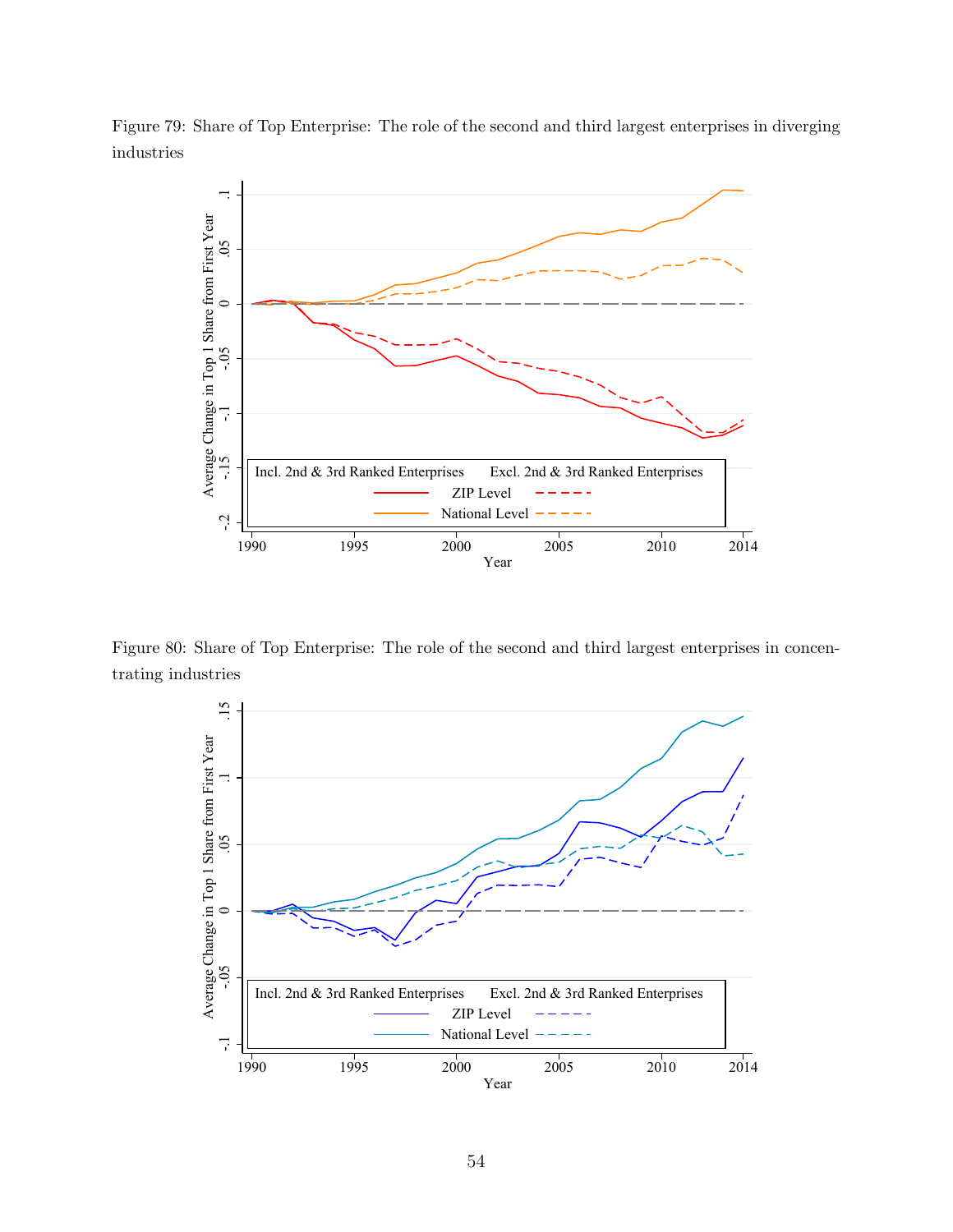Figure 81: Share of Top Enterprise: Effect on concentration when a top enterprise enters a local market in diverging industries



Figure 82: Share of Top Enterprise: Effect on concentration when a top enterprise enters a local market in concentrating industries

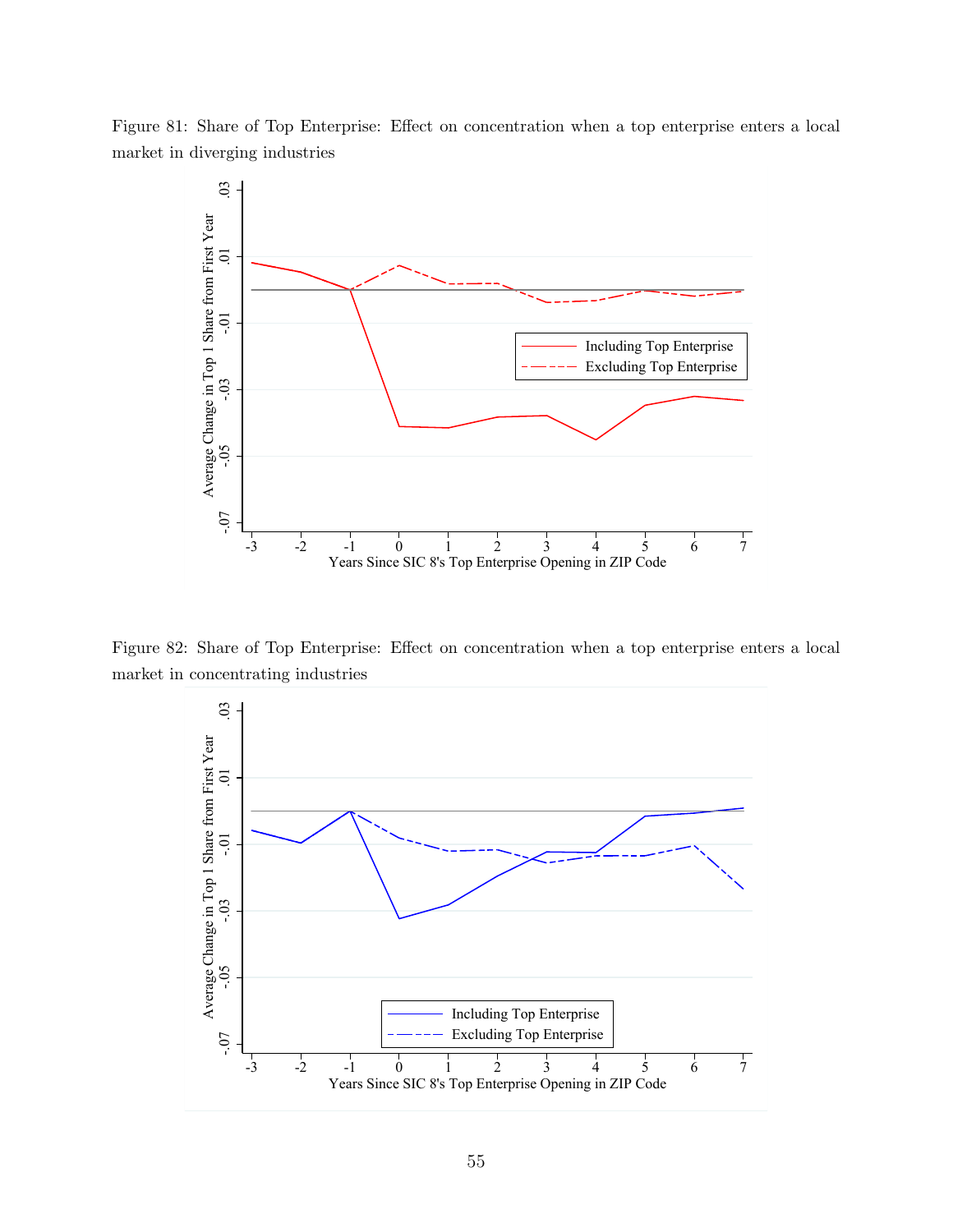

Figure 83: Share of Top Enterprise: Effect on concentration when Walmart enters a local market

Figure 84: Share of Top Enterprise: Effect on concentration when Cemex enters a local market

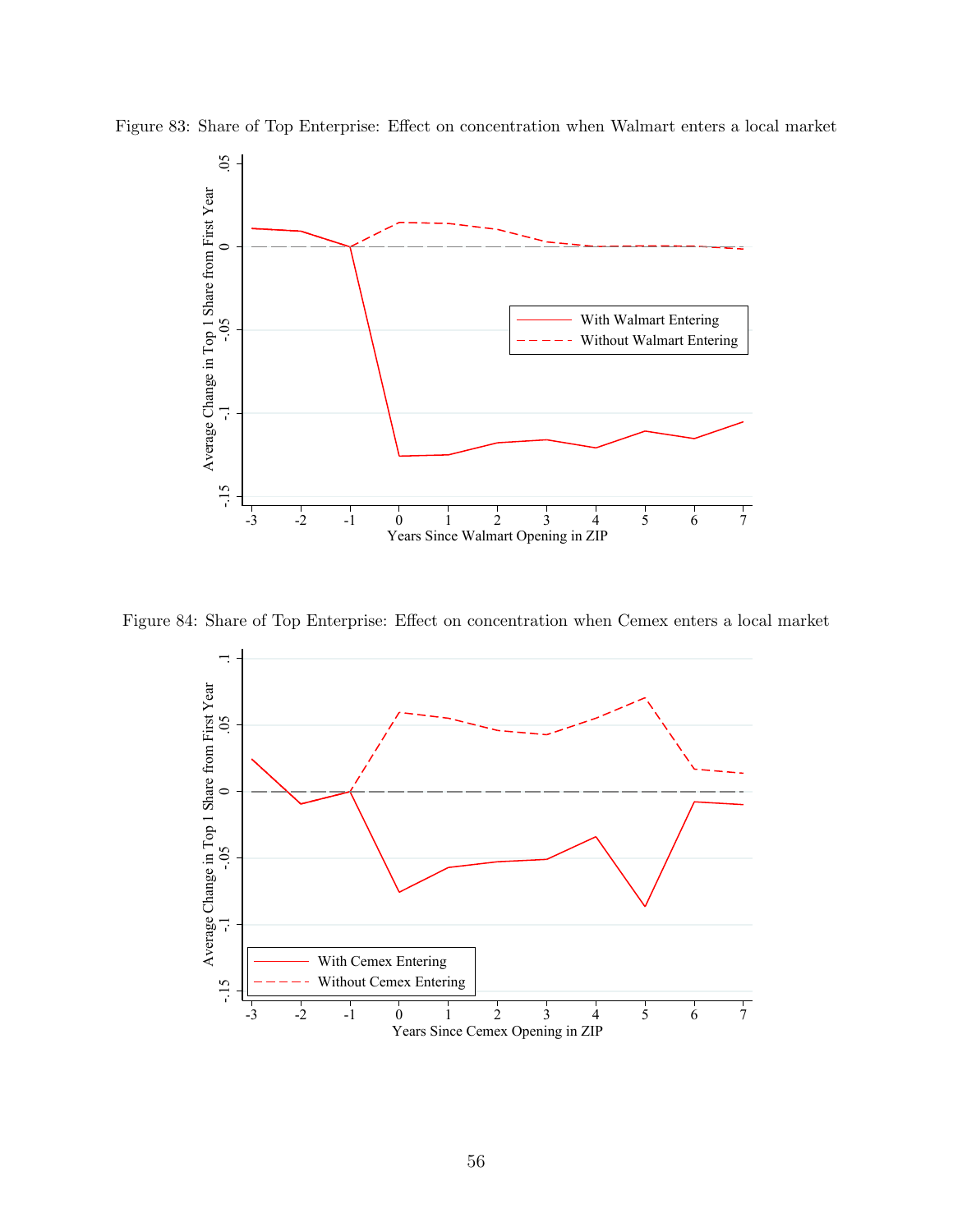# 2.3 Employment Concentration

In the main text, we measure concentration in terms of sales in each geography-industry pair. In this section, we replicate the figures in the main text where, for each geography-industry pair in each year, we instead calculate the HHI of employment, rather than sales.<sup>[11](#page-56-0)</sup>



Figure 85: HHI of Employment: Diverging economy-wide national and local concentration trends

<span id="page-56-0"></span><sup>&</sup>lt;sup>11</sup>When measuring the HHI of employment, we do not replicate Figures  $(12)$ ,  $(16)$ , and  $(18)$  in the main text as those figures are not dependent on which measure for which we calculate concentration.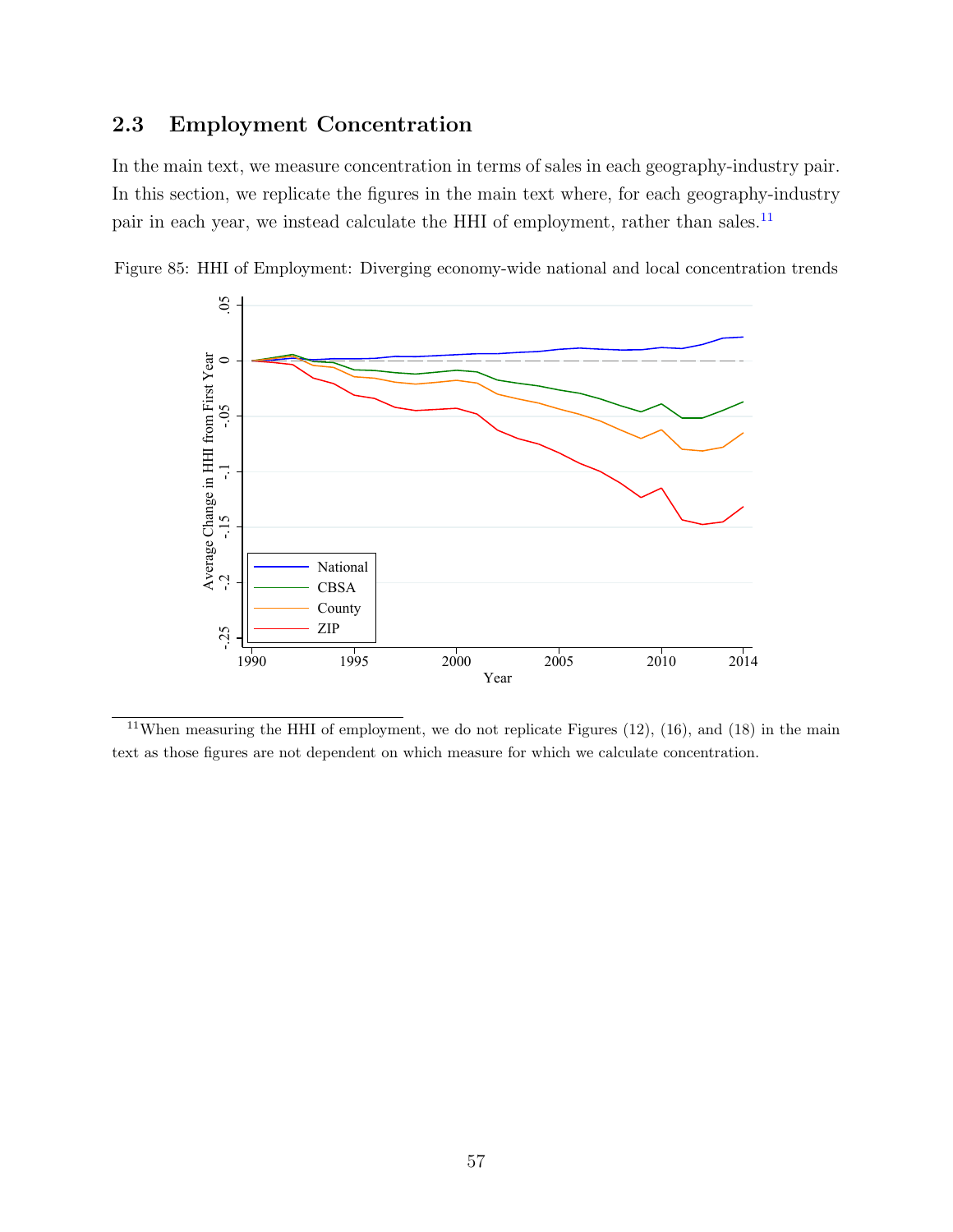

Figure 86: HHI of Employment: Diverging division-level national and local concentration trends

Figure 87: HHI of Employment: Diverging economy-wide national and local concentration trends with a balanced panel

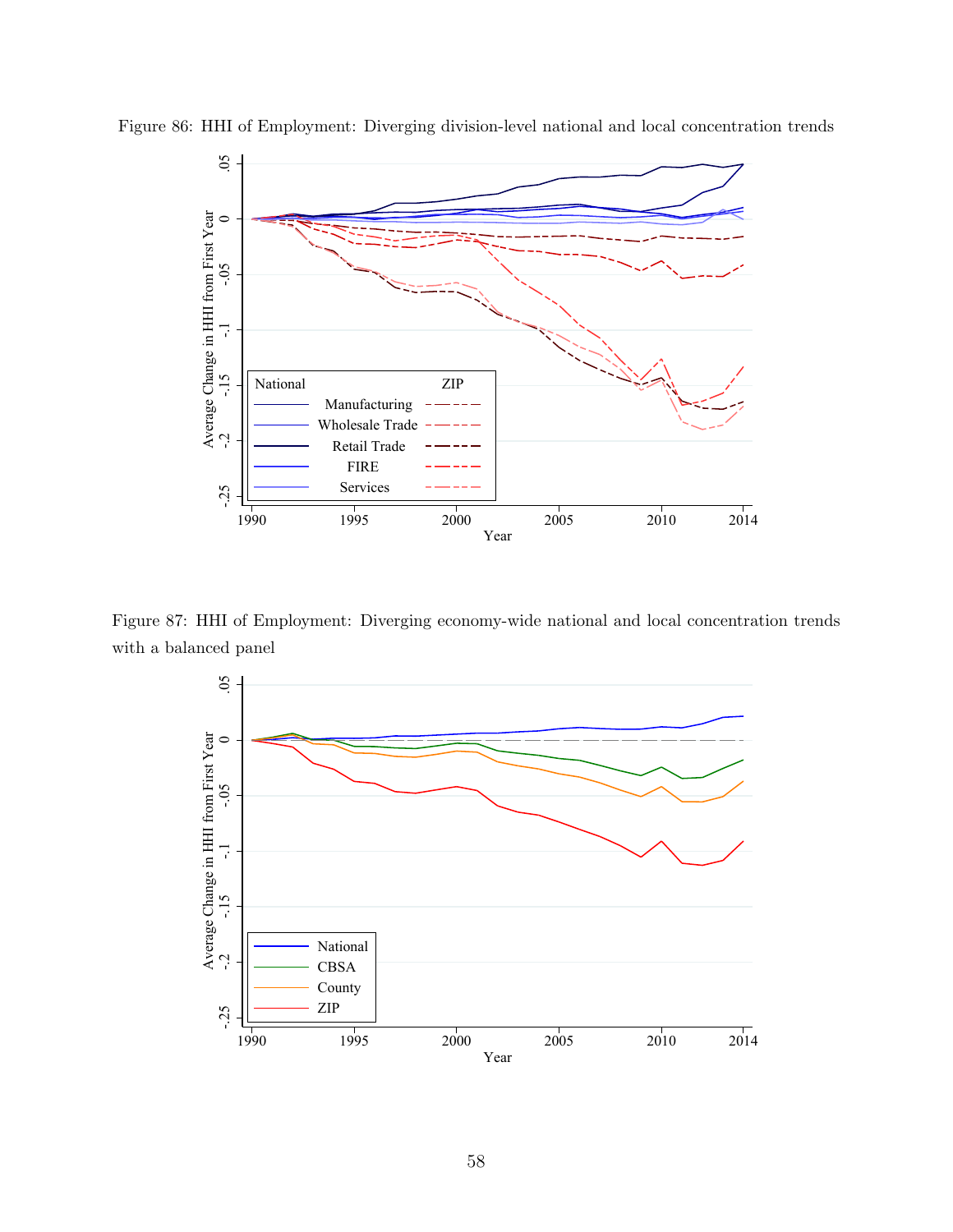Figure 88: HHI of Employment: Diverging division-level national and local concentration trends with a balanced panel



Figure 89: HHI of Employment: Pervasive diverging trends across 2-digit sectors

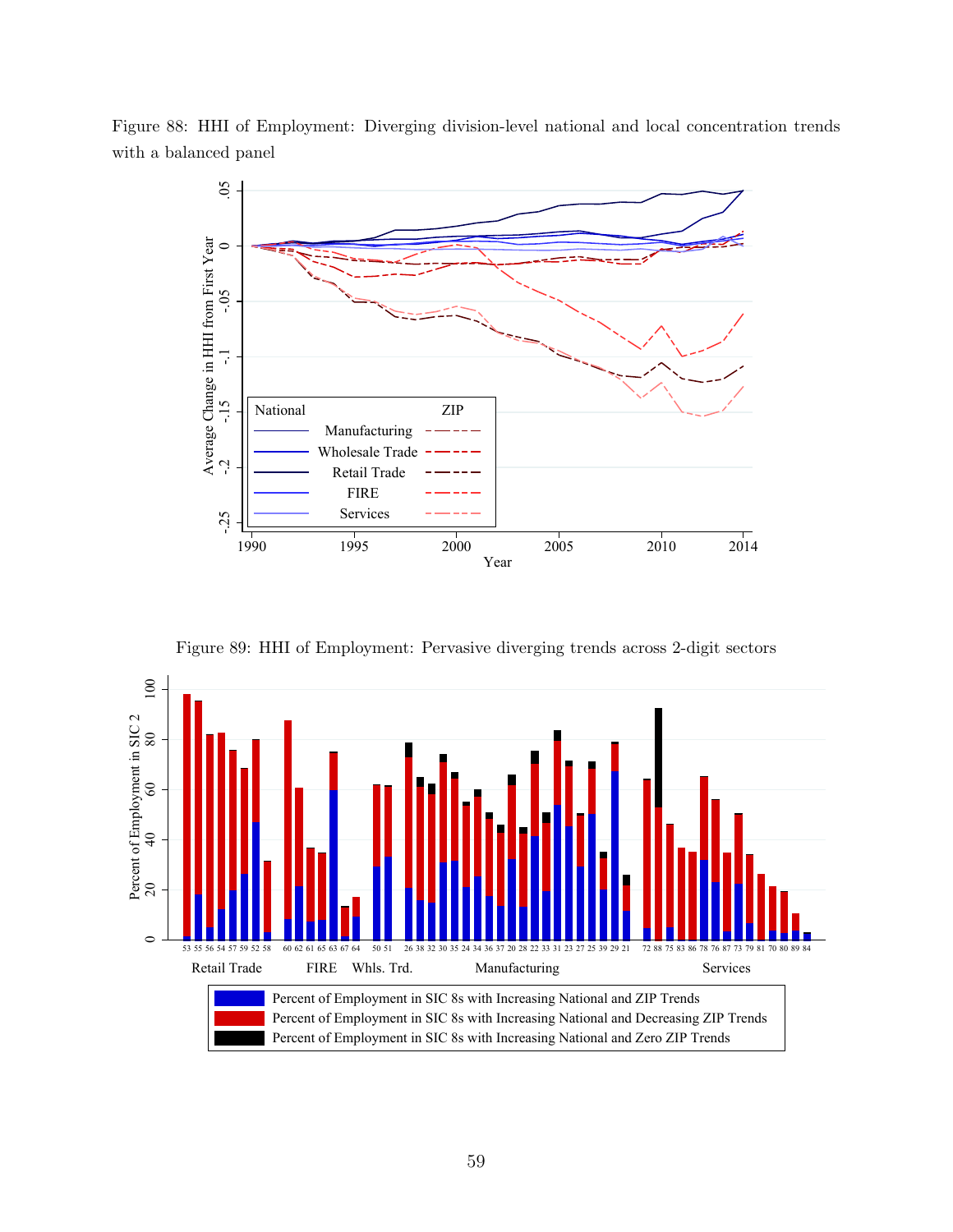Figure 90: HHI of Employment: The role of top enterprises in national and local concentration trends in diverging industries



Figure 91: HHI of Employment: The role of top enterprises in national and local concentration trends in concentrating industries

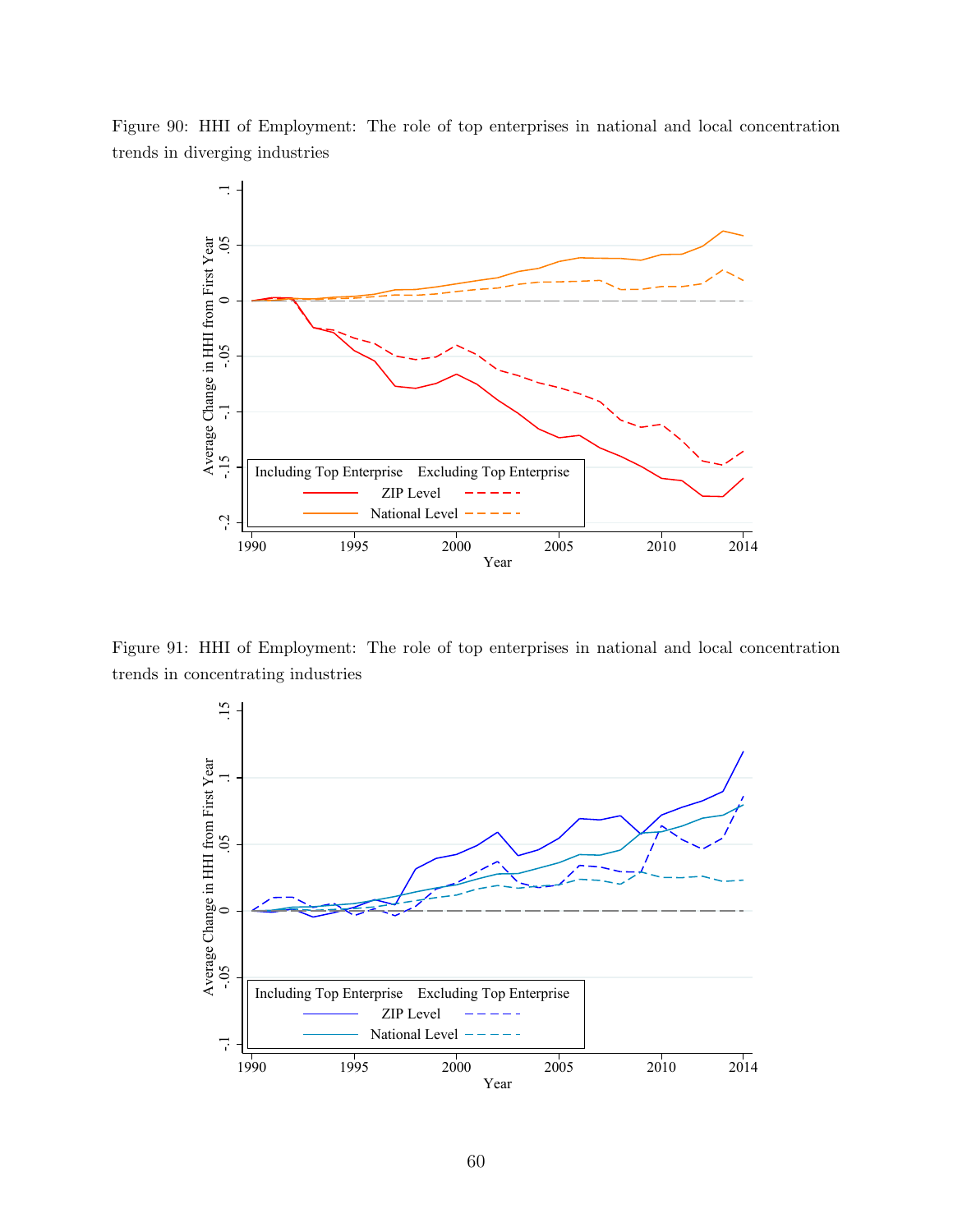Figure 92: HHI of Employment: Effect on concentration when the second and third largest enterprises enter a market in diverging industries



Figure 93: HHI of Employment: The role of the second and third largest enterprises in concentrating industries

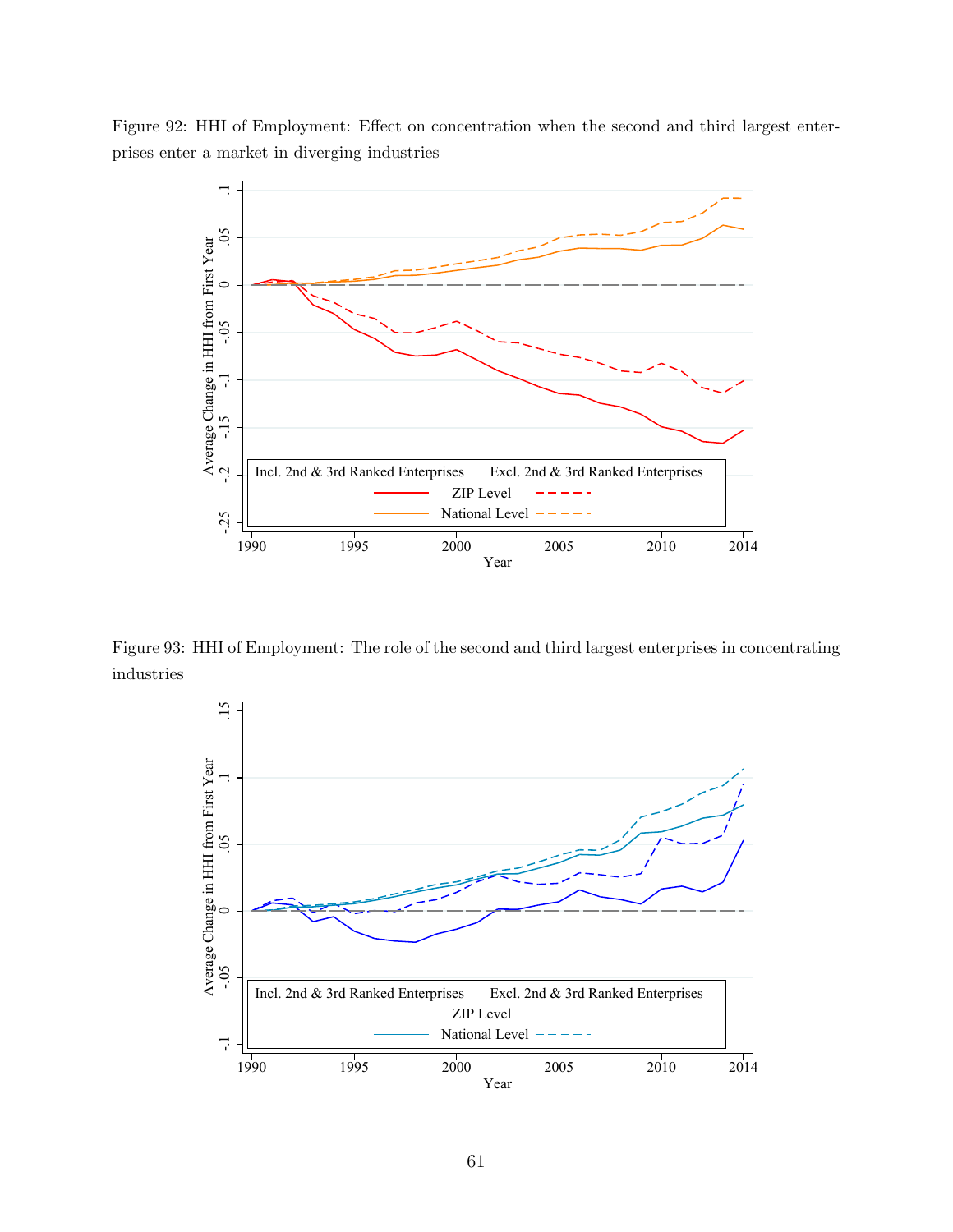Figure 94: HHI of Employment: Effect on concentration when a top enterprise enters a local market in diverging industries



Figure 95: HHI of Employment: Effect on concentration when a top enterprise enters a local market in concentrating industries

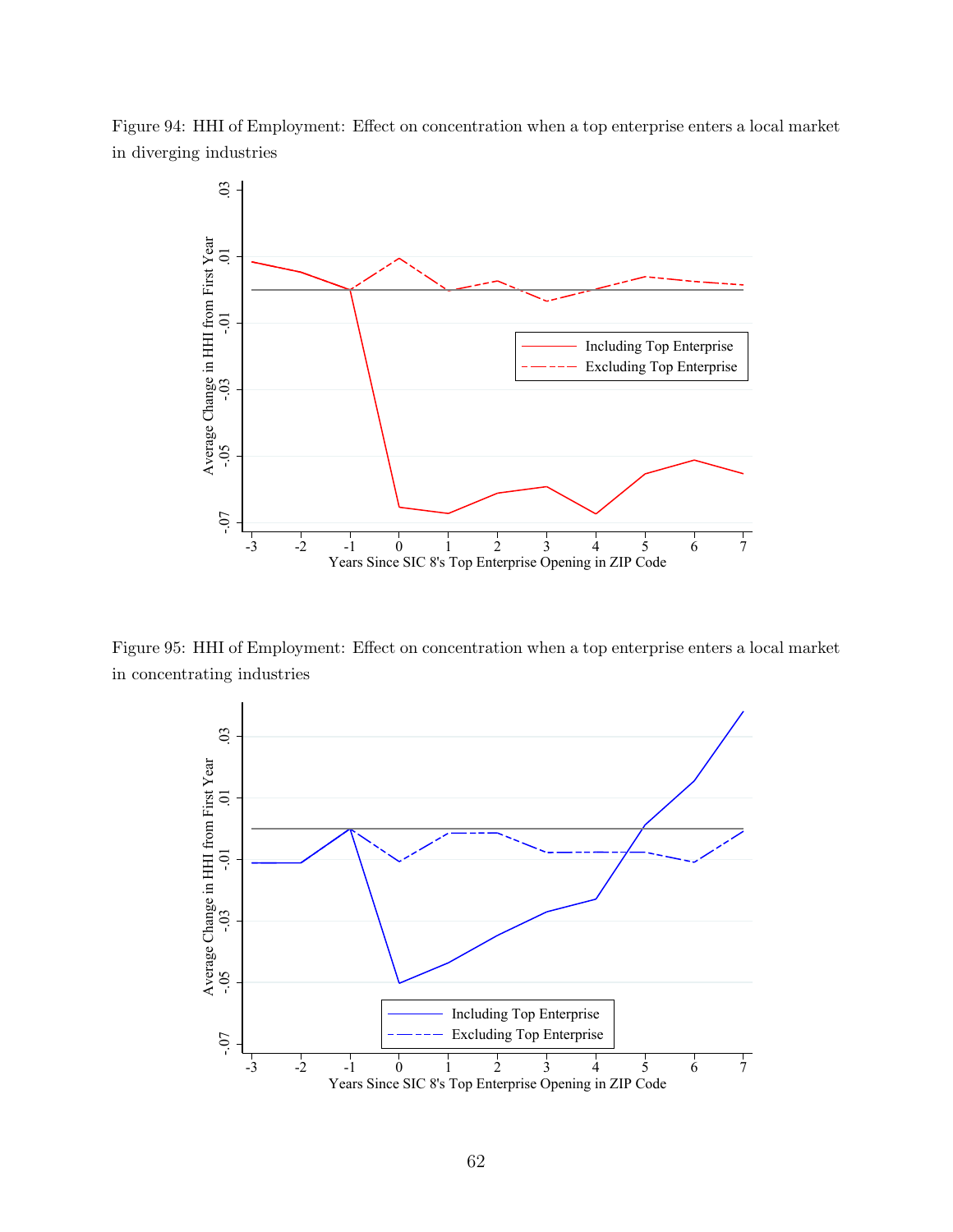

Figure 96: HHI of Employment: Effect on concentration when Walmart enters a local market

Figure 97: HHI of Employment: Effect on concentration when Cemex enters a local market

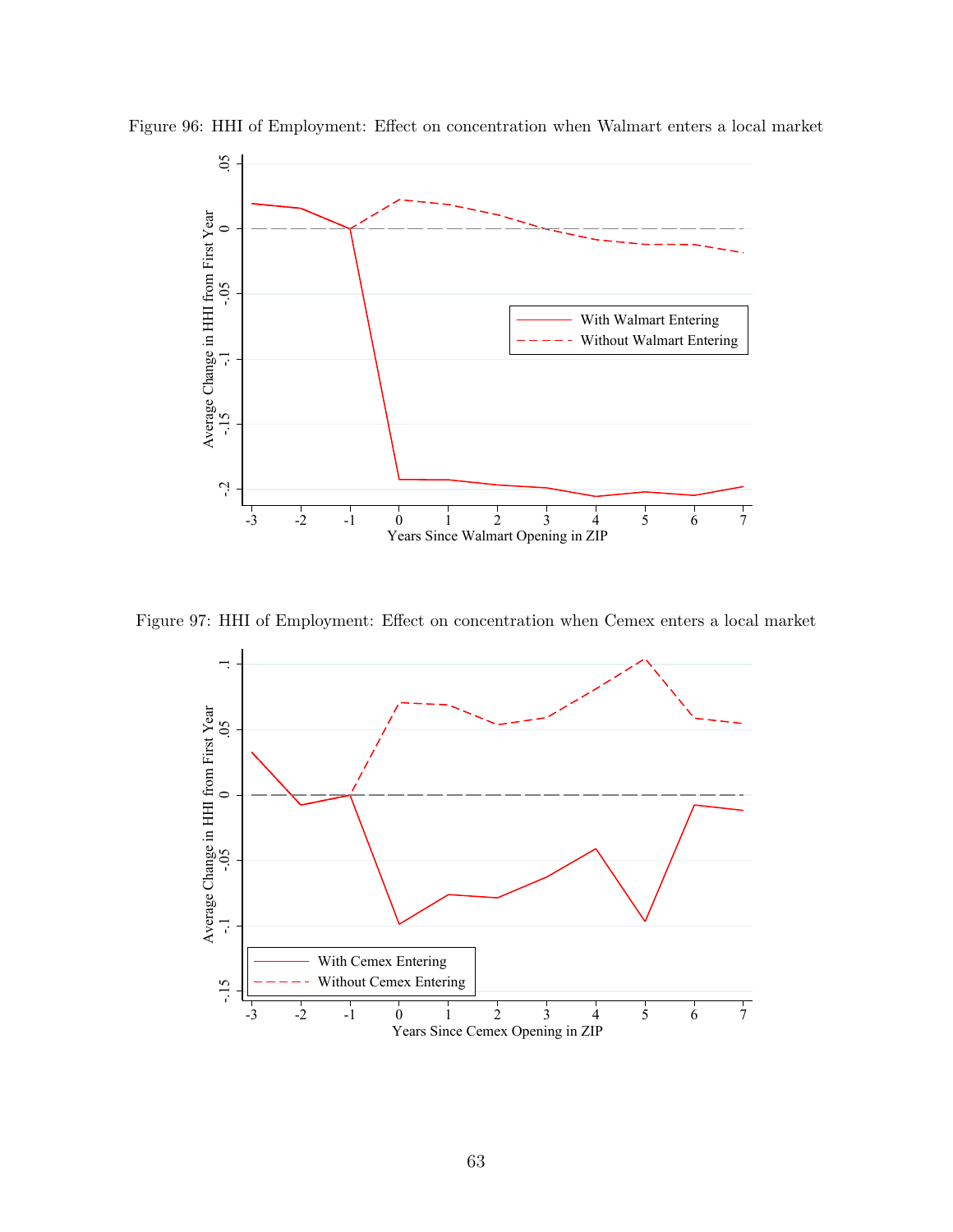## 2.4 Using a Balanced Panel

In the main text, in every year we consider all industry-geography pairs which have at least one establishment present. Because establishments are entering and exiting local markets over time, some industry-geography pairs may have establishments present in some years but not others. In this section, we reproduce the figures in the main text considering only those industry-geography pairs which have at least one establishment present in all 25 years in our sample. $12$ 





<span id="page-63-0"></span> $12$ In this section, we do not reproduce Figures (1), (2), (5), and (6) in the main text as Figures (5) and (6) already reproduce Figures (1) and (2), respectively, with a balanced panel.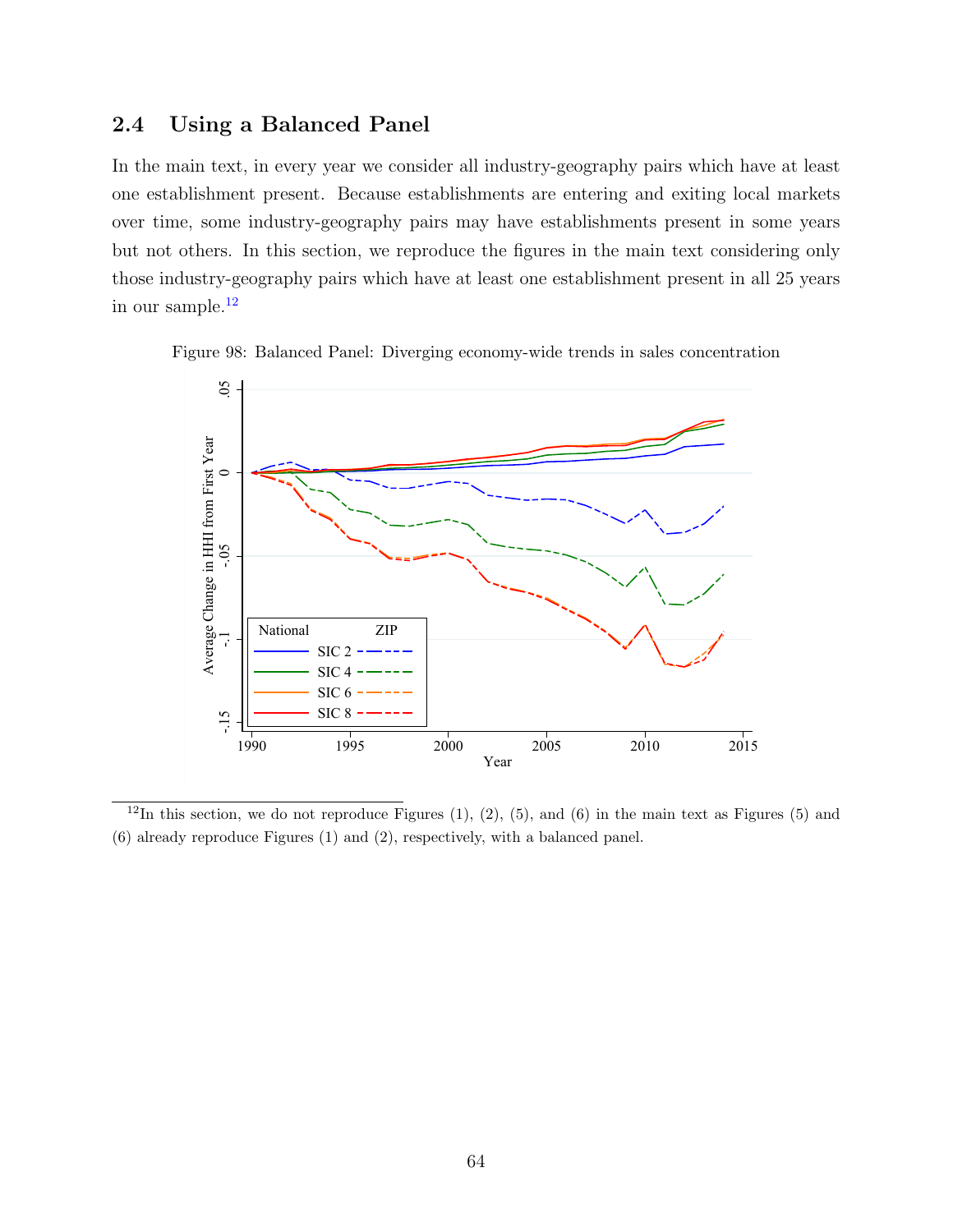

Figure 99: Balanced Panel: Diverging economy-wide trends in employment concentration

Figure 100: Balanced Panel: Pervasive diverging trends across 2-digit sectors

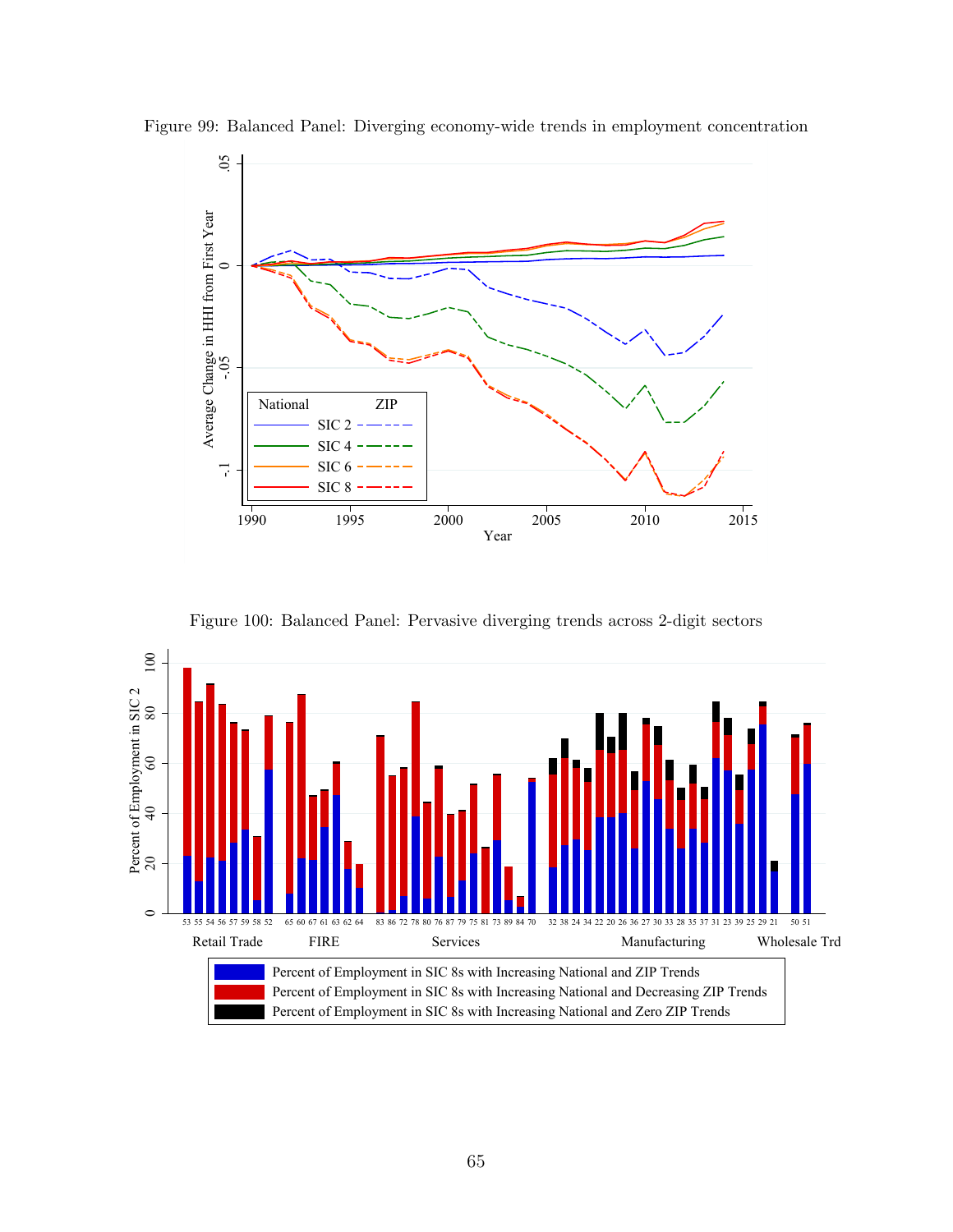Figure 101: Balanced Panel: The role of top enterprises in national and local concentration trends in diverging industries



Figure 102: Balanced Panel: The role of top enterprises in national and local concentration trends in concentrating industries

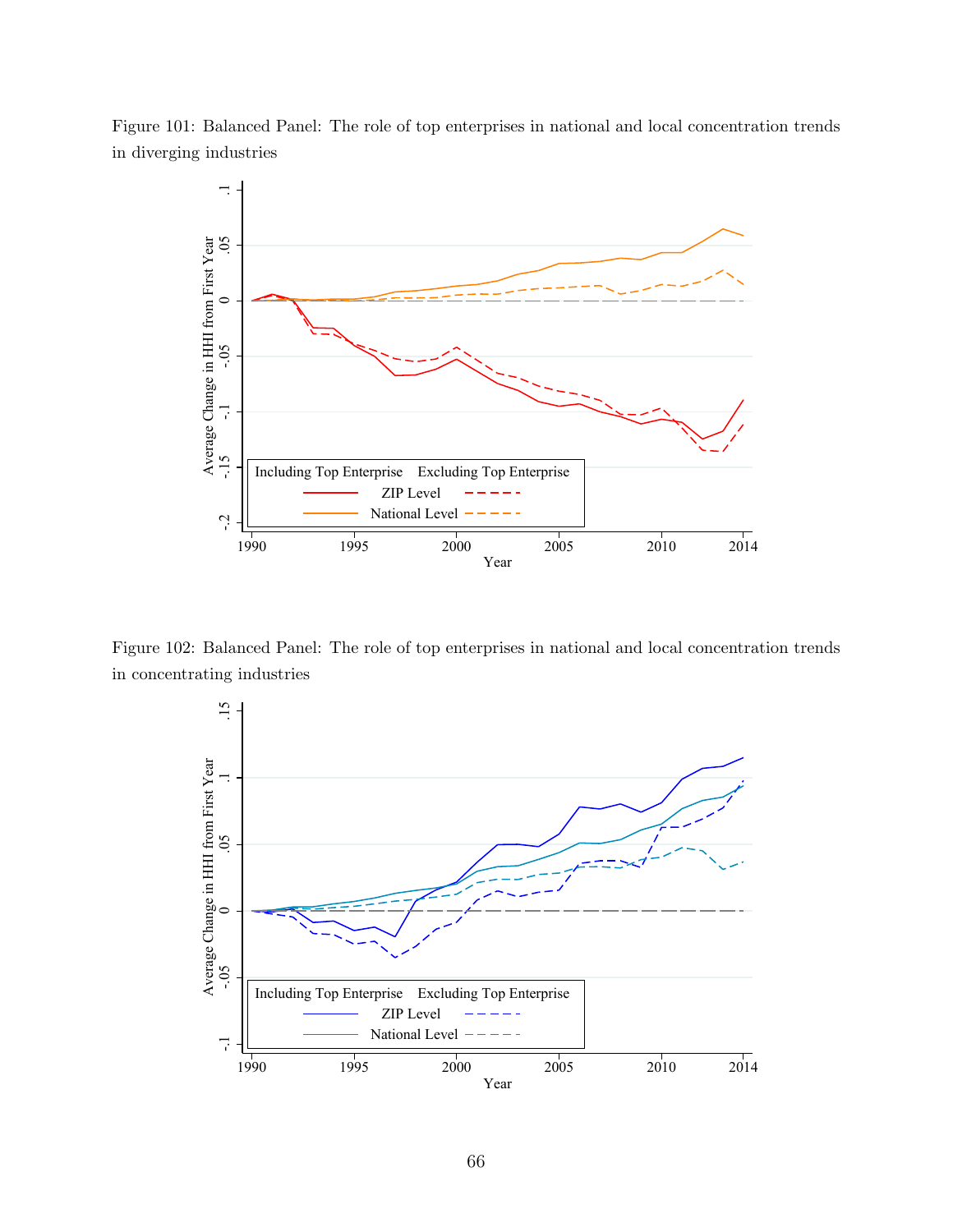Figure 103: Balanced Panel: Effect on concentration when the second and third largest enterprises enter a market in diverging industries



Figure 104: Balanced Panel: Effect on concentration when the second and third largest enterprises enter a market in concentrating industries

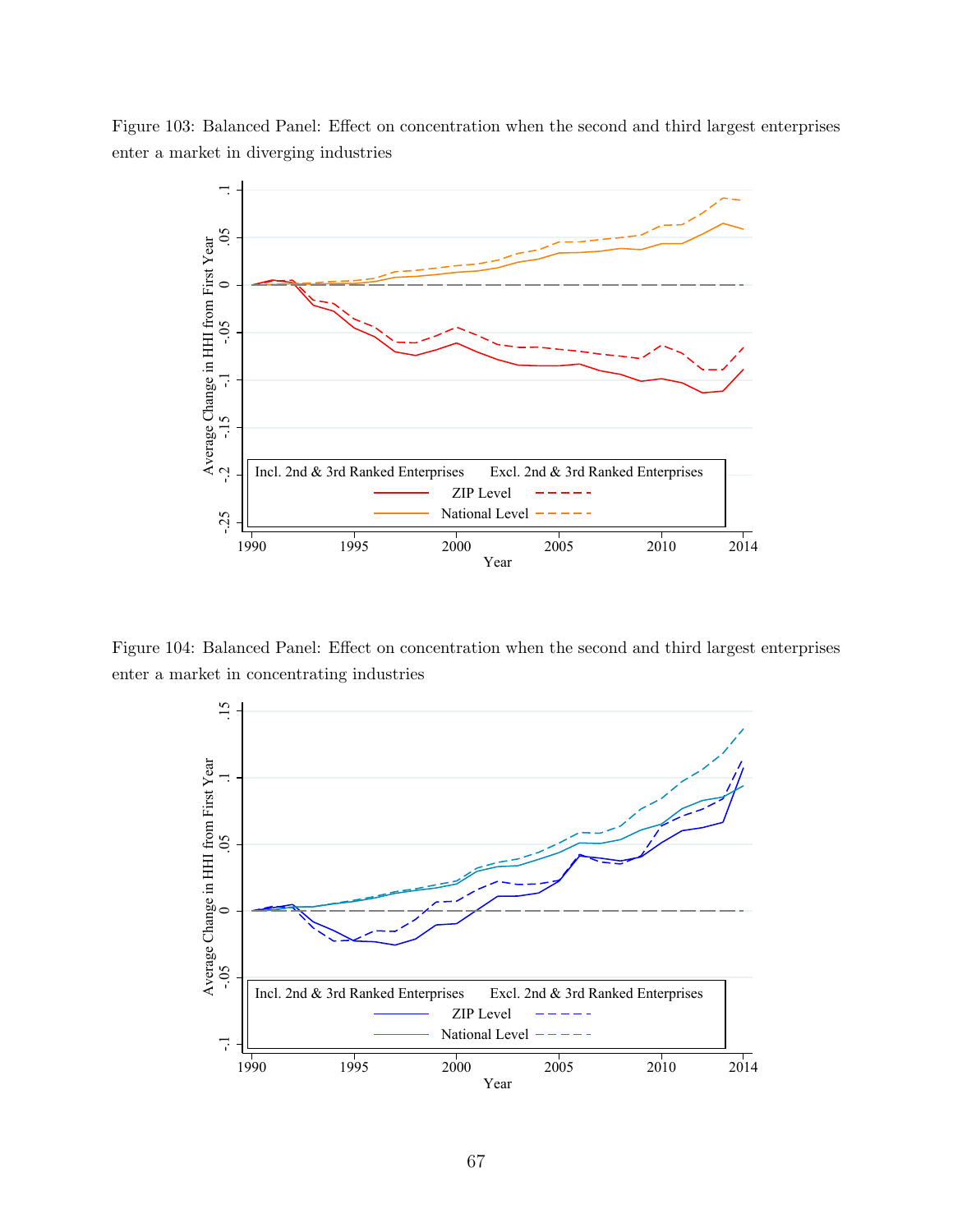



Figure 106: Balanced Panel: Effect on concentration when a top enterprise enters a local market in concentrating industries

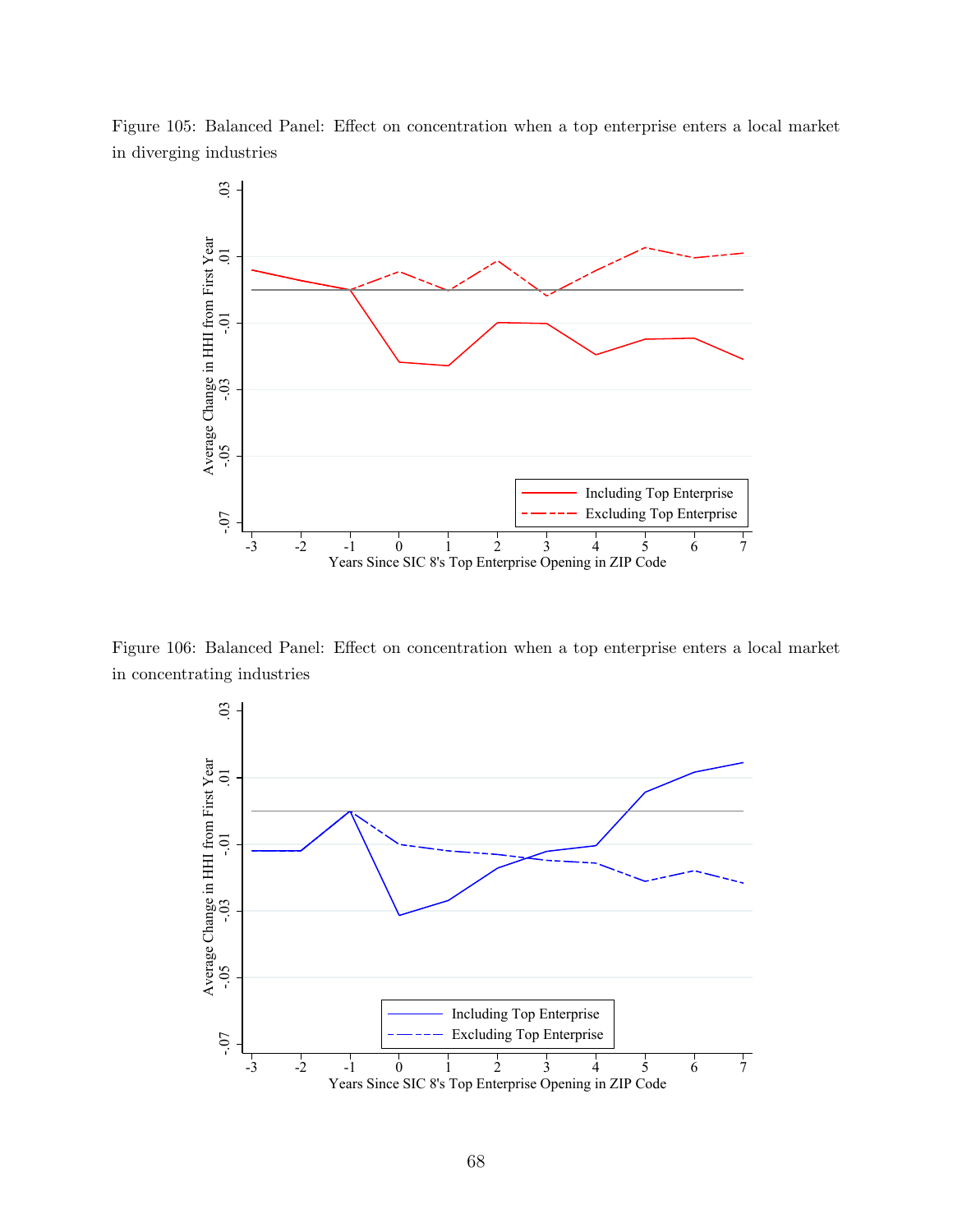

Figure 107: Balanced Panel: Effect on concentration when Walmart enters a local market

Figure 108: Balanced Panel: Effect on number of establishments when Walmart enters a local market

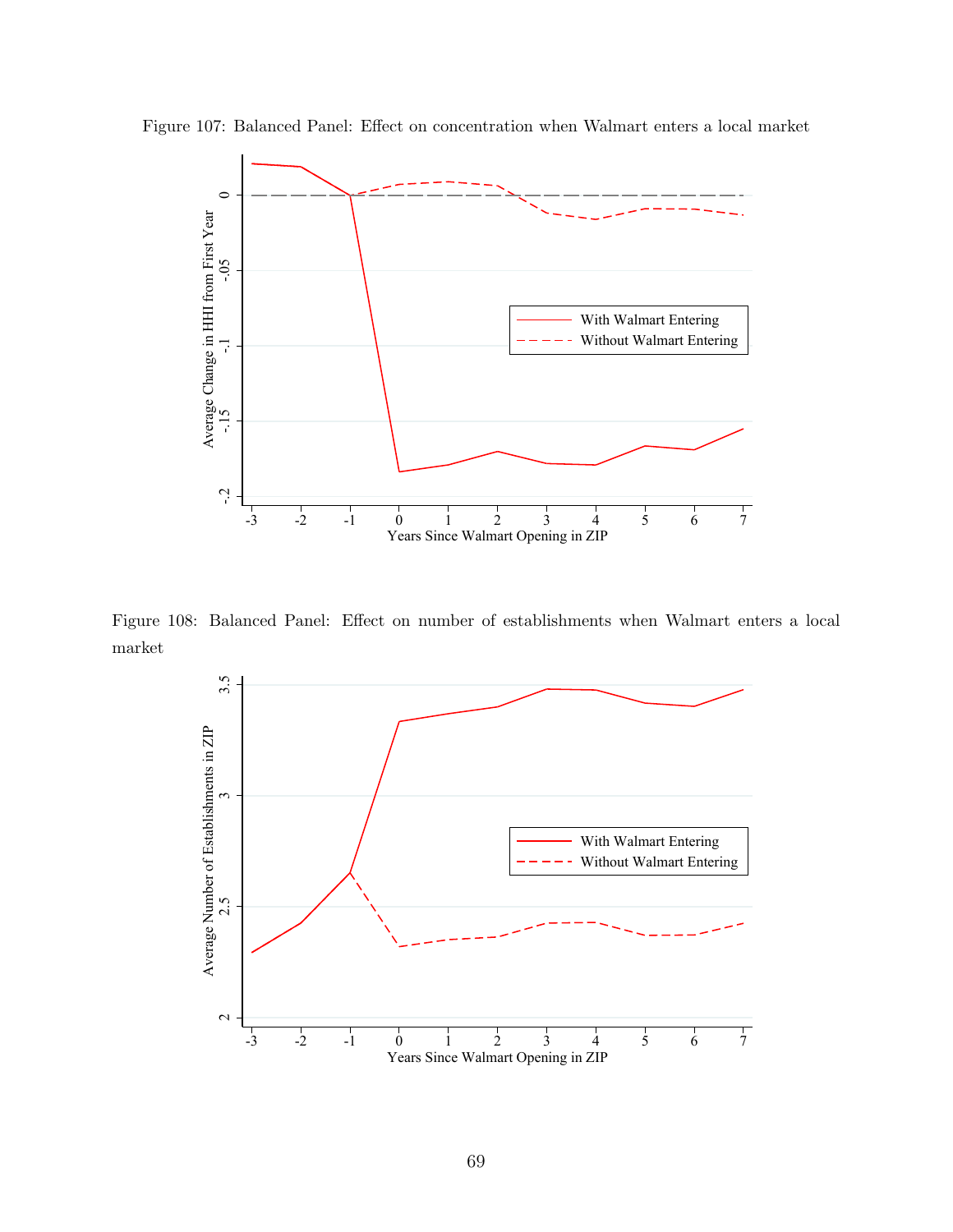

Figure 109: Balanced Panel: Effect on concentration when Cemex enters a local market

Figure 110: Balanced Panel: Effect on number of establishments when Cemex enters a local market

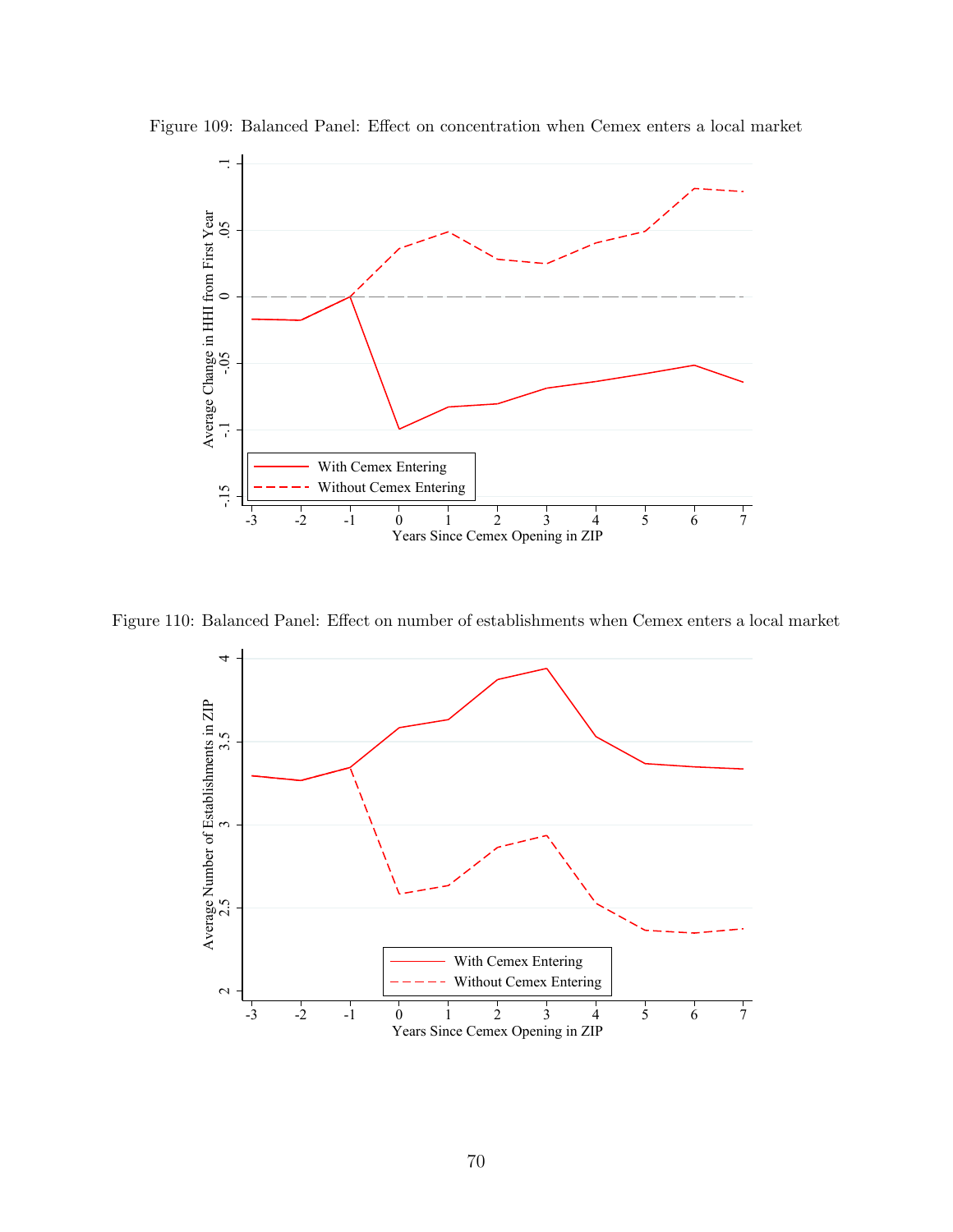## 2.5 Non-Imputed Data

In this section, we replicate the figures in the main text where, in each year, we calculate the number of employees in each enterprise and drop those which have fewer than 10 employees. Among the remaining enterprises, we drop all establishments which report imputed employment. We use as our default concentration measure the HHI of employment (except in Figure [\(113\)](#page-71-0), which uses the HHI of sales).

Figure 111: Non-Imputed Establishments in Enterprises with at Least 10 Employees: Diverging economy-wide national and local concentration trends

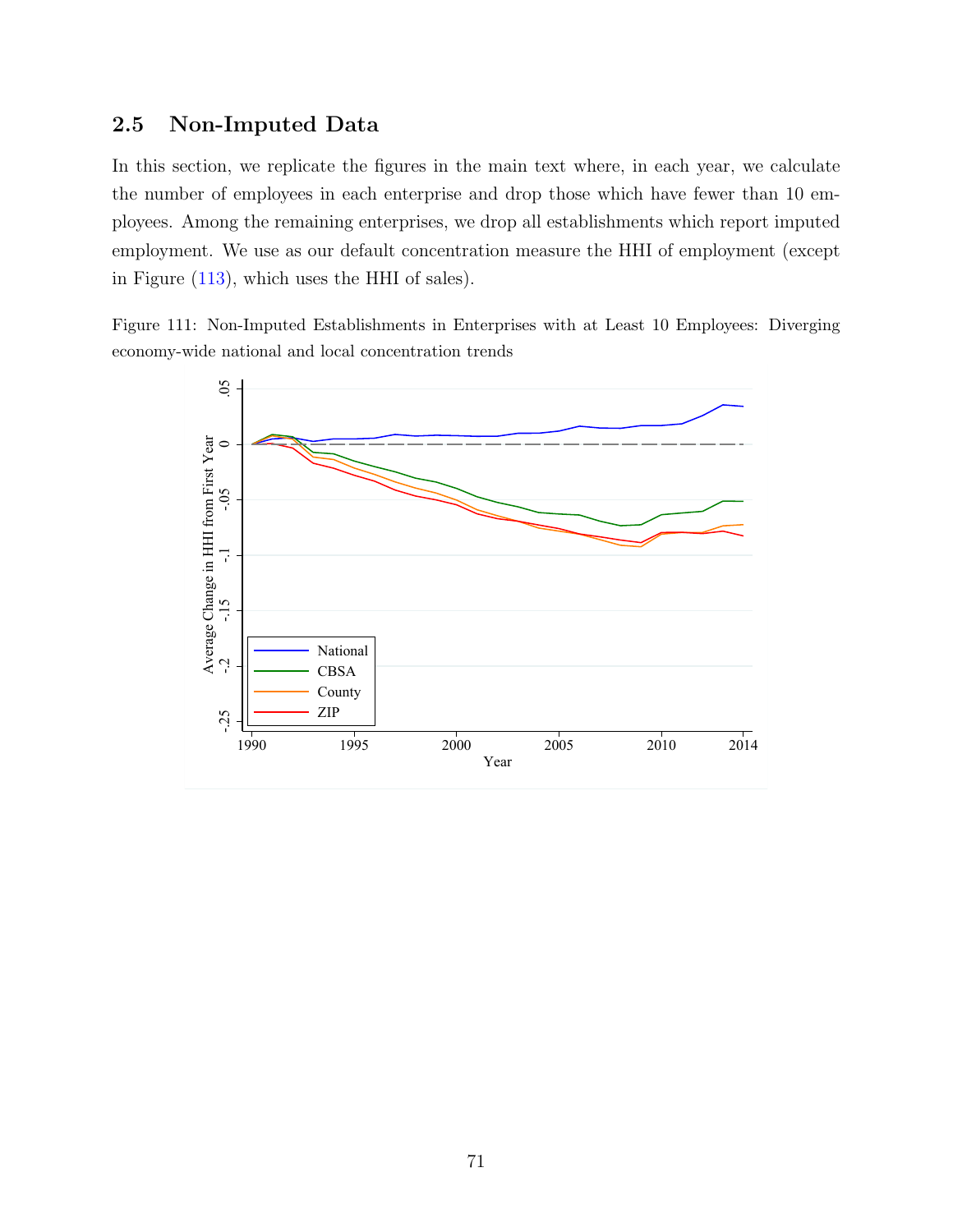Figure 112: Non-Imputed Establishments in Enterprises with at Least 10 Employees: Diverging division-level national and local concentration trends



<span id="page-71-0"></span>Figure 113: Non-Imputed Establishments in Enterprises with at Least 10 Employees: Diverging economy-wide trends in sales concentration

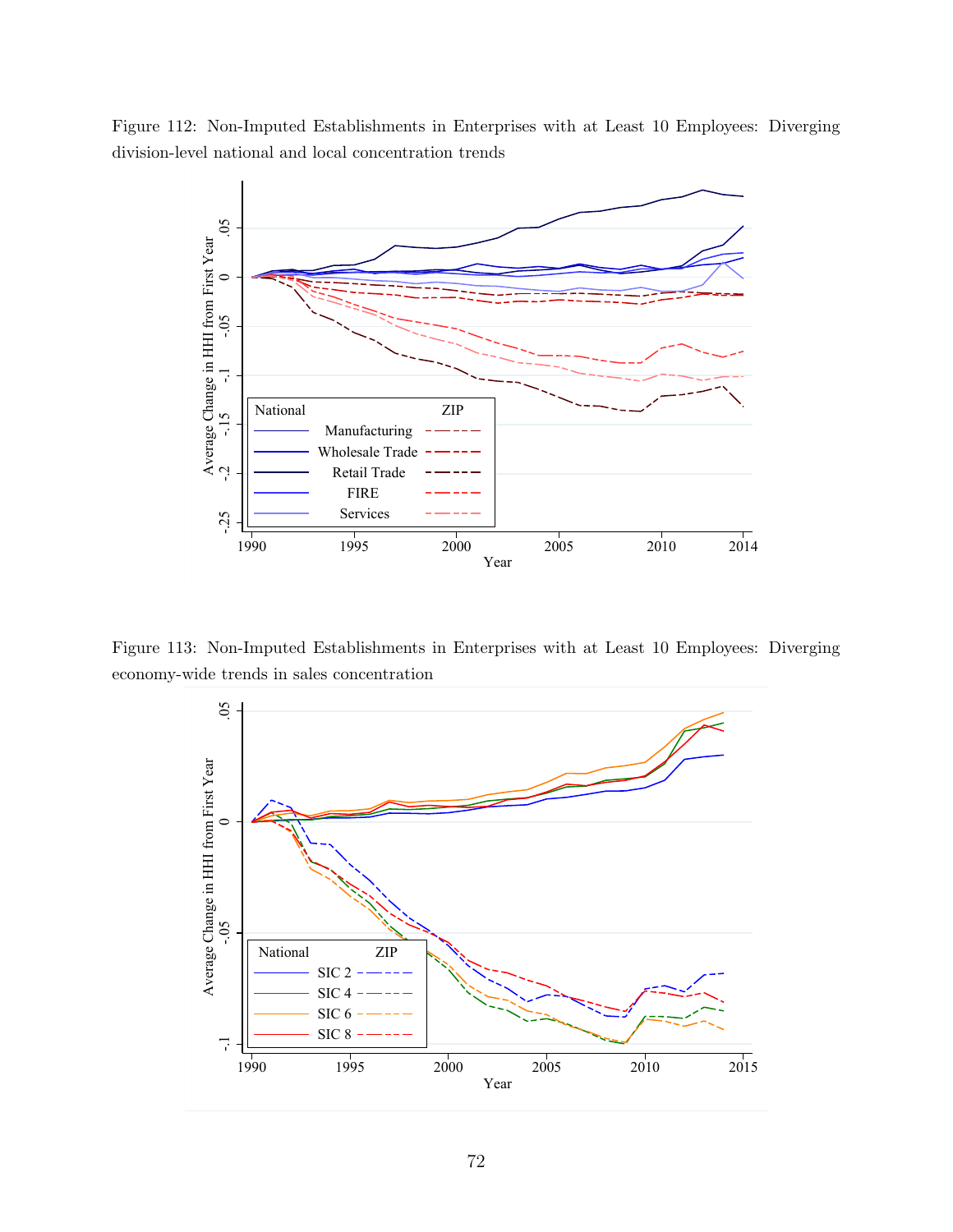Figure 114: Non-Imputed Establishments in Enterprises with at Least 10 Employees: Diverging economy-wide trends in employment concentration



Figure 115: Non-Imputed Establishments in Enterprises with at Least 10 Employees: Diverging economy-wide national and local concentration trends with a balanced panel

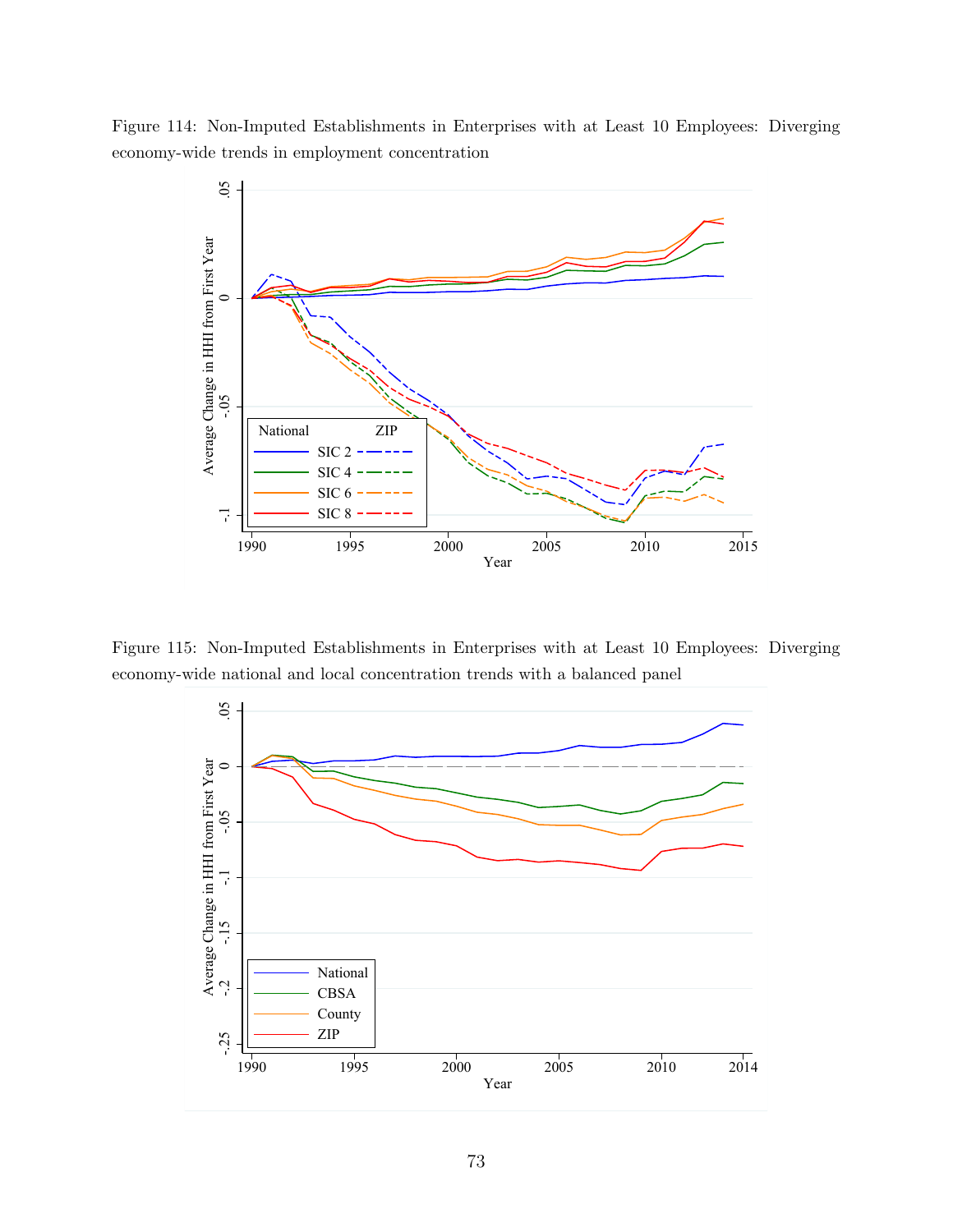



Figure 117: Non-Imputed Establishments in Enterprises with at Least 10 Employees: Pervasive diverging trends across 2-digit sectors

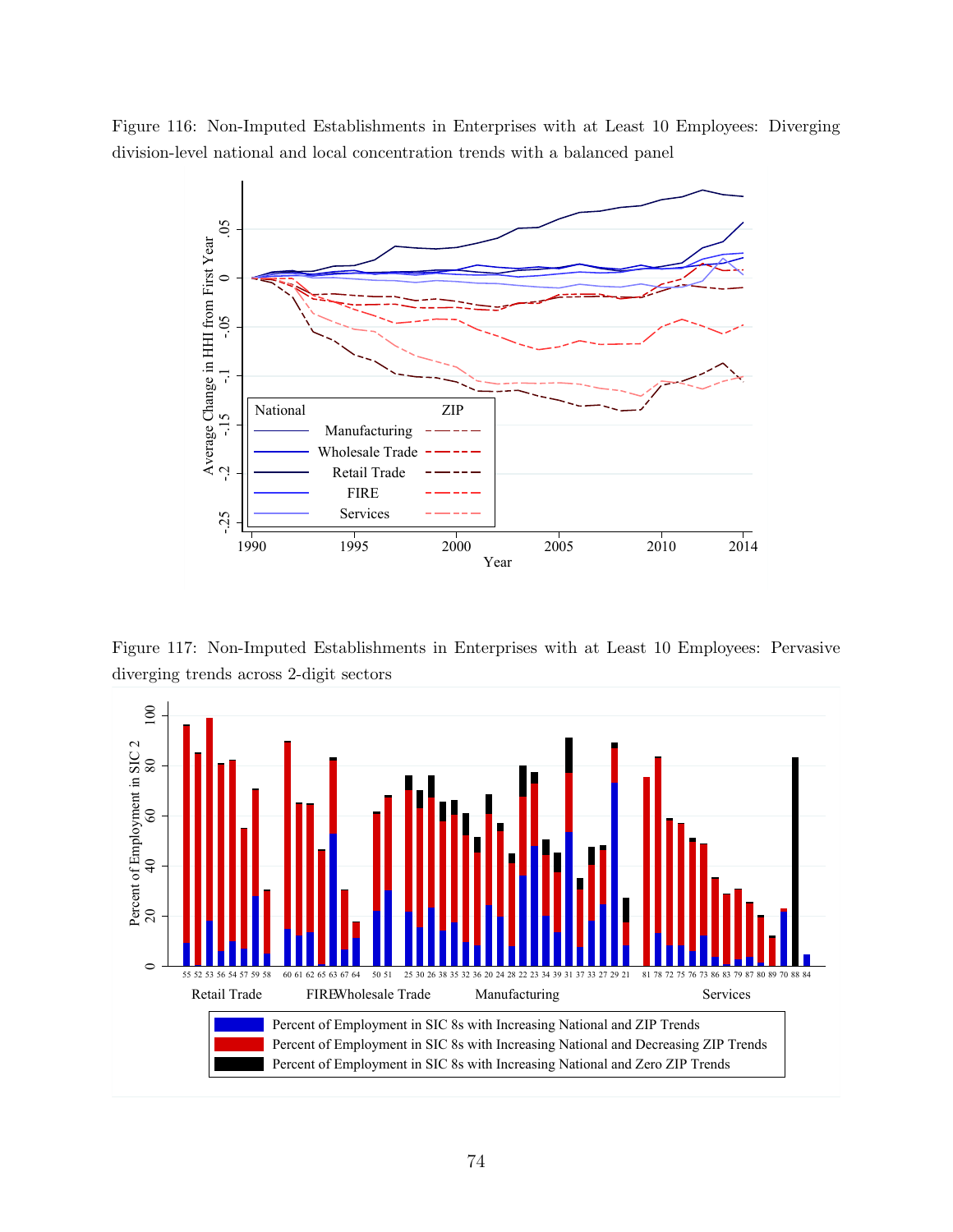

Figure 118: Non-Imputed Establishments in Enterprises with at Least 10 Employees: The role of top enterprises in national and local concentration trends in diverging industries

Figure 119: Non-Imputed Establishments in Enterprises with at Least 10 Employees: The role of top enterprises in national and local concentration trends in concentrating industries

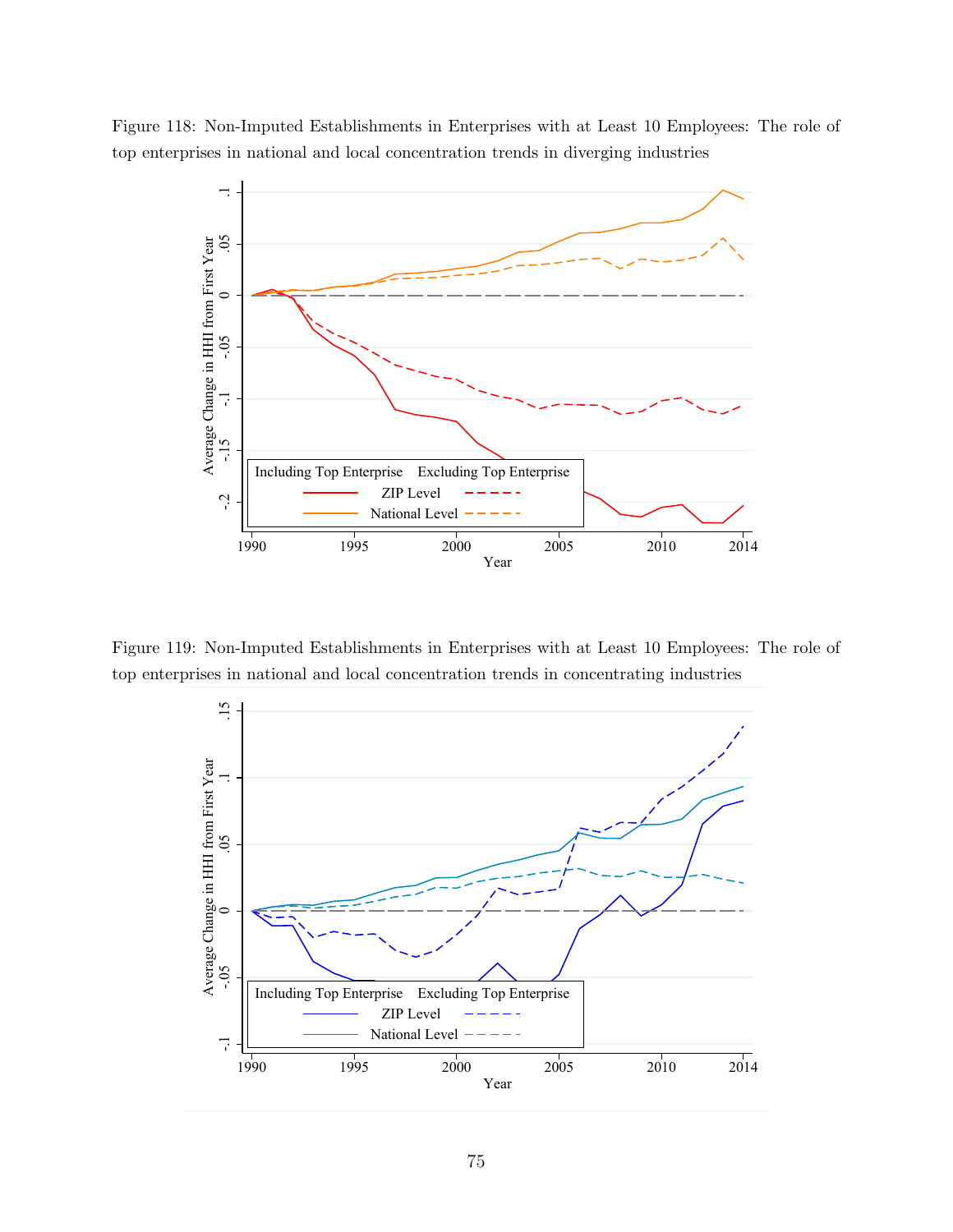Figure 120: Non-Imputed Establishments in Enterprises with at Least 10 Employees: The role of the second and third largest enterprises in diverging industries



Figure 121: Non-Imputed Establishments in Enterprises with at Least 10 Employees: The role of the second and third largest enterprises in concentrating industries

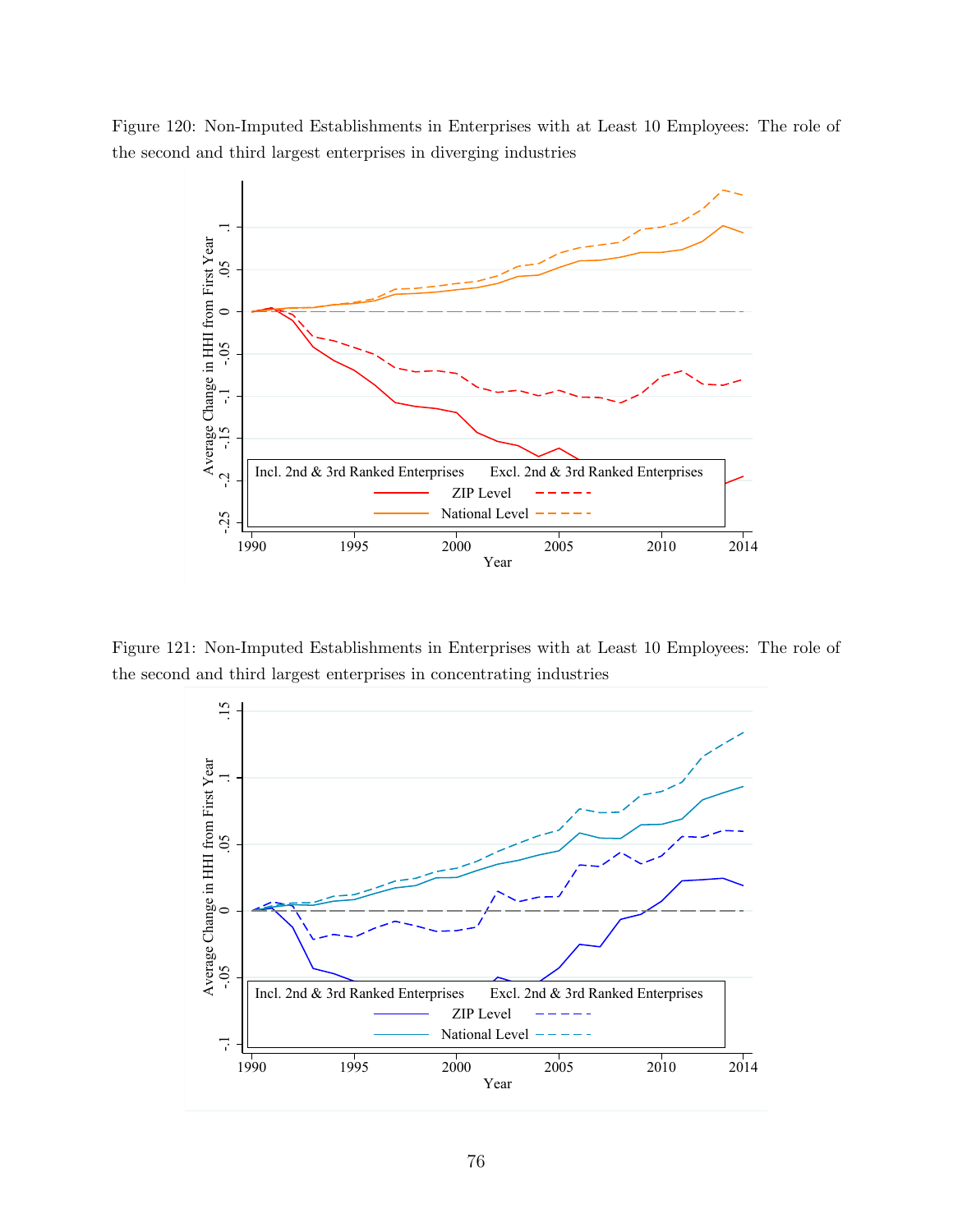



Figure 123: Non-Imputed Establishments in Enterprises with at Least 10 Employees: Effect on concentration when a top enterprise enters a local market in diverging industries

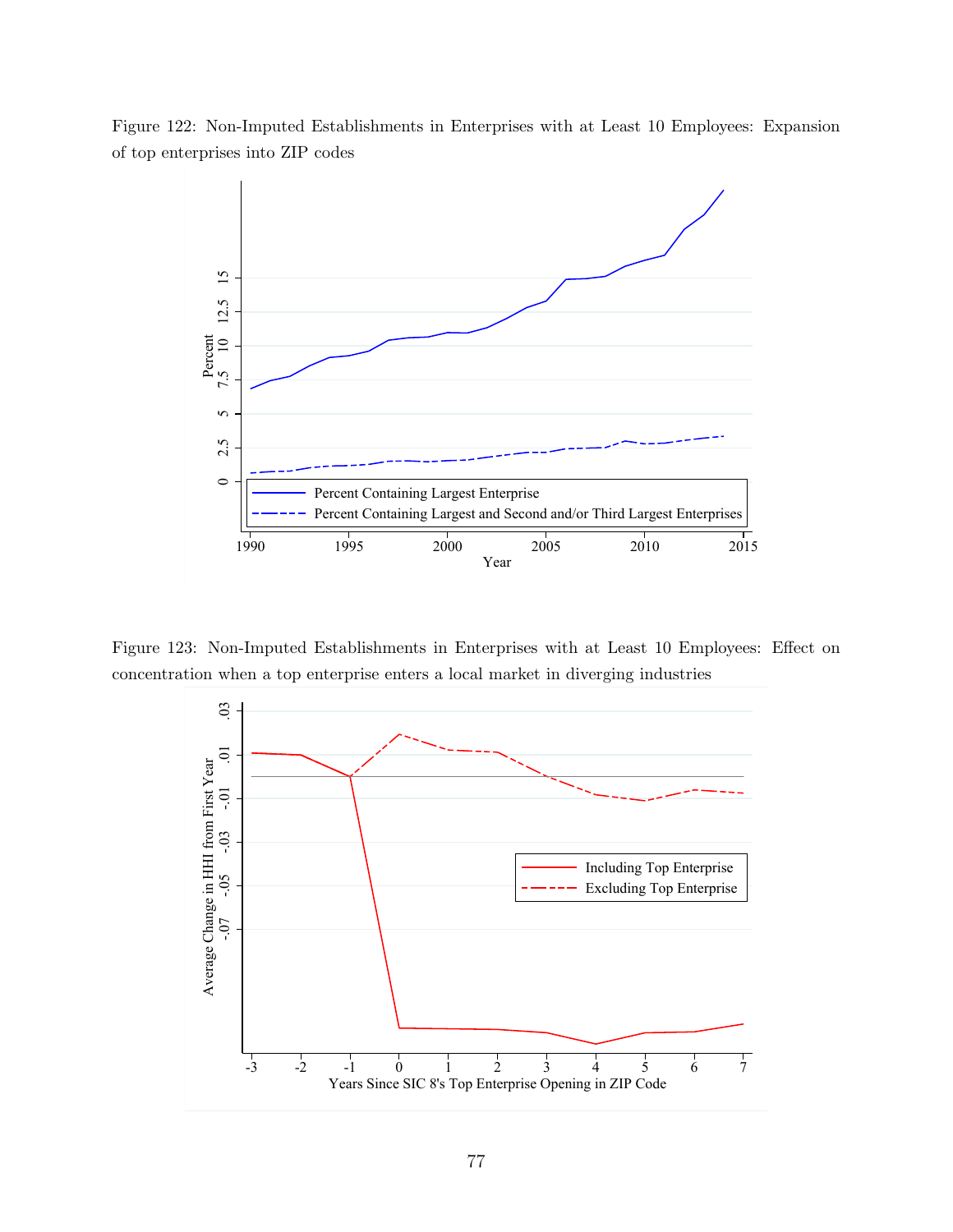Figure 124: Non-Imputed Establishments in Enterprises with at Least 10 Employees: Effect on concentration when a top enterprise enters a local market in concentrating industries



Figure 125: Non-Imputed Establishments in Enterprises with at Least 10 Employees: Effect on concentration when Walmart enters a local market

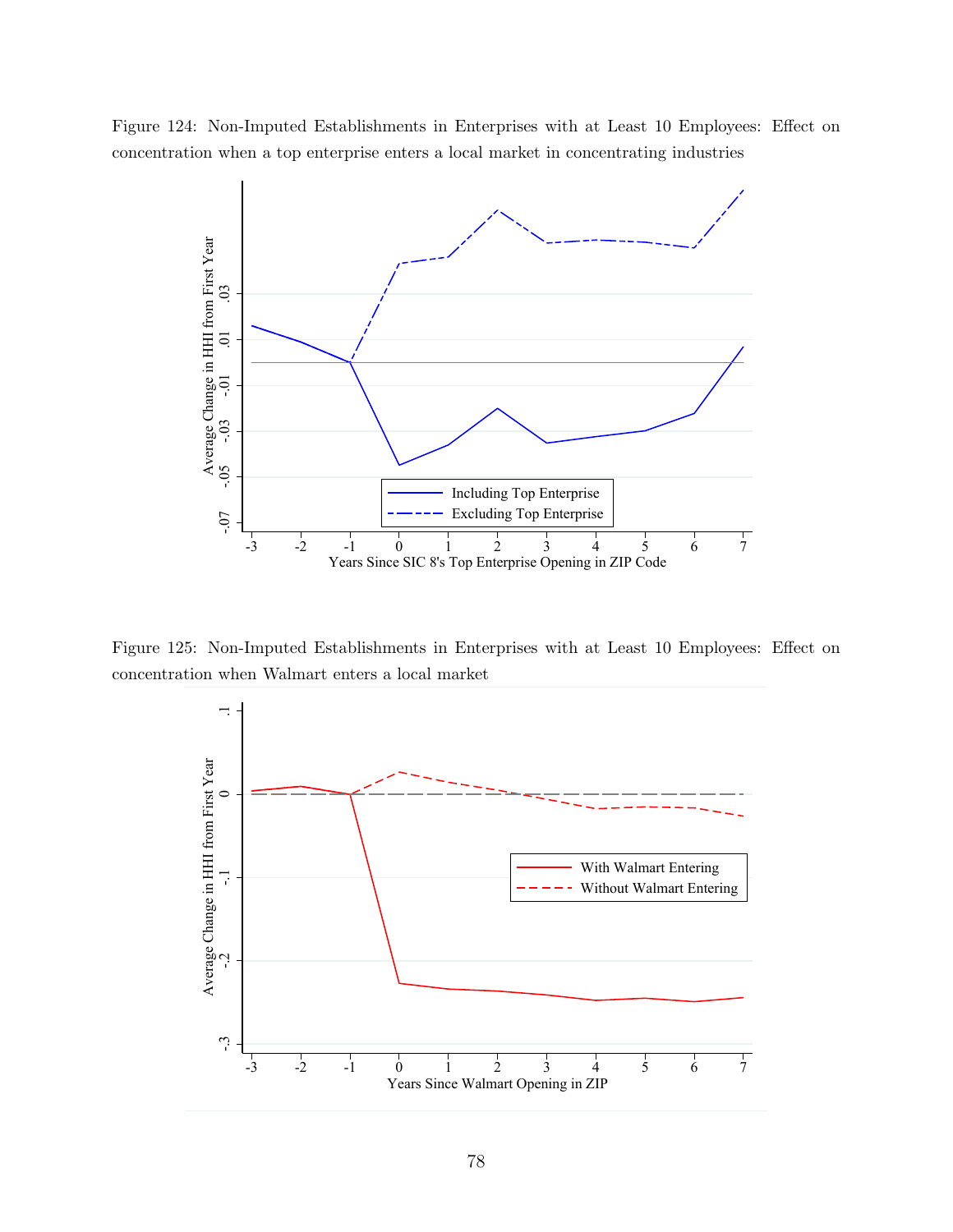Figure 126: Non-Imputed Establishments in Enterprises with at Least 10 Employees: Effect on number of establishments when Walmart enters a local market



Figure 127: Non-Imputed Establishments in Enterprises with at Least 10 Employees: Effect on concentration when Cemex enters a local market

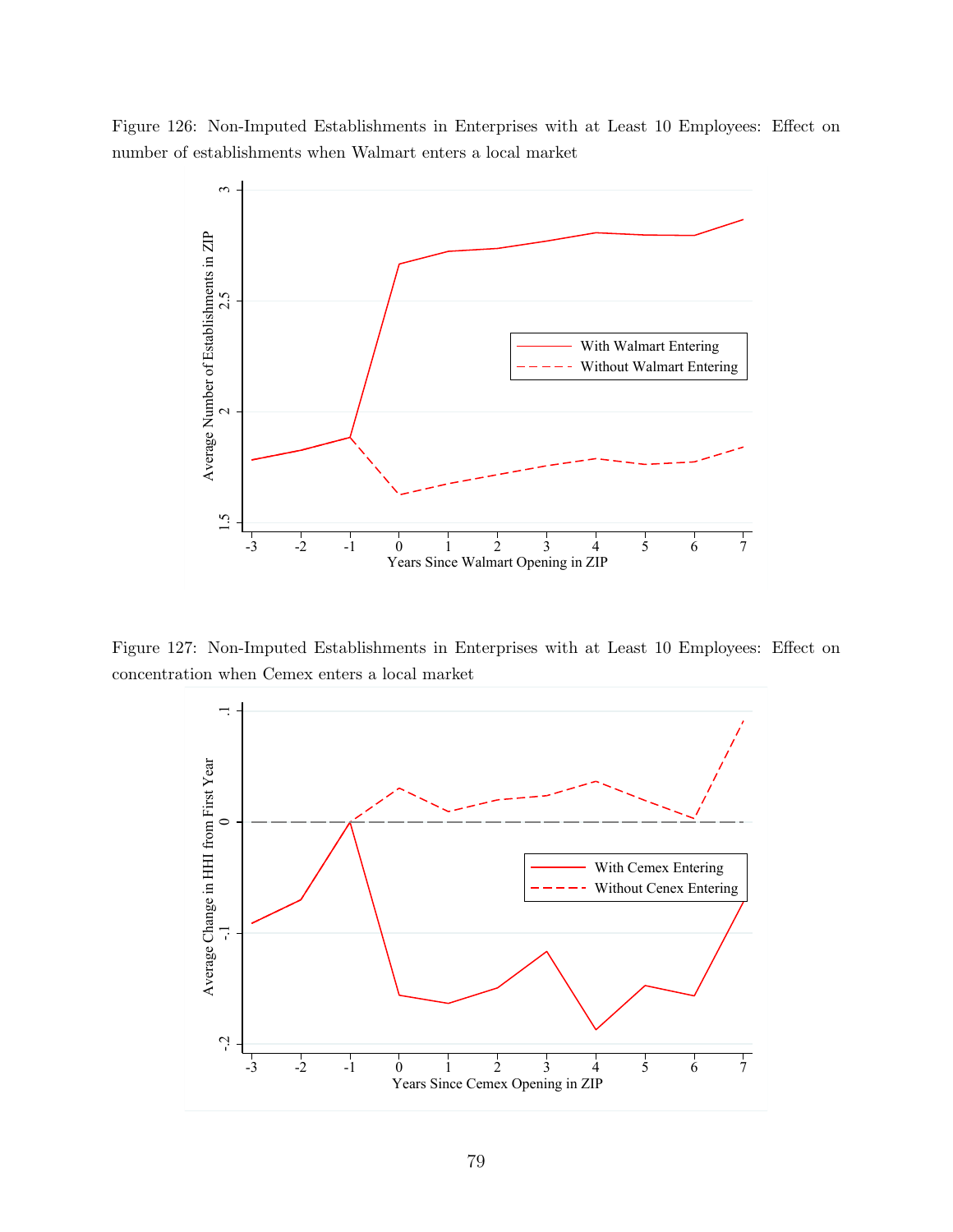Figure 128: Non-Imputed Establishments in Enterprises with at Least 10 Employees: Effect on number of establishments when Cemex enters a local market



## 2.6 Other Results

The results in this section expand on select figures in the main text.

#### 2.6.1 Effect of Top Enterprises on Number of Establishments

Figure [\(129\)](#page-80-0) expands on Figures (13) and (14) in the main text by looking at the number of establishments in industry-ZIP code pairs over time in response to the arrival of an industry's top enterprise into that ZIP code. The red line displays the weighted average number of establishments in the years before and after an opening of an industry's top enterprise across industries with diverging trends; the blue lines display the same number average across industries with positive trends at the national and local levels. When a top enterprise opens in an industry with positive local trends, there is on average no exit of existing establishments, while there is close to one-to-one exit of existing establishments in industries with diverging trends. Over time, however, for both sets of industries the number of establishments both including and excluding establishments belonging to the top enterprise increases following an opening. Because these lines are weighted by employment in a geography-industry-year grouping, which is highly correlated with the number of establishments, the results of this figure should be interpreted with caution.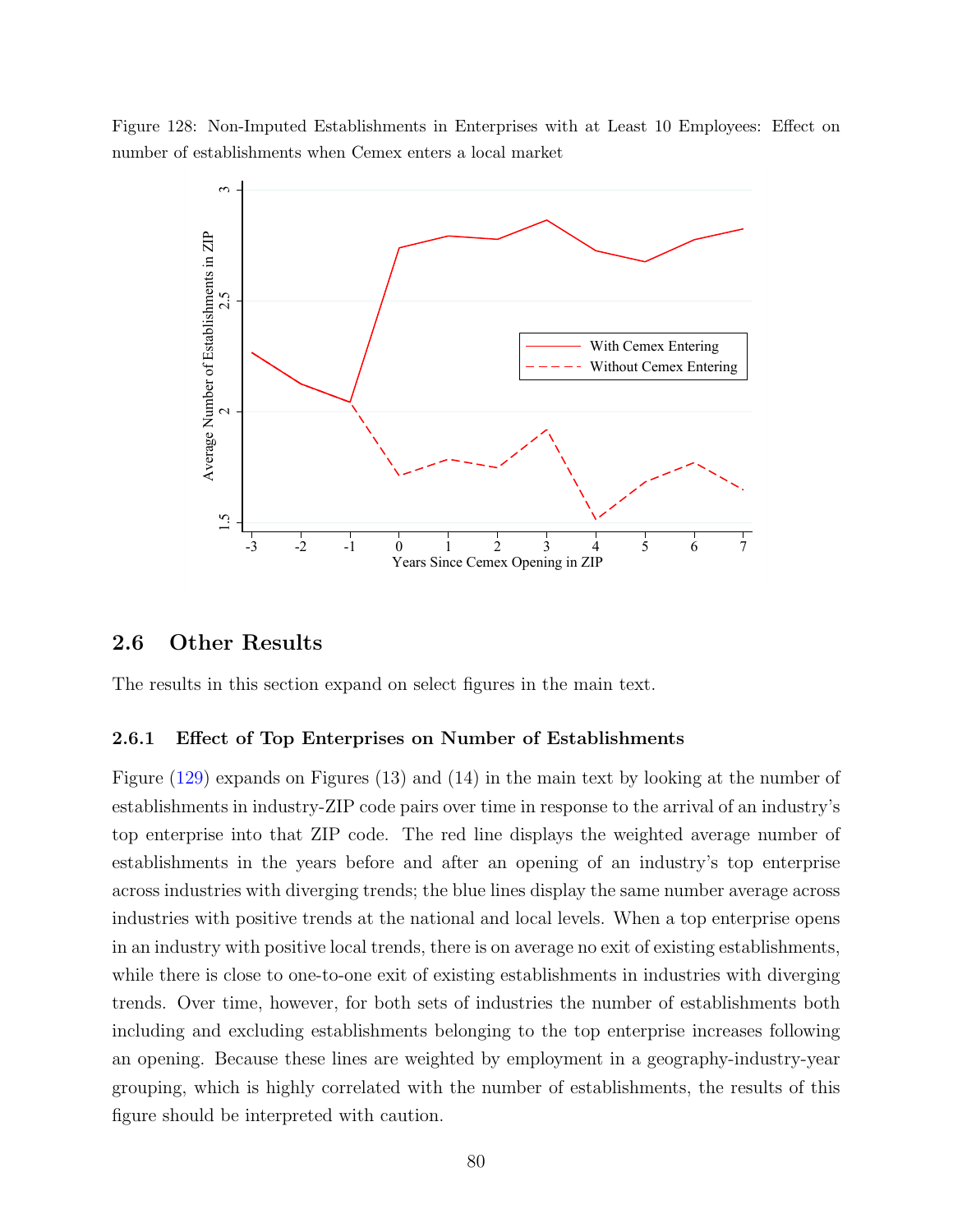<span id="page-80-0"></span>

Figure 129: Number of Establishments When Top Enterprise Enters

### 2.6.2 Replicating Figures (8) and (9) with Top 3 Enterprises

Here, we replicate Figures (8) and (9) in the main text using the top 3 enterprises (as measured by sales in 2014) in each industry as opposed to just the top enterprise. That is, we look at geography-industry pairs where at least one of these enterprises is present in at least one year. Within this subset of pairs, we drop geography-industry-year groupings where there are no enterprises in that group remaining after dropping the top three enterprises in that industry. We then calculate, for each grouping, the HHI both including and excluding the top 3 enterprises. Figure [\(130\)](#page-81-0) shows that when averaged across SIC 8 industries with diverging trends, removing the top 3 enterprises makes the increase in the national trend much less pronounced, but increases concentration at the local level. In contrast, Figure [\(131\)](#page-81-1) shows that across industries with increasing trends at the national and local levels, excluding the top 3 enterprises brings down concentration at both levels. These observations are consistent with Figures (8) and (9) in the main text.

## 3 Geography and Industrial Classification

In this section, we explore how the overall findings in the main text respond to changing, in order, the level of geography at which we define a market, and the level of industrial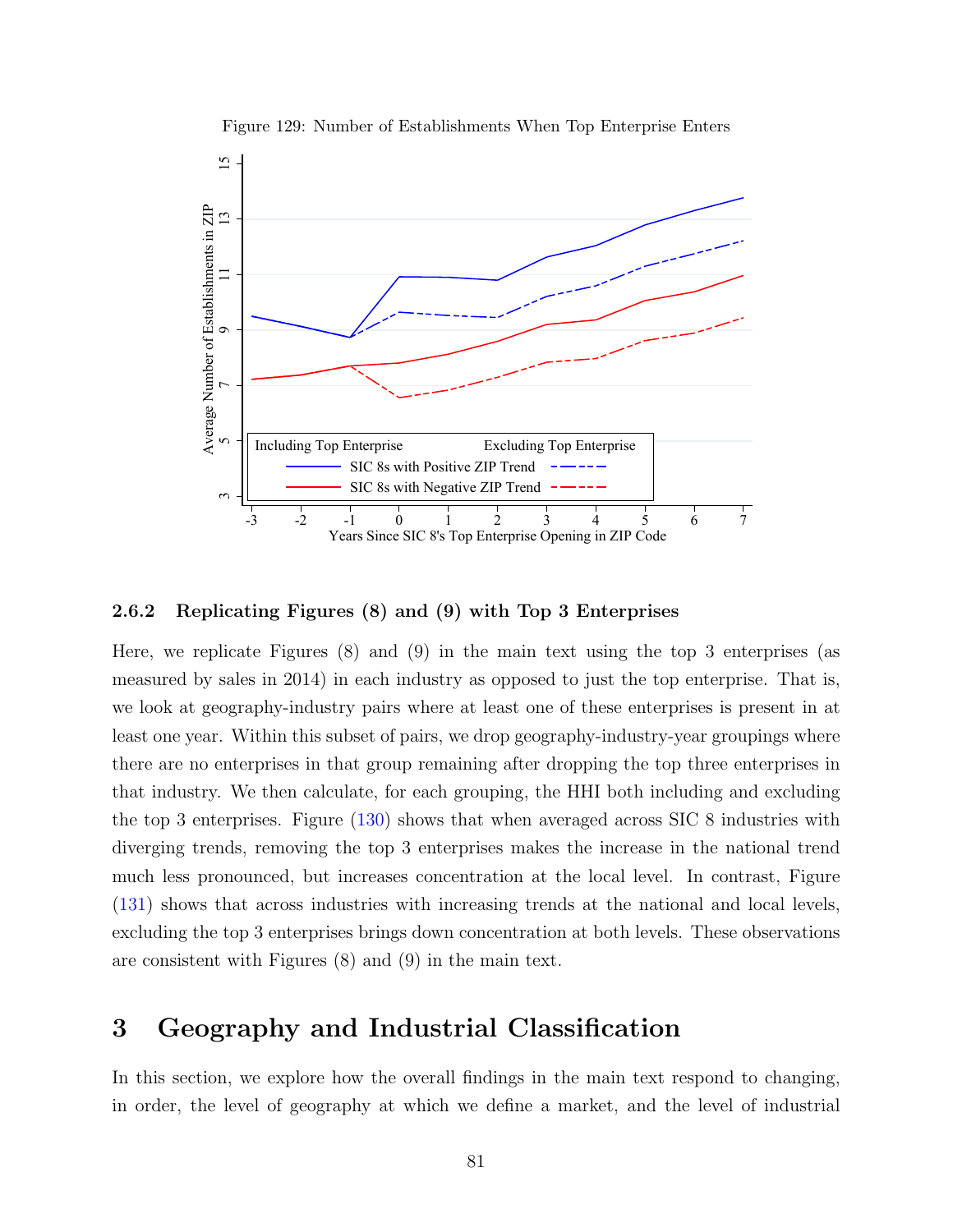<span id="page-81-0"></span>



<span id="page-81-1"></span>Figure 131: The role of the top three enterprises in national and local concentration trends in concentrating industries

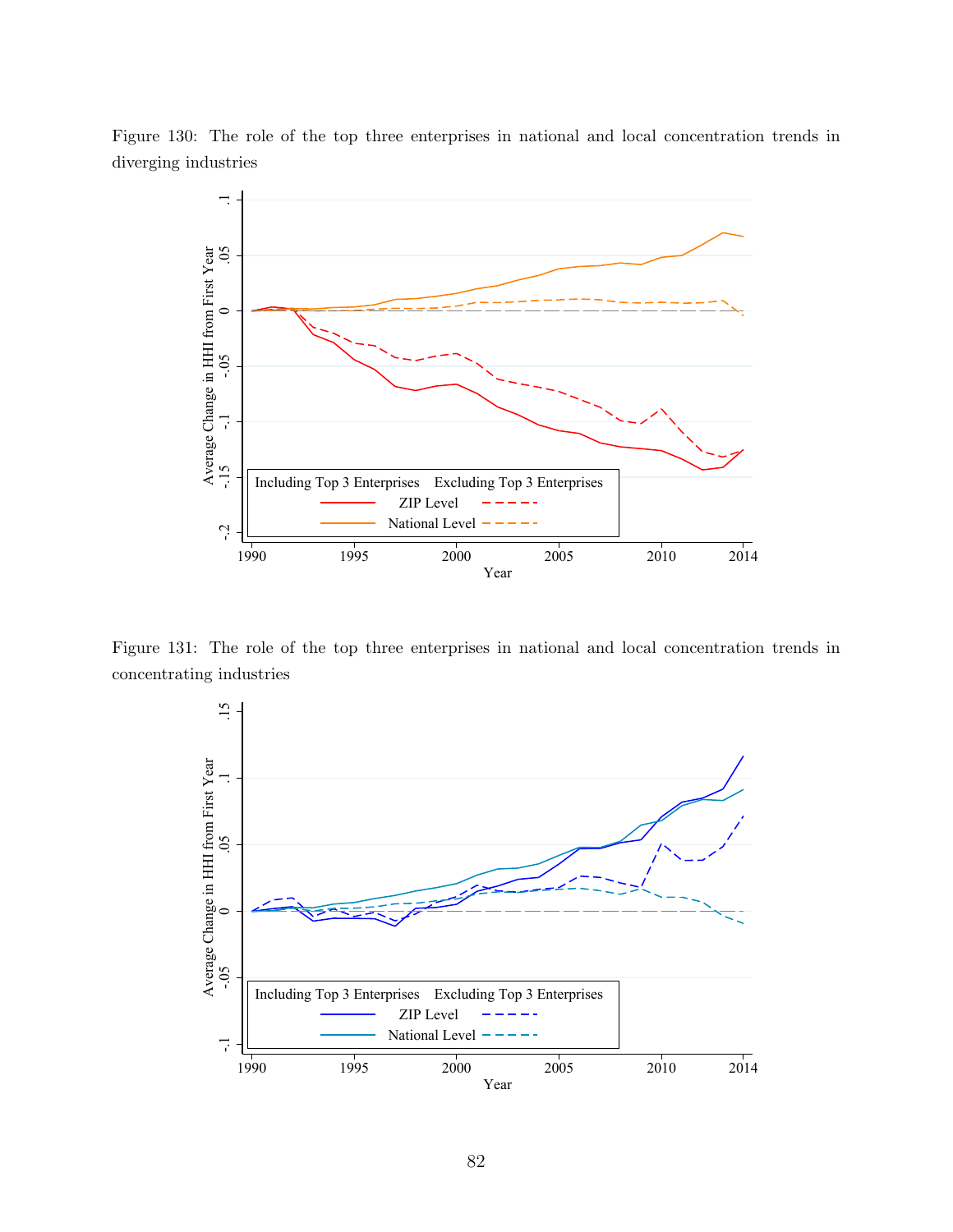classification at which we define a market. We only vary the levels of industrial and geographic aggregations separately. That is, whenever possible we try to keep either our level of industrial aggregation at the SIC 8 level, or the level of geographic aggregation at the ZIP code level. The results show that the broad thrusts of our findings still hold, though to slightly lesser extents than when defining an industry-geography pair as a grouping of an SIC 8 code and a ZIP code. Hence, these results further highlight the importance of defining markets locally.

## 3.1 Results for Other Geographic Measures

As shown in Figure (1) in the main text, while the decline in concentration is most pronounced at the ZIP code level, concentration is also declining over time at the County and Core-Based Statistical Area (CBSA) levels.<sup>[13](#page-82-0)</sup> This section shows that diverging trends are still prevalent at these two geographic levels.

> Figure 133: CBSA Level: Diverging economy-wide trends in sales concentra-

Figure 132: CBSA Level: Diverging division-level national and local concentration trends



tion

<span id="page-82-0"></span><sup>13</sup>A CBSA is defined as either a Metropolitan or Micropolitan Statistical Area and is a collection of counties. Although CBSA boundaries can change over time as new counties are added to or removed from them, for all years here we classify counties into CBSAs based on 2014 CBSA definitions. When reproducing these figures at the CBSA level, we drop any observations located in counties outside of CBSAs.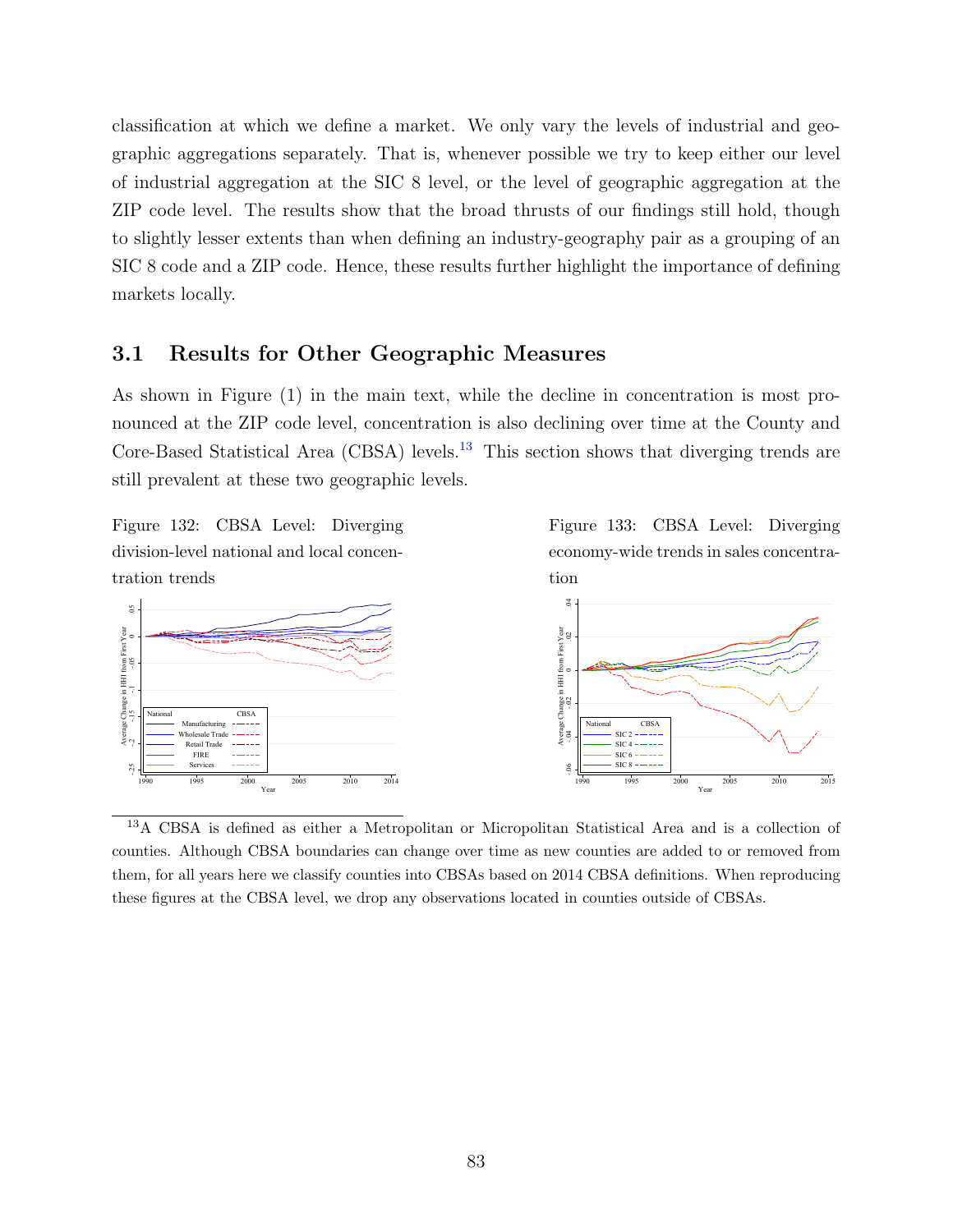Figure 134: County Level: Diverging division-level national and local concentration trends



Figure 135: County Level: Diverging economy-wide trends in sales concentration